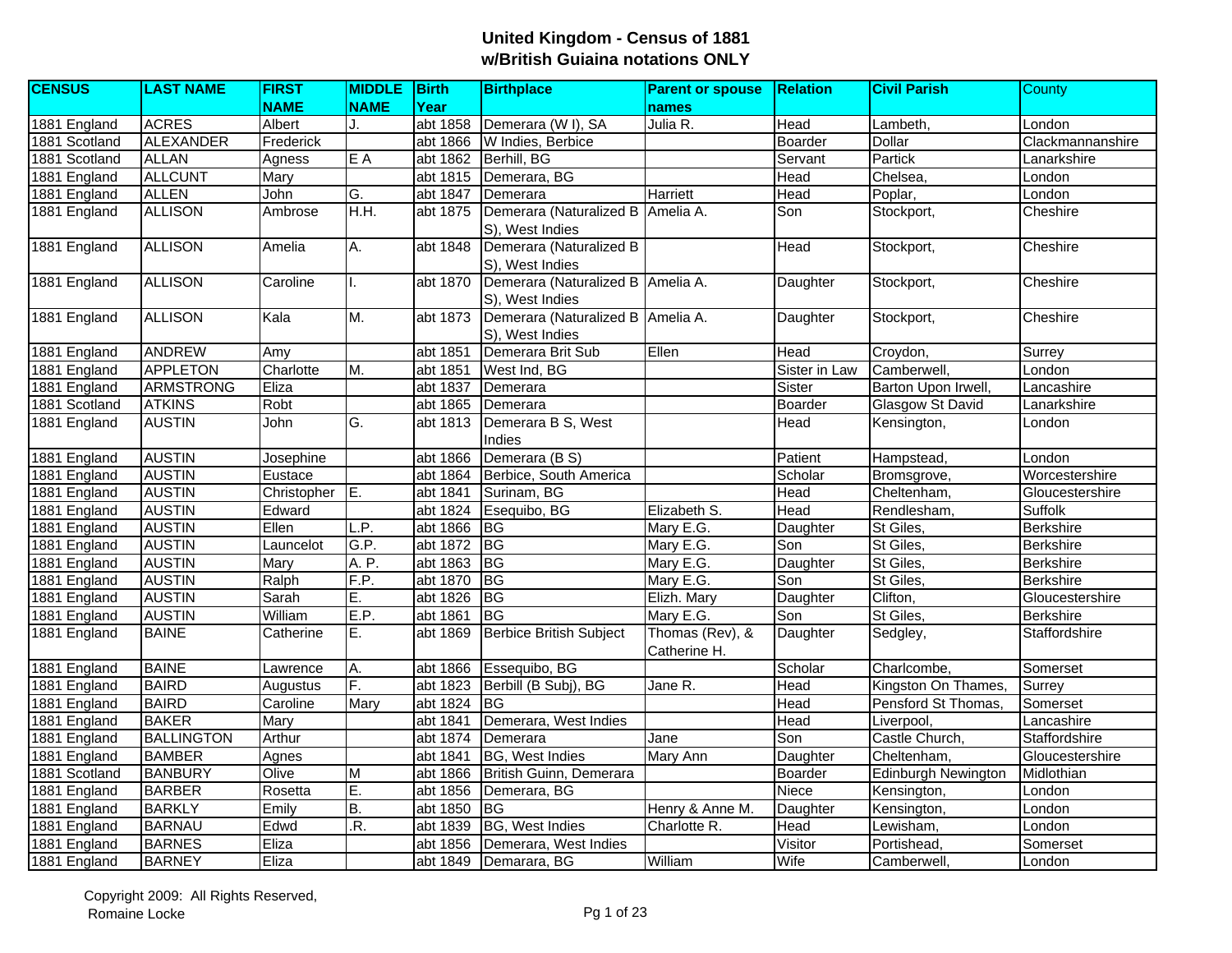| <b>CENSUS</b> | <b>LAST NAME</b>  | <b>FIRST</b>    | <b>MIDDLE</b>           | <b>Birth</b>       | <b>Birthplace</b>                 | <b>Parent or spouse</b>     | <b>Relation</b> | <b>Civil Parish</b>               | County                     |
|---------------|-------------------|-----------------|-------------------------|--------------------|-----------------------------------|-----------------------------|-----------------|-----------------------------------|----------------------------|
|               |                   | <b>NAME</b>     | <b>NAME</b>             | Year               |                                   | names                       |                 |                                   |                            |
| 1881 Scotland | <b>BARSON</b>     | Elizabeth       | Ann                     | abt 1845           | Demerara                          | William                     | Wife            | Forgan                            | Fife                       |
| 1881 England  | <b>BASCOM</b>     | Frank           | C.                      | abt 1872           | $\overline{B}$                    |                             | Grandson        | Paddington,                       | London                     |
| 1881 England  | <b>BASCOM</b>     | Henry           | S.                      | abt 1860           | $\overline{B}$                    | Henry S.                    | Son             | Paddington,                       | London                     |
| 1881 England  | <b>BASCOM</b>     | Ida             |                         | abt 1848           | <b>BG</b>                         | Henry S.                    | Daughter        | Paddington,                       | London                     |
| 1881 England  | <b>BAXTER</b>     | John            | Η.                      | abt 1845           | BG                                | Sarah                       | Head            | Camberwell.                       | London                     |
| 1881 England  | <b>BAXTER</b>     | William         | Edwd                    | abt 1848           | <b>BG</b>                         | Sarah                       | Son             | St Pancras,                       | London                     |
| 1881 England  | <b>BEAN</b>       | Madeline        | S.                      | abt 1817           | <b>British Subject, BG</b>        |                             | Lodger          | Clifton,                          | Gloucestershire            |
| 1881 England  | <b>BEAN</b>       | Mary            | A.                      | abt 1819           | British Subject, BG               |                             | Lodger          | Clifton,                          | Gloucestershire            |
| 1881 England  | <b>BEAUMONT</b>   | Mabel           | Susan                   | abt 1867           | Georgetown Demerara,<br>BG        | Joseph & Mary Ann Daughter  |                 | Richmond,                         | Surrey                     |
| 1881 England  | <b>BEAUMONT</b>   | Mary            | Meredith                | abt 1869           | Demerara, BG                      | Joseph & Mary Ann Daughter  |                 | Richmond,                         | Surrey                     |
| 1881 Scotland | <b>BEE</b>        | Thomas          |                         | abt 1873           | Demerara                          | Andrew                      | Grandson        | Edinburgh St Cuthberts Midlothian |                            |
| 1881 England  | <b>BEETE</b>      | Alexander       | F.                      | abt 1850           | <b>BG</b>                         |                             | Head            | Hampstead,                        | London                     |
| 1881 England  | <b>BEETE</b>      | Mary            |                         | abt 1859           | BG                                |                             | Sister          | Hampstead,                        | London                     |
| 1881 England  | <b>BEETE</b>      | Nicholas        | B.                      | abt 1857           | <b>BG</b>                         |                             | <b>Brother</b>  | Hampstead,                        | London                     |
| 1881 England  | <b>BELTON</b>     | William         |                         | abt 1847           | <b>BG Demerara</b>                | Eleanor                     | Head            | Tranmere,                         | Cheshire                   |
| 1881 England  | <b>BENJAMIN</b>   | Charles         |                         | abt 1861           | Berbice, Wales                    |                             |                 | Vessels,                          | London                     |
| 1881 England  | <b>BENNETT</b>    | Richard         | Ρ.                      | abt 1844           | Demerara Georgetown               | Elizabeth                   | Head            | Everton,                          | Lancashire                 |
| 1881 England  | <b>BENNETT</b>    | Charlotte       | Annie                   | abt 1854           | Demerera, BG                      |                             | Niece           | Preston Quarter,                  | Cumberland                 |
| 1881 England  | <b>BERNARD</b>    | Henry           | August                  | abt 1836           | Berbice, BG                       | Mary E.                     | <b>Head</b>     | Lee,                              | London                     |
| 1881 England  | <b>BERNAU</b>     | Augusta         | Wilhelmin abt 1838<br>a |                    | WI(B S), BG                       | John Henry & Maria Daughter |                 | Erith,                            | Kent                       |
| 1881 Scotland | <b>BERTRAM</b>    | Mary            |                         | abt 1851           | Demerara                          | David                       | Wife            | St George                         | Midlothian                 |
| 1881 England  | <b>BHOSE</b>      | Emma            | F.                      | abt 1878           | BG, West Indies                   | Ebeneza / Emma              | Daughter        | St Mary Islington,                | London                     |
| 1881 England  | <b>BHOSE</b>      | Mary            | G.                      | abt 1880           | (W1), BG                          | Ebeneza / Emma              | Daughter        | St Mary Islington,                | London                     |
| 1881 England  | <b>BICKLES</b>    | Constance       |                         | abt 1864           | Demerara, BG                      | Ellen                       | Daughter        | St John Hackney,                  | London                     |
| 1881 England  | <b>BICKLES</b>    | Constance       |                         | abt 1864           | Demerara, BG                      | Ellen                       | Daughter        | St John Hackney,                  | London                     |
| 1881 England  | <b>BLACK</b>      | Henry           | M.                      | abt 1836           | IBG.                              |                             | Lodger          | St Paul Covent<br>Garden,         | London                     |
| 1881 England  | <b>BLOOMFIELD</b> | Adolphus        |                         | abt 1861           | Demerara (British<br>Subject), BG |                             |                 | Vessels, Royal                    | Navy                       |
| 1881 England  | <b>BLOUNT</b>     | John            | P.                      | abt 1825           | BG                                |                             | Lodger          | Lambeth,                          | London                     |
| 1881 England  | <b>BOB</b>        | William         |                         | abt 1859           | Demerara                          |                             | Boarder         | St George in The East,            | London                     |
| 1881 England  | <b>BOIS</b>       | Anne            | P.                      | abt 1837           | <b>BG</b>                         |                             | Wife (Head)     | Frant,                            | Sussex                     |
| 1881 England  | <b>BOOKER</b>     | <b>Beatrice</b> |                         | abt 1871           | Georgetown, BG                    | Eliza                       | Daughter        | Wavertree,                        | Lancashire                 |
| 1881 England  | <b>BOOKER</b>     | Helen           | Haz                     | abt 1869           | Georgetown, BG                    | Eliza                       | Daughter        | Wavertree,                        | Lancashire                 |
| 1881 England  | <b>BOOKER</b>     | Lily            |                         | abt 1875           | Georgetown, BG                    | Eliza                       | Daughter        | Wavertree,                        | Lancashire                 |
| 1881 Scotland | <b>BOOKHURST</b>  | James           |                         | abt 1852           | Demerara, BG                      |                             |                 | Vessels                           | Ships In European<br>Ports |
| 1881 England  | <b>BOURKE</b>     | Ellen           |                         | abt 1856 (B S), BG |                                   |                             | Servant         | St Margaret,                      | London                     |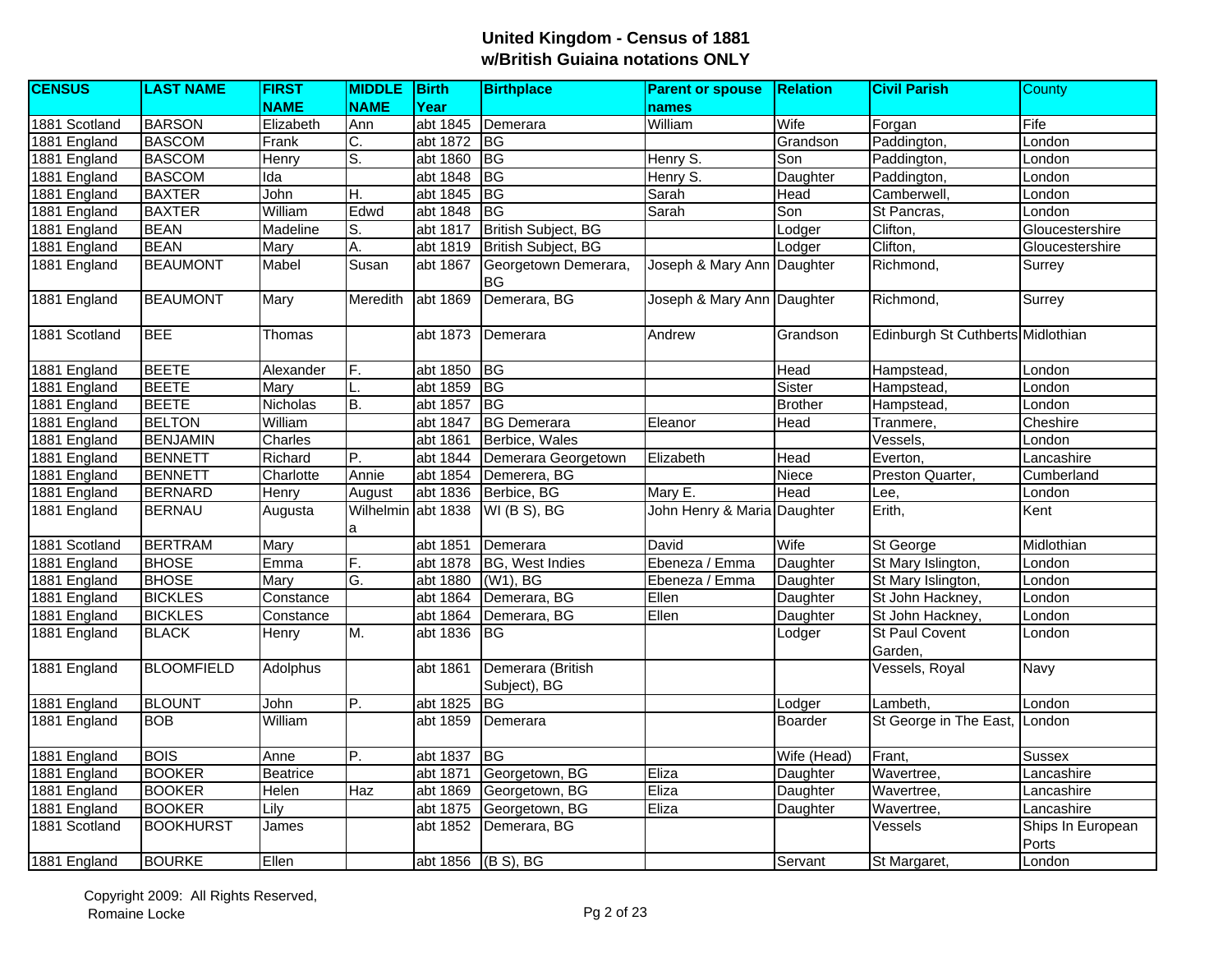| <b>CENSUS</b> | <b>LAST NAME</b> | <b>FIRST</b> | <b>MIDDLE</b> | <b>Birth</b> | <b>Birthplace</b>        | <b>Parent or spouse</b>     | <b>Relation</b> | <b>Civil Parish</b> | County          |
|---------------|------------------|--------------|---------------|--------------|--------------------------|-----------------------------|-----------------|---------------------|-----------------|
|               |                  | <b>NAME</b>  | <b>NAME</b>   | Year         |                          | names                       |                 |                     |                 |
| 1881 England  | <b>BOURKE</b>    | Jane         |               | abt 1860     | $(B S)$ , BG             |                             | Servant         | St Margaret,        | London          |
| 1881 England  | <b>BOURNE</b>    | Edith        |               | abt 1860     | Demerara                 |                             | Sister          | Kensington,         | London          |
| 1881 England  | <b>BOURNE</b>    | William      | W.F.          | abt 1849     | Demerara                 | Ann M.                      | Head            | Kensington,         | London          |
| 1881 England  | <b>BOVELL</b>    | Sarah        |               | abt 1813     | <b>BG</b>                |                             | Visitor         | Brighton,           | <b>Sussex</b>   |
| 1881 England  | <b>BOWDEN</b>    | Maud         |               | abt 1869     | $\overline{B}$           | William / Amelia            | Daughter        | Selborne,           | Hampshire       |
| 1881 England  | <b>BOWDEN</b>    | William      |               | abt 1868     | BG                       | William / Amelia            | Son             | Selborne,           | Hampshire       |
| 1881 England  | <b>BOWINE</b>    | Alfred       | A.            | abt 1875     | <b>BG</b>                | William S.,/ Emma           | Son             | Lambeth.            | London          |
|               |                  |              |               |              |                          |                             |                 |                     |                 |
| 1881 England  | <b>BOWINE</b>    | Emmeline     |               | abt 1872 BG  |                          | William S.,/ Emma           | Daughter        | Lambeth,            | London          |
|               |                  |              |               |              |                          |                             |                 |                     |                 |
| 1881 England  | <b>BOWINE</b>    | Margaret     |               | abt 1877     | $\overline{B}$           | William S.,/ Emma           | Daughter        | Lambeth,            | London          |
|               |                  |              |               |              |                          |                             |                 |                     |                 |
| 1881 England  | <b>BOWREY</b>    | Emma         | E.            | abt 1852     | $\overline{B}$           |                             | Sister          | Bow,                | London          |
| 1881 England  | <b>BOWREY</b>    | Joseph       | E.            | abt 1854     | BG                       |                             | Head            | Bow,                | London          |
| 1881 England  | <b>BOWREY</b>    | Louisa       | M.            | abt 1850     | <b>BG</b>                |                             | Sister          | Bow.                | London          |
| 1881 England  | <b>BOYD</b>      | Amelia       | Lament?       | abt 1809     | BG                       |                             | Visitor         | Wells St Andrew,    | Somerset        |
| 1881 England  | <b>BRAND</b>     | Arthur       |               | abt 1877     | BG (Bs), West Indies     |                             | Boarder         | Wandsworth,         | London          |
| 1881 England  | <b>BRANDON</b>   | Louisa       |               | abt 1847     | Demerara                 | Alexander K.                | Wife            | Poplar,             | London          |
| 1881 England  | <b>BRAY</b>      | E            | .M.P.         | abt 1811     | Demerara, South          |                             | Visitor         | Westbury On Trym,   | Gloucestershire |
|               |                  |              |               |              | America                  |                             |                 |                     |                 |
| 1881 England  | <b>BRETT</b>     | Alfred       | Stephen       | abt 1861     | Colony, BG               | William Henry /<br>Caroline | Son             | Loughborough,       | Leicestershire  |
| 1881 England  | <b>BRETT</b>     | Mary         | Agnes         | abt 1856     | Colony, BG               | William Henry /<br>Caroline | Daughter        | Loughborough,       | Leicestershire  |
| 1881 England  | <b>BREWER</b>    | Charles      | C.            | abt 1879     | Demerari, BG             | James C., /Hannah Son       |                 | Helston,            | Cornwall        |
| 1881 England  | <b>BREWER</b>    | Edith        | H.            | abt 1877     | Demerari, BG             | James C., /Hannah           | Daughter        | Helston,            | Cornwall        |
| 1881 England  | <b>BREWER</b>    | James        | H.            | abt 1874     | Demerari, BG             | James C., /Hannah Son       |                 | Helston,            | Cornwall        |
| 1881 England  | <b>BRIDGER</b>   | John         | R.            | abt 1873     | <b>BG</b>                | John,<br>Lucy F.            | Son             | Walton On Hill,     | Lancashire      |
| 1881 England  | <b>BRIDGES</b>   | Albert       |               | abt 1866     | Berbice, BG              |                             | Pupil           | Lewisham,           | London          |
| 1881 England  | <b>BRIGSTON</b>  | Annie        |               | abt 1815     | Demerara British Subject |                             | Cousin          | Marylebone,         | London          |
|               |                  |              |               |              |                          |                             |                 |                     |                 |
| 1881 England  | <b>BRITTON</b>   | Roger        | <b>Mark</b>   | abt 1840     | BG                       | Fanny                       | Head            | Battersea,          | London          |
| 1881 England  | <b>BROCKMAN</b>  | Meggie       |               | abt 1843     | Demerara                 | Ann / Thomas                | Wife            | Watford,            | Hertfordshire   |
| 1881 England  | <b>BROWN</b>     | Frances      |               | abt 1858     | Demeriar, BG             | Samuel /Eliza Park          | Daughter        | Dunstable,          | Bedfordshire    |
| 1881 England  | <b>BROWN</b>     | Jessie       | E.            | abt 1836     | George Town, BG          | William                     | Wife            | Bootle Cum Linacre, | Lancashire      |
| 1881 England  | <b>BROWN</b>     | Jessie       | J. I.         | abt 1841     | Demarara Georgetown,     | Albert                      | Wife            | Great Malvern,      | Worcestershire  |
|               |                  |              |               |              | <b>BG</b>                |                             |                 |                     |                 |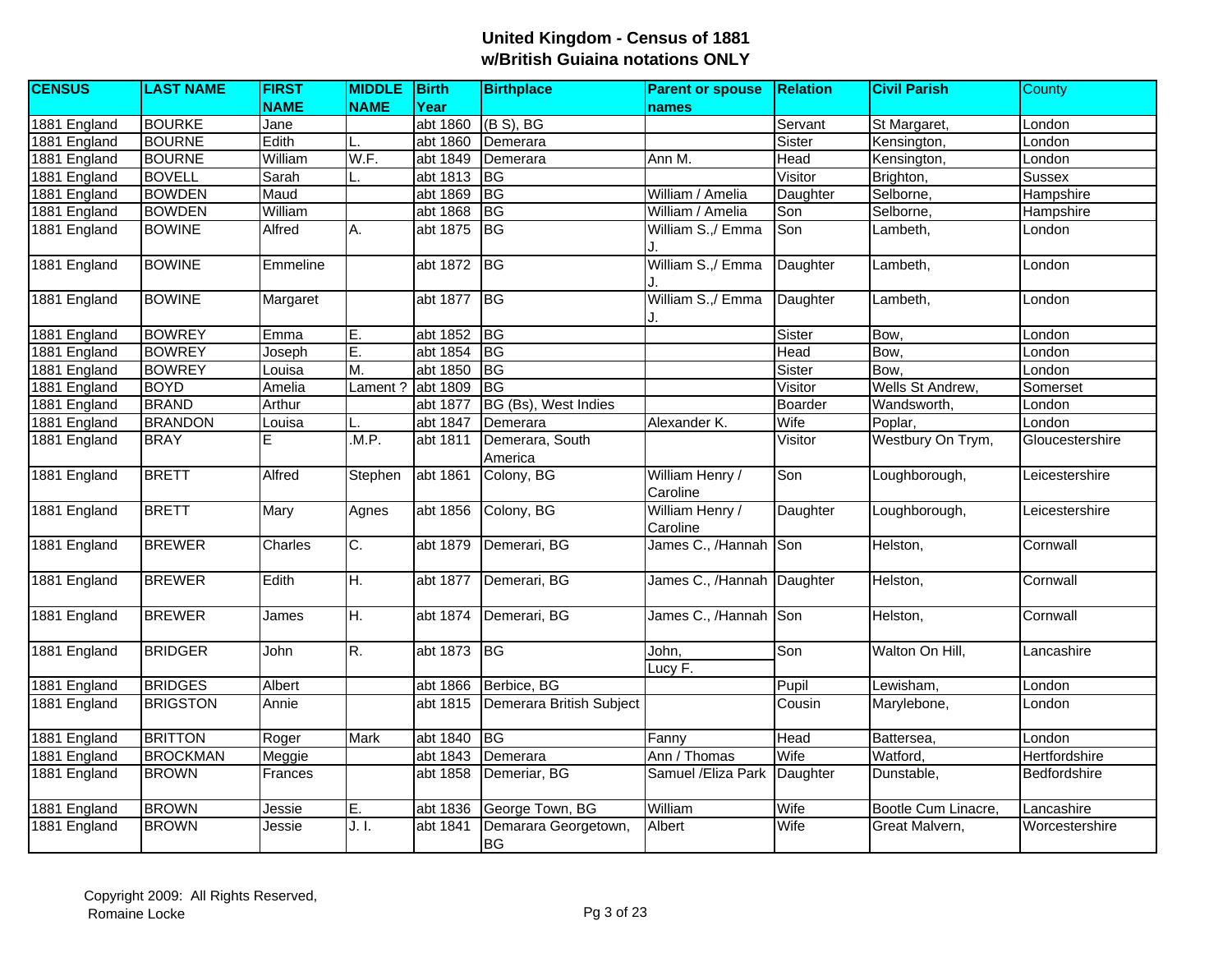| <b>CENSUS</b> | <b>LAST NAME</b> | <b>FIRST</b>            | MIDDLE Birth   |          | <b>Birthplace</b>                 | <b>Parent or spouse</b> | <b>Relation</b> | <b>Civil Parish</b>   | County             |
|---------------|------------------|-------------------------|----------------|----------|-----------------------------------|-------------------------|-----------------|-----------------------|--------------------|
|               |                  | <b>NAME</b>             | <b>NAME</b>    | Year     |                                   | names                   |                 |                       |                    |
| 1881 England  | <b>BUGLE</b>     | Victoria                | А.             |          | abt 1865 Demerara British Subject |                         | Boarder         | Putney,               | London             |
| 1881 England  | <b>BUGLE</b>     | Ann                     | E.             | abt 1867 | <b>BG</b>                         | Michael / Victoria      | Daughter        | Hollington,           | Sussex             |
| 1881 England  | <b>BUGLE</b>     | Argene                  | Ŀ              | abt 1860 | BG                                | Michael / Victoria      | Son             | Hollington,           | <b>Sussex</b>      |
| 1881 England  | <b>BUGLE</b>     | Edmund                  | Α.             | abt 1869 | Georgetown, BG                    |                         | Boarder         | Hastings St Leonards, | <b>Sussex</b>      |
| 1881 England  | <b>BUGLE</b>     | Evelyn                  |                | abt 1866 | <b>BG</b>                         | Michael / Victoria      | Daughter        | Hollington,           | <b>Sussex</b>      |
| 1881 England  | <b>BUGLE</b>     | Victoria                |                | abt 1841 | <b>BG</b>                         | Michael                 | Wife            | Hollington,           | <b>Sussex</b>      |
| 1881 England  | <b>BUNBURY</b>   | Margaret                |                | abt 1855 | Demerara, West Indies             |                         | Servant         | Bourn,                | Cambridgeshire     |
| 1881 England  | <b>BURCHMAN</b>  | C.                      | R.             | abt 1836 | (B Subject), BG                   |                         | Sister          | Kensington,           | London             |
| 1881 Scotland | <b>BURGES</b>    | James                   | A <sub>S</sub> | abt 1873 | Demerara                          |                         | Grandson        | Inveravon             | <b>Banffshire</b>  |
| 1881 Scotland | <b>BURGES</b>    | Winnifred               | E Mc L         | abt 1875 | Demerara                          |                         | Grandaughter    | Inveravon             | <b>Banffshire</b>  |
| 1881 England  | <b>BURNETT</b>   | Maitland                | J              | abt 1844 | Demerara (B S), BG                |                         | Head            | Grays Inn,            | London             |
| 1881 Scotland | <b>BURNETT</b>   | Elizabeth               |                | abt 1817 | BG, Demerara                      |                         | Mother-in-law   | <b>Dundee</b>         | Angus              |
| 1881 England  | <b>BURROWES</b>  | Elizabeth               | A.             | abt 1838 | Demerara, BG                      | Henry                   | Wife            | Litherland,           | Lancashire         |
| 1881 England  | <b>BURROWS</b>   | William                 | B.             | abt 1821 | <b>BG</b>                         | Matilda K.              | Head            | Swanscombe,           | Kent               |
| 1881 England  | <b>BUSBY</b>     | Emily                   |                | abt 1857 | Demerara, West Indies             |                         | Servant         | East Molesey,         | Surrey             |
| 1881 England  | <b>BUSSEL</b>    | Christina               |                | abt 1801 | Berbice, West Indies              |                         | Head            | Topsham,              | Devon              |
| 1881 England  | <b>BUTE</b>      | Elise                   |                | abt 1818 | Demerara, West Indies             |                         | Lodger          | Weston Super Mare,    | Somerset           |
| 1881 England  | <b>BUTLER</b>    | Ellen                   |                | abt 1850 | <b>BG</b>                         | Frank T.                | Wife            | Gillingham,           | Kent               |
| 1881 England  | <b>BUTT</b>      | Lewis                   | J.D.           | abt 1872 | Demerara British Subject          |                         | Boarder         | Whistones,            | Worcestershire     |
| 1881 England  | <b>BUTT</b>      | Charles                 | F.             | abt 1867 | Berbice, South America            |                         | Scholar         | Bromsgrove,           | Worcestershire     |
| 1881 England  | <b>BUTT</b>      | Henry                   | Alfred         | abt 1867 | <b>Berbice</b>                    |                         | Scholar         | Bromsgrove,           | Worcestershire     |
| 1881 Scotland | <b>BUTT</b>      | Arthur                  | G <sub>E</sub> | abt 1874 | Demerara                          |                         | Nephew          | Urr                   | Kirkcudbrightshire |
| 1881 Scotland | <b>BUTT</b>      | Catherine               |                | abt 1835 | Demerara                          |                         | Sister-in-law   | Urr                   | Kirkcudbrightshire |
| 1881 England  | <b>BUTTS</b>     | Cathl                   | G.             | abt 1862 | BG                                |                         | Sister in Law   | Kensington,           | London             |
| 1881 England  | <b>BYRNE</b>     | Lucy                    |                | abt 1828 | BG (Wi)                           |                         | Head            | Little Ilford,        | Essex              |
| 1881 England  | <b>CAGHILL</b>   | $\overline{\mathsf{N}}$ | J.             | abt 1861 | <b>BG, West Indies</b>            |                         | Lodger          | Marylebone,           | London             |
| 1881 England  | <b>CALDER</b>    | Herbert                 |                | abt 1872 | BG                                |                         | Boarder         | Kensington,           | London             |
| 1881 England  | <b>CALDER</b>    | William                 |                | abt 1870 | <b>BG</b>                         |                         | Boarder         | Kensington,           | London             |
| 1881 England  | <b>CAMERON</b>   | Annie                   |                | abt 1864 | BG                                |                         | Niece           | Littleham,            | Devon              |
| 1881 England  | <b>CAMERON</b>   | Catherine               | Jane           | abt 1863 | $\overline{B}$                    | William,<br>Jane        | Daughter        | Lee,                  | London             |
| 1881 Channel  | <b>CAMERON</b>   | Elizth                  | .H.            | abt 1847 | Brobice (WI), BG                  |                         | Niece           | St Helier,            | Jersey             |
| Islands       |                  |                         |                |          |                                   |                         |                 |                       |                    |
| 1881 Channel  | <b>CAMERON</b>   | Helen                   |                | abt 1809 | Brobice (WI), BG                  |                         | Head            | St Helier,            | Jersey             |
| Islands       |                  |                         |                |          |                                   |                         |                 |                       |                    |
| 1881 England  | <b>CAMERON</b>   | Henry                   | Douglas        | abt 1867 | BG                                | William / Jane          | Son             | Lee.                  | London             |
| 1881 England  | <b>CAMERON</b>   | Jane                    |                | abt 1837 | $\overline{B}$                    | William / Jane          | Wife            | Lee,                  | London             |
| 1881 England  | <b>CAMERON</b>   | William                 |                | abt 1833 | <b>BG</b>                         | Jane                    | Head            | Lee.                  | London             |
| 1881 England  | <b>CAMERON</b>   | William                 | <b>Stewart</b> | abt 1862 | BG                                | William / Jane          | Son             | Lee,                  | London             |
| 1881 Scotland | <b>CAMERON</b>   | Allan                   | JR             |          | abt 1869 W I, Demerara            |                         | Nephew          | <b>Greenock West</b>  | Renfrewshire       |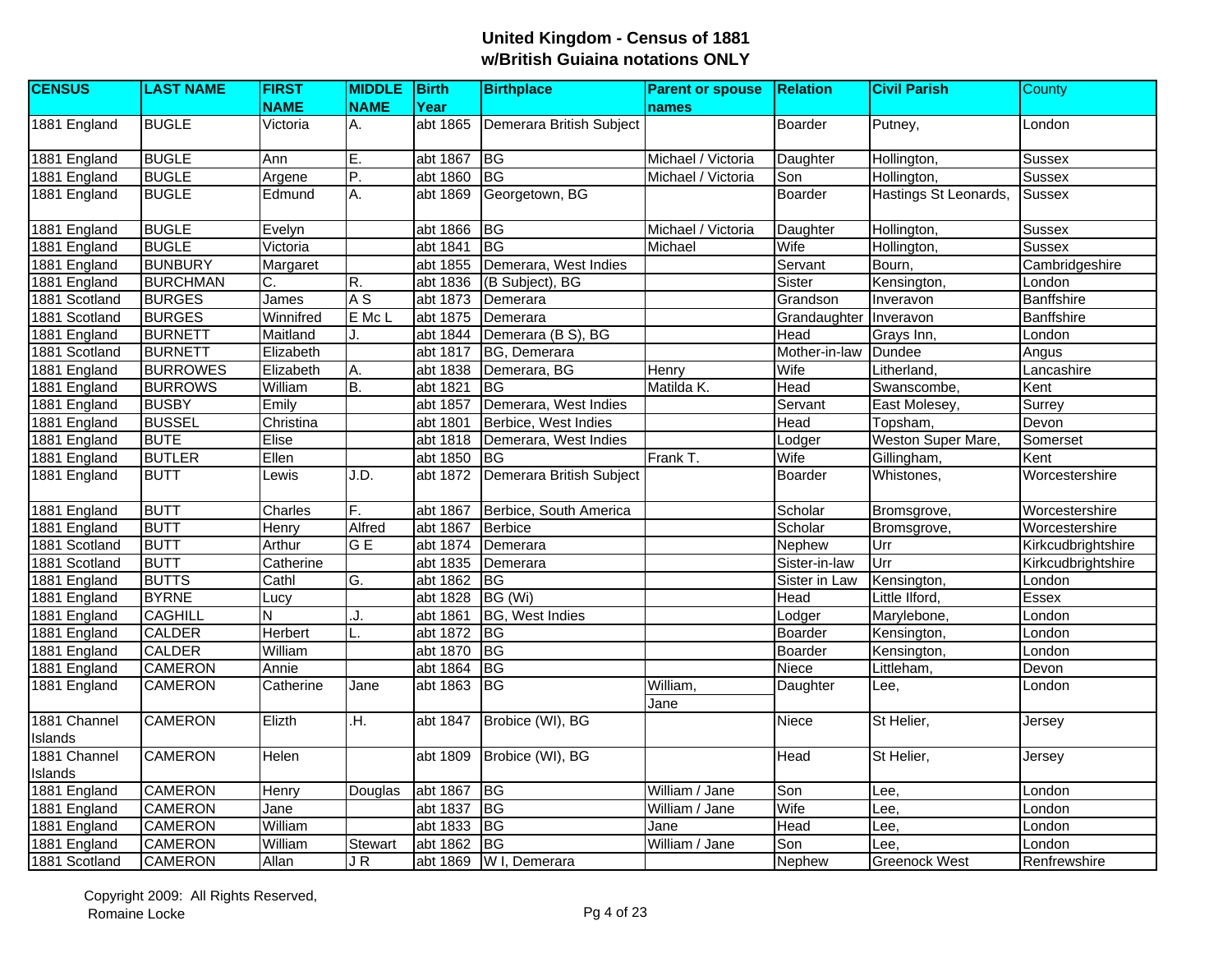| <b>CENSUS</b> | <b>LAST NAME</b>   | <b>FIRST</b> | <b>MIDDLE</b> Birth |          | <b>Birthplace</b>                          | <b>Parent or spouse</b> | <b>Relation</b> | <b>Civil Parish</b>                     | <b>County</b>    |
|---------------|--------------------|--------------|---------------------|----------|--------------------------------------------|-------------------------|-----------------|-----------------------------------------|------------------|
|               |                    | <b>NAME</b>  | <b>NAME</b>         | Year     |                                            | names                   |                 |                                         |                  |
| 1881 Scotland | <b>CAMERON</b>     | Donald       | $\mathsf C$         | abt 1868 | W I, Demerara                              |                         | Nephew          | <b>Greenock West</b>                    | Renfrewshire     |
| 1881 England  | <b>CAMPBELL</b>    | Α            | Maria               | abt 1831 | Demerara, BG                               |                         | Lodger          | Paddington,                             | London           |
| 1881 England  | <b>CAMPBELL</b>    | Jessie       | W.                  | abt 1860 | Berbice British Subject,                   |                         | Governess       | Rotherwick,                             | Hampshire        |
|               |                    |              |                     |          | West Indies                                |                         |                 |                                         |                  |
| 1881 England  | <b>CAMPBELL</b>    | Helen        |                     | abt 1860 | <b>BG</b>                                  |                         | Servant         | Wimbledon,                              | Surrey           |
| 1881 Scotland | <b>CAMPBELL</b>    | Effie        |                     | abt 1859 | Guiana, British                            |                         |                 | <b>Glasgow Barony</b>                   | Lanarkshire      |
| 1881 Scotland | <b>CAMPBELL</b>    | Arthur       |                     | abt 1859 | Demerara                                   |                         | Grandson        | <b>Glasgow Kinning Park</b>             | Lanarkshire      |
| 1881 Scotland | <b>CAMPBELL</b>    | Frances      |                     | abt 1861 | Demerara                                   |                         |                 | Grandaughter Glasgow Kinning Park       | Lanarkshire      |
| 1881 Scotland | <b>CAMPBELL</b>    | William      |                     | abt 1859 | Demerara                                   |                         | Grandson        | Glasgow Kinning Park Lanarkshire        |                  |
| 1881 England  | <b>CARSON</b>      | Harriett     | E.                  | abt 1839 | Demerara                                   | William                 | Wife            | Liscard,                                | Cheshire         |
| 1881 England  | <b>CASELLA</b>     | Ann          |                     | abt 1862 | <b>BG</b>                                  |                         | Servant         | Canterbury St                           | Kent             |
|               |                    |              |                     |          |                                            |                         |                 | Augustine,                              |                  |
| 1881 England  | <b>CAULFIELD</b>   | Grace        | H.                  | abt 1878 | BG, America                                |                         | Cousin          | Sunninghill,                            | <b>Berkshire</b> |
| 1881 England  | <b>CAULFIELD</b>   | William      | Τ.                  | abt 1880 | BG (W 1), America                          |                         | Cousin          | Sunninghill,                            | <b>Berkshire</b> |
| 1881 England  | <b>CHAPMAN</b>     | Frederick    | ĪΕ.                 | abt 1816 | Demerara, West Indies                      |                         | Head            | Kensington,                             | London           |
| 1881 England  | <b>CHAPMAN</b>     | Alfred       |                     | abt 1864 | <b>IBG</b>                                 | Maria                   | Son             | St John Hackney,                        | London           |
| 1881 England  | <b>CHAPMAN</b>     | Robert       |                     | abt 1863 | <b>BG</b>                                  | Maria                   | Son             | St John Hackney,                        | London           |
| 1881 Scotland | <b>CHAWNER</b>     | Annie        |                     | abt 1870 | British Guinn, Demerara                    |                         | Boarder         | <b>Edinburgh Newington</b>              | Midlothian       |
| 1881 England  | <b>CHICK</b>       | Mary         | E.                  | abt 1831 | Demerara                                   | Joseph B.               | Wife            | Bristol St James and St Gloucestershire |                  |
|               |                    |              |                     |          |                                            |                         |                 | Paul Out,                               |                  |
| 1881 England  | <b>CHIPPENDALE</b> | Jane         | M.                  | abt 1848 | Berbice (W I)                              | Josiah                  | Wife            | St John Hackney,                        | London           |
| 1881 England  | <b>CHOPPIN</b>     | <b>Hy</b>    |                     | abt 1859 | Demerara Georgetown                        |                         | Visitor         | Kensington,                             | London           |
| 1881 England  | <b>CLARK</b>       | Ada          |                     | abt 1860 | Demerara, BG                               | Caroline L.             | Daughter        | Kensington,                             | London           |
| 1881 England  | <b>CLARK</b>       | Caroline     |                     | abt 1829 | Demerara, BG                               |                         | Head            | Kensington, London                      |                  |
| 1881 England  | <b>CLARK</b>       | Donald       | S.                  | abt 1865 | Demerara (Win), BG                         | Caroline L.             | Son             | Kensington,                             | London           |
| 1881 England  | <b>CLARK</b>       | William      |                     | abt 1862 | Demerara, BG                               | Caroline L.             | Son             | Kensington,                             | London           |
| 1881 England  | <b>CLARK</b>       | Charles      | C.                  | abt 1866 | British Subject, BG                        |                         | Boarder         | Finchley,                               | <b>Middlesex</b> |
| 1881 Scotland | <b>CLARK</b>       | Alexander    |                     | abt 1843 | Georgetown Demerara,<br>West Indies        | Jemina                  | <b>Head</b>     | Mauchline                               | Ayrshire         |
| 1881 England  | <b>CLEAVES</b>     | William      | Fidler              | abt 1855 | Demerara (British<br>Subject)              |                         | <b>Boarder</b>  | Wigan,                                  | Lancashire       |
| 1881 England  | <b>CLEMENTS</b>    | Henriette    |                     | abt 1849 | Demerara                                   |                         | Lodger          | Kensington,                             | London           |
| 1881 England  | <b>CLEMENTS</b>    | Harry        | M.                  | abt 1844 | <b>BG</b>                                  |                         |                 | Vessels, Royal Navy                     |                  |
| 1881 Scotland | <b>CLEMENTSON</b>  | Elizh        |                     | abt 1867 | Demerara                                   |                         | Boarder         | <b>Edinburgh St Andrew</b>              | Midlothian       |
| 1881 Scotland | <b>CLEMERSTON</b>  | Patrick      |                     | abt 1866 | Guiana, British                            |                         | Boarder         | Edinburgh St Cuthberts Midlothian       |                  |
| 1881 England  | <b>COATES</b>      | Alice        | Mary                | abt 1848 | Demerara, West Indies                      |                         | Lodger          | Harborne,                               | Staffordshire    |
| 1881 England  | <b>CONNELL</b>     | James        |                     | abt 1859 | Demerara (British<br>Subject), West Indies |                         |                 | Vessels, Royal Navy                     |                  |
| 1881 England  | <b>CONRAD</b>      | B.           | B.                  | abt 1862 | Demerara                                   |                         | Niece           | Kensington,                             | London           |
|               |                    |              |                     |          |                                            |                         |                 |                                         |                  |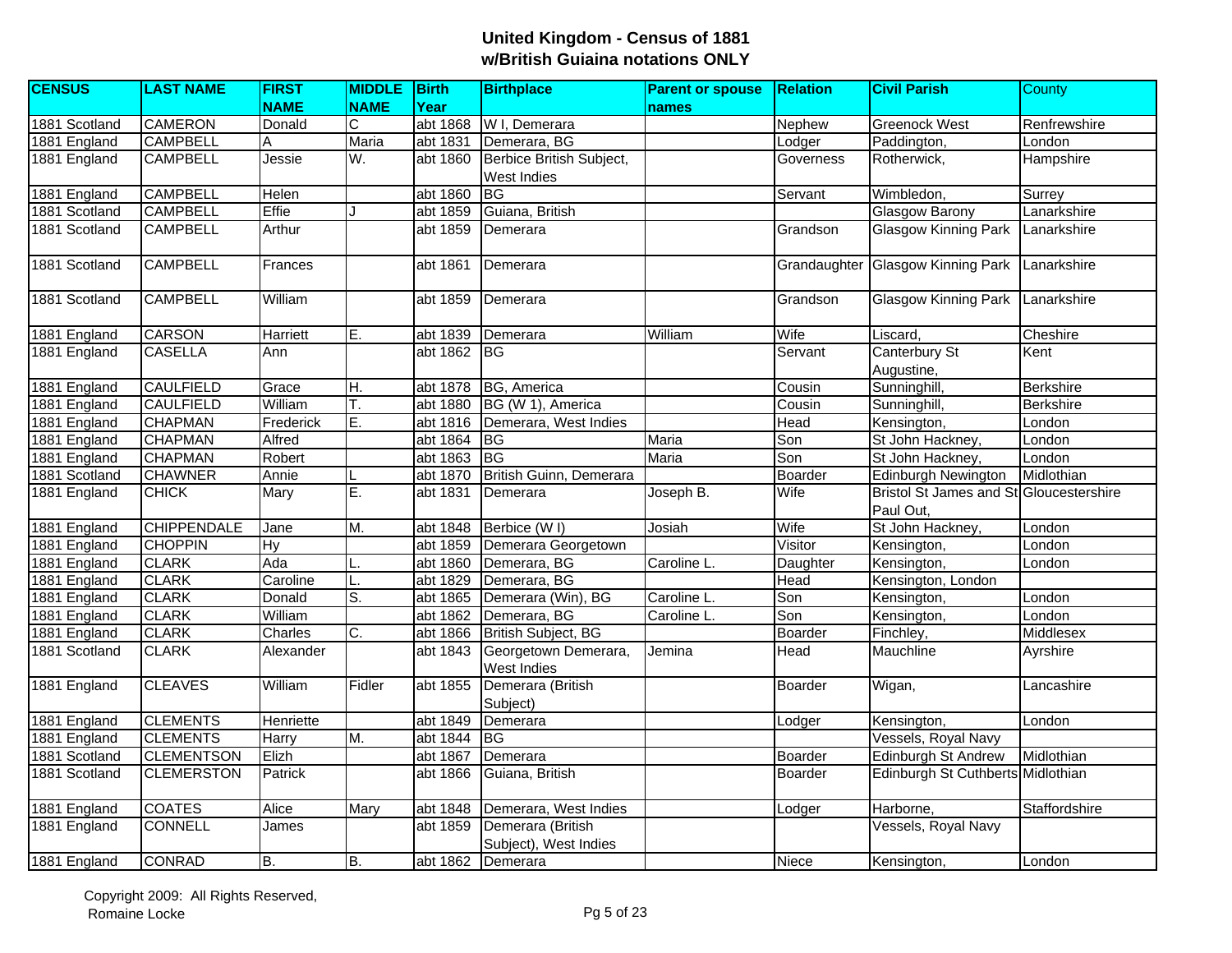| <b>CENSUS</b> | <b>LAST NAME</b>   | <b>FIRST</b> | <b>MIDDLE</b>      | Birth                 | <b>Birthplace</b>                             | <b>Parent or spouse</b> | <b>Relation</b>      | <b>Civil Parish</b>                     | <b>County</b>   |
|---------------|--------------------|--------------|--------------------|-----------------------|-----------------------------------------------|-------------------------|----------------------|-----------------------------------------|-----------------|
|               |                    | <b>NAME</b>  | <b>NAME</b>        | Year                  |                                               | names                   |                      |                                         |                 |
| 1881 England  | <b>CONRAD</b>      | J.           | W.                 | abt 1862              | Demerara                                      |                         | Nephew               | Kensington,                             | London          |
| 1881 England  | <b>COOPER</b>      | Mary         | A.                 | abt 1835              | Demerara (British                             | James                   | Wife                 | Wenhaston,                              | <b>Suffolk</b>  |
|               |                    |              |                    |                       | Subject), West Indies                         |                         |                      |                                         |                 |
| 1881 England  | <b>CORY</b>        | Eliza        |                    | abt 1851              | Demerara, BG                                  | William A.              | Wife                 | Clifton                                 | Gloucestershire |
| 1881 England  | <b>COSTENBADER</b> | Isaac        |                    | abt 1814              | <b>BG</b>                                     |                         | Private              | Chelsea,                                | London          |
| 1881 England  | <b>COX</b>         | Marie        | Katherine abt 1863 |                       | Demerara Georgetown<br><b>British Subject</b> |                         | Scholar              | Paddington                              | London          |
| 1881 England  | COX                | Mary         | A.                 | abt 1855              | Demerara, West Indies                         | John                    | Wife                 | Bristol St James and St Gloucestershire |                 |
|               |                    |              |                    |                       |                                               |                         |                      | Paul Out                                |                 |
| 1881 England  | COX                | Matilda      | Ch.                | abt 1866              | Demerara Georgetown                           |                         | Scholar              | Paddington                              | London          |
|               |                    |              |                    |                       | <b>British Subject</b>                        |                         |                      |                                         |                 |
| 1881 Scotland | COX                | Louise       | M                  | abt 1869              | British Guinn, Demerara                       |                         | Boarder              | <b>Edinburgh Newington</b>              | Midlothian      |
| 1881 Scotland | <b>CRAIG</b>       | John         | $\overline{W}$     | abt 1865              | Demerara, Georgetown                          |                         | Nephew               | Partick                                 | Lanarkshire     |
| 1881 England  | <b>CRAVEN</b>      | Mary         | Ann                | abt 1816              | Demerara, West Indies                         |                         | Mother in Law Hamlet |                                         | London          |
| 1881 England  | CRESSALL           | Agnes        |                    | abt 1865              | Essequibo, BG                                 |                         | Niece                | St John Hackney,                        | London          |
| 1881 England  | <b>CROIFEA</b>     | Albert       | Alexander abt 1874 |                       | George Town Demerara,                         |                         | Visitor              | Croydon                                 | Surrey          |
|               |                    |              |                    |                       | BG                                            |                         |                      |                                         |                 |
| 1881 England  | <b>CROIFEA</b>     | Robert       | William            | abt 1873              | George Town Demerara,<br>BG                   |                         | Visitor              | Croydon                                 | Surrey          |
| 1881 England  | <b>CUCKOW</b>      | Josephine    | M. L.              | abt 1870              | Demerara British Guina                        | Martha L.               | Daughter             | Croydon                                 | Surrey          |
| 1881 England  | <b>CURLL</b>       | Aimee        | G.J.               | abt 1861              | Demerara                                      | Marion E.               | Daughter of          | Paddington                              | London          |
|               |                    |              |                    |                       |                                               |                         | Wife (Step           |                                         |                 |
|               |                    |              |                    |                       |                                               |                         | Dau)                 |                                         |                 |
| 1881 England  | <b>CURREY</b>      | William      | E.                 | abt 1847              | Berbice, BG                                   | Sophia P.               | Head                 | St Mary,                                | <b>Essex</b>    |
| 1881 England  | <b>CURREY</b>      | Henry        | W.                 | abt 1851              | <b>BG</b>                                     | Jane.                   | Son                  | Islington,                              | London          |
|               |                    |              |                    |                       |                                               | Annie M.                |                      |                                         |                 |
| 1881 England  | <b>CURRIE</b>      | <b>Brian</b> | M.                 | abt 1879              | (Es), BG                                      | Donald                  | Son                  | Wimbledon,                              | Surrey          |
| 1881 England  | <b>CURRIE</b>      | Donald       | J.G.               | abt 1873              | (Es), BG                                      | Donald                  | Son                  | Wimbledon,                              | Surrey          |
| 1881 England  | <b>CURRIE</b>      | Edith        |                    | abt 1871              | BG                                            | Donald                  | Daughter             | Wimbledon,                              | Surrey          |
| 1881 England  | <b>CURRIE</b>      | John         | A.H.               | abt 1876              | $(Es)$ , BG                                   | Donald                  | Son                  | Wimbledon,                              | Surrey          |
| 1881 England  | <b>CURRIE</b>      | Winifred     | F.                 | abt 1875              | $(Es)$ , BG                                   | Donald                  | Daughter             | Wimbledon,                              | Surrey          |
| 1881 Scotland | <b>CURRIE</b>      | Elizabeth    |                    | abt 1828              | New Amsterdam, Berbice                        |                         | Sister               | Bowmore                                 | Argyll          |
| 1881 England  | <b>CYNEAS</b>      | Charles      | John               | abt 1852              | Georgetown Demerara                           |                         | Boarder              | Paddington                              | London          |
| 1881 Scotland | <b>D CURRIE</b>    | Archibald    |                    | abt 1821              | New Amsterdam, Berbice                        |                         | Head                 | Bowmore                                 | Argyll          |
|               |                    |              |                    |                       |                                               |                         |                      |                                         |                 |
| 1881 England  | <b>DAGLIESH</b>    | Robert       | D.                 | abt 1857              | <b>BG</b>                                     | Jane Louisa             | Head                 | Camberwell,                             | London          |
| 1881 England  | <b>DALTON</b>      | Amy          | <b>Blanche</b>     | abt 1856              | Demerara, BG                                  | Rachel Catherine        | Daughter             | Paddington                              | London          |
| 1881 England  | <b>DALTON</b>      | Frances      | <b>Harley</b>      | abt 1848              | Demerara, BG                                  | Rachel Catherine        | Daughter             | Paddington                              | London          |
| 1881 England  | <b>DALTON</b>      | Norman       |                    | abt 1858              | Demerara, BG                                  | Rachel Catherine        | Son                  | Paddington                              | London          |
| 1881 England  | <b>DALTON</b>      | Rachel       | Catherine          | abt $18\overline{21}$ | Enequebo, BG                                  |                         | Head                 | Paddington,                             | London          |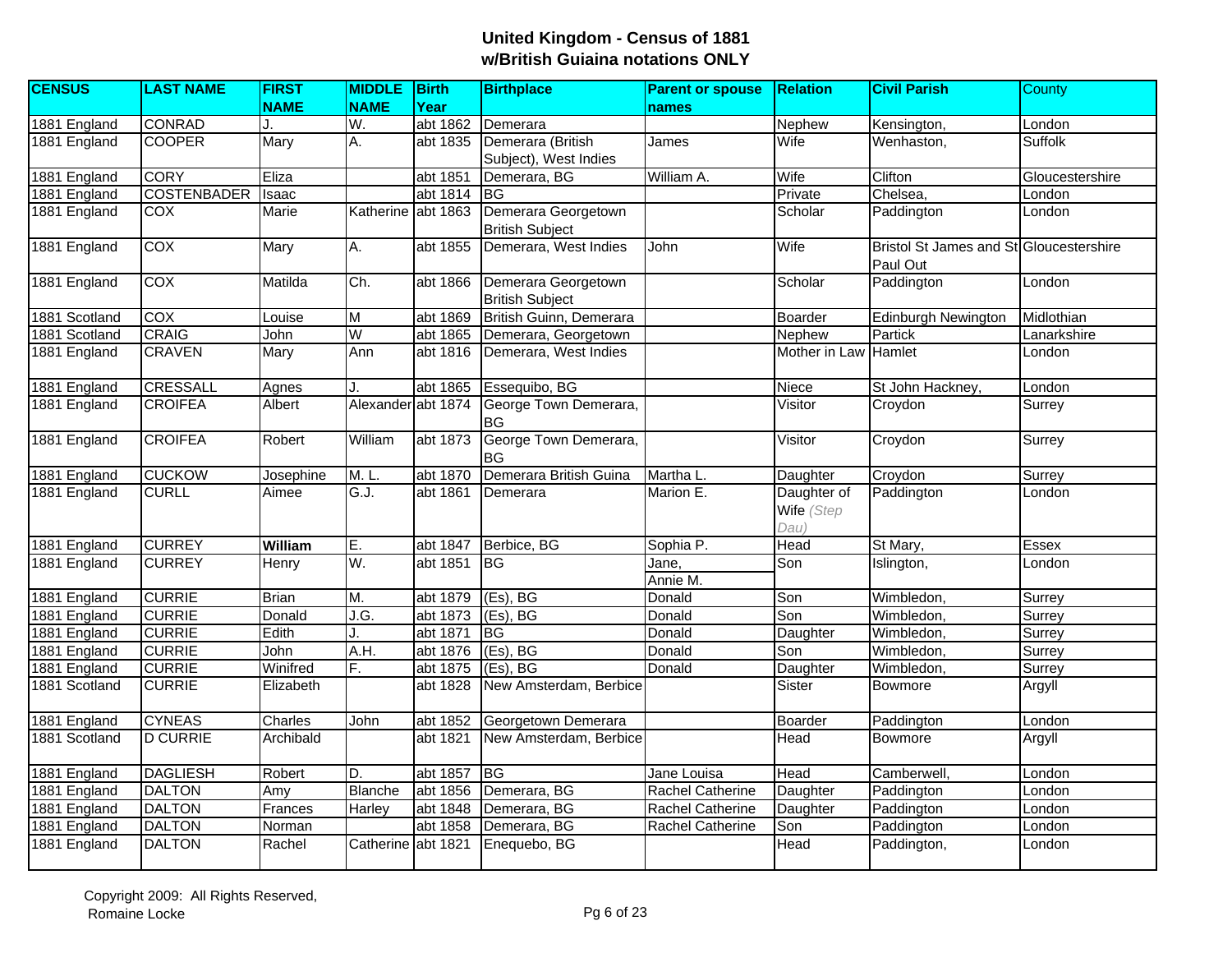| <b>CENSUS</b>           | <b>LAST NAME</b> | <b>FIRST</b> | MIDDLE Birth   |          | <b>Birthplace</b>                     | <b>Parent or spouse</b>             | <b>Relation</b>       | <b>Civil Parish</b>                | <b>County</b>    |
|-------------------------|------------------|--------------|----------------|----------|---------------------------------------|-------------------------------------|-----------------------|------------------------------------|------------------|
|                         |                  | <b>NAME</b>  | <b>NAME</b>    | Year     |                                       | names                               |                       |                                    |                  |
| 1881 England            | <b>DALY</b>      | Edith        |                | abt 1868 | B                                     |                                     | Niece                 | Littleham,                         | Devon            |
| 1881 England            | <b>DALY</b>      | Marie        |                | abt 1870 | <b>BG</b>                             |                                     | Niece                 | Littleham,                         | Devon            |
| 1881 England            | <b>DAVENPORT</b> | Susan        |                | abt 1845 | Demerara British Guana<br>(B S)       |                                     | Servant               | Camberwell                         | London           |
| 1881 England            | <b>DAVIES</b>    | Ann          |                | abt 1835 | Demerara (W I)                        |                                     | Visitor               | Portsea                            | Hampshire        |
| 1881 England            | <b>DAVIES</b>    | Annie        |                | abt 1840 | Demerara, West Indies                 |                                     | Sister in Law         | Chorlton On Medlock                | Lancashire       |
| 1881 England            | <b>DAVIES</b>    | Mary         |                | abt 1839 | Demerara, West Indies                 |                                     | Sister in Law         | <b>Chorlton On Medlock</b>         | Lancashire       |
| 1881 England            | <b>DAVIS</b>     | Robert       |                | abt 1847 | <b>BG British Subject</b>             | Henrietta                           | Head                  | Limehouse,                         | London           |
| 1881 England            | <b>DAVSON</b>    | Archbald     | P.             | abt 1874 | Demerara, BG                          | James William,<br><b>Alice Mary</b> | Son                   | Ruishton                           | Somerset         |
| 1881 England            | <b>DAVSON</b>    | Percival     | M.             | abt 1878 | Demerara, BG                          | James William,<br><b>Alice Mary</b> | Son                   | Ruishton                           | Somerset         |
| 1881 England            | <b>DAVSON</b>    | James        | William        | abt 1846 | Berbice, BG                           | <b>Alice Mary</b>                   | Head                  | Ruishton,                          | Somerset         |
| 1881 England            | <b>DAWSON</b>    | Frederic     | А.             | abt 1841 | British, BG                           | Georgina E.                         | Head                  | Dartmouth Townstall,               | Devon            |
| 1881 England            | <b>DAWSON</b>    | Smith        | Hoaston        | abt 1834 | <b>BG</b>                             | Rose Annie                          | Head                  | Paddington,                        | London           |
| 1881 England            | <b>DAY</b>       | Caraline     | M.             | abt 1851 | Demerara, BG                          | William                             | Wife                  | Snodland                           | Kent             |
| 1881 England            | DE MEY           | Delia        |                | abt 1817 | Berbice, West Indies                  |                                     | Cousin                | Topsham,                           | Devon            |
| 1881 England            | <b>DEARE</b>     | Philip       |                | abt 1869 | Demerara, Austria                     | George B. /Amy E.                   | Son                   | Great Yarmouth                     | <b>Norfolk</b>   |
| 1881 England            | <b>DESNEZ</b>    | James        |                | abt 1854 | Demerara, West Indies                 |                                     |                       | Vessels                            | Somerset         |
| 1881 Channel<br>Islands | <b>DICKSON</b>   | Catherine    |                | abt 1829 | Demerara, West Indies                 |                                     | Governess             | St Helier,                         | Jersey           |
| 1881 Scotland           | <b>DICKSON</b>   | Eliza        |                | abt 1812 | West Indies, Demerara                 |                                     |                       | Montrose                           | Angus            |
| 1881 England            | <b>D'LYMAR</b>   | Gomer        |                | abt 1860 | Demerara                              |                                     | Visitor               | Paddington                         | London           |
| 1881 England            | <b>DOLEMAN</b>   | Euphemia     |                | abt 1821 | Demerara, BG                          | John                                | Wife                  | Nottingham St Mary                 | Nottinghamshire  |
| 1881 England            | <b>DORWARD</b>   | James        | Α.             | abt 1851 | <b>BG</b>                             | Agnes                               | Step Son              | Great Ashfield,                    | <b>Suffolk</b>   |
| 1881 England            | <b>DOWNIE</b>    | Walter       | $\overline{1}$ | abt 1848 | Demerara                              | Laura M.A.                          | Head                  | <b>Millbrook</b>                   | Hampshire        |
| 1881 England            | <b>DOWNIE</b>    | John         |                | abt 1836 | <b>BG</b>                             |                                     | Lodger                | <b>St Mary Stoke</b><br>Newington, | London           |
| 1881 England            | <b>DRYSDALE</b>  | Jane         | S.             | abt 1855 | <b>B</b> Guiana Demerara              |                                     | Boarder               | Cheshunt                           | Hertfordshire    |
| 1881 England            | <b>DUMMARK</b>   | Eliza        |                | abt 1831 | IBG.                                  |                                     | Boarder               | St Mary Islington,                 | London           |
| 1881 Scotland           | <b>DUNLOP</b>    | Mary         |                | abt 1859 | Demerara                              |                                     | Niece                 | Irvine                             | Ayrshire         |
| 1881 England            | <b>DUSHAR</b>    | Alexander    |                | abt 1861 | Demerara, West Indies                 |                                     | Lodger (Head) Burnley |                                    | Lancashire       |
| 1881 England            | <b>DYETT</b>     | Sarah        | Α.             | abt 1830 | Demerara, BG                          | Walter H.                           | Wife                  | <b>New Windsor</b>                 | <b>Berkshire</b> |
| 1881 England            | E. BREWER        | Mary         |                | abt 1876 | Demerari, BG                          | James C./Hannah                     | Daughter              | Helston,                           | Cornwall         |
| 1881 England            | <b>EASTENAW</b>  | Eliza        | S.             | abt 1857 | Berbia, BG                            |                                     | Niece                 | Portsea,                           | Hampshire        |
| 1881 England            | <b>EDGELOW</b>   | Thomas       |                | abt 1844 | <b>Berbice Georgetown</b><br>Demerara |                                     | Head                  | St James                           | London           |
| 1881 England            | <b>EDGELOW</b>   | Thomas       |                | abt 1844 | <b>Berbice Georgetown</b><br>Demerara |                                     | <b>Head</b>           | St James,                          | London           |
| 1881 England            | <b>EDGHILL</b>   | Edith        | R.             | abt 1863 | Demerara (British<br>Subject)         |                                     | Boarder               | Hendon                             | Middlesex        |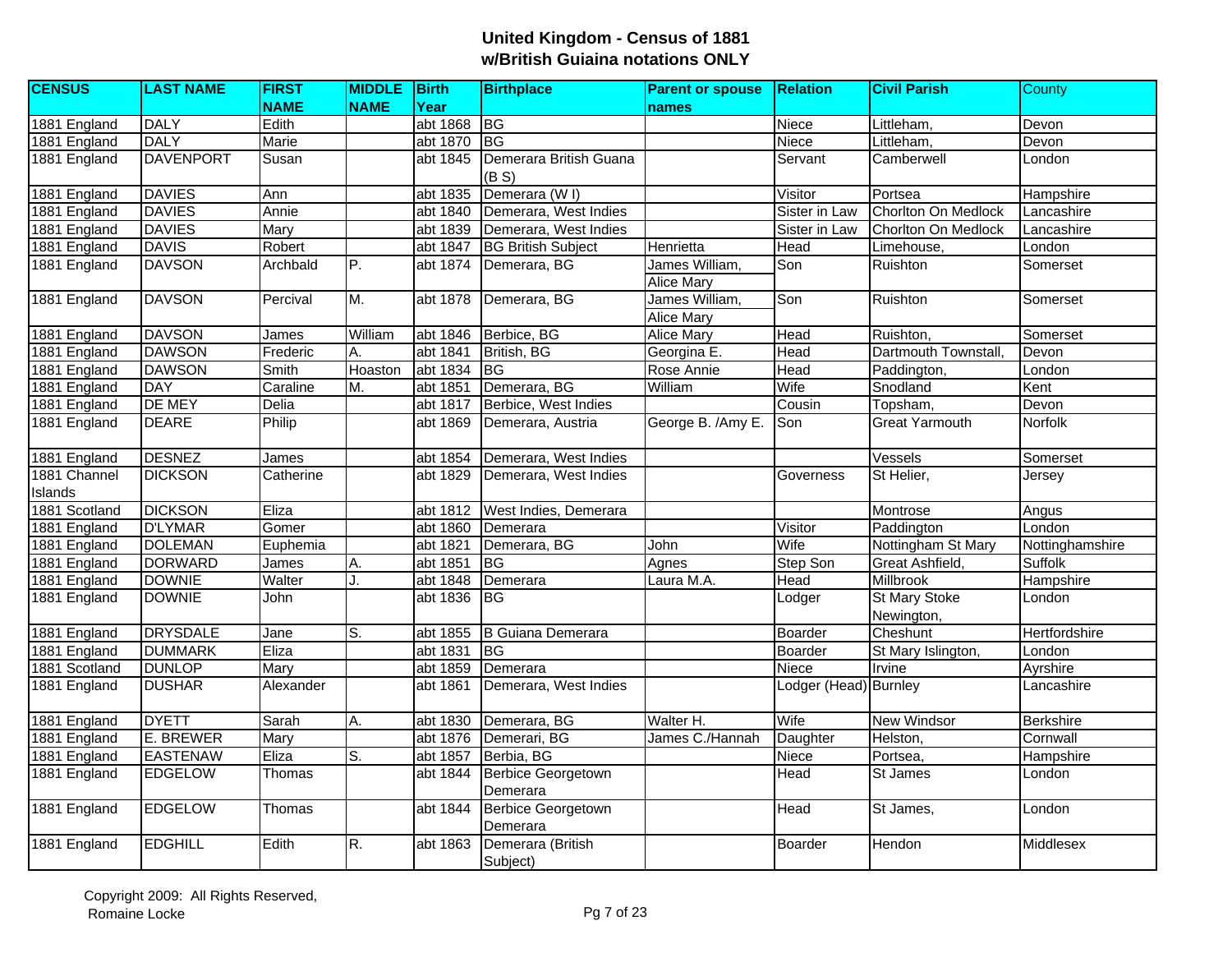| <b>CENSUS</b> | <b>LAST NAME</b>    | <b>FIRST</b>    | <b>MIDDLE</b> Birth |             | <b>Birthplace</b>                        | <b>Parent or spouse</b> | <b>Relation</b> | <b>Civil Parish</b>      | County          |
|---------------|---------------------|-----------------|---------------------|-------------|------------------------------------------|-------------------------|-----------------|--------------------------|-----------------|
|               |                     | <b>NAME</b>     | <b>NAME</b>         | Year        |                                          | names                   |                 |                          |                 |
| 1881 England  | <b>EDGHILL</b>      | Auther          | G.                  | abt 1865    | BG                                       |                         |                 | Sandhurst,               | Berkshire       |
| 1881 Scotland | <b>EDINGTON</b>     | Charlotte       |                     | abt 1844    | Demerara                                 | George B                | Wife            | Partick                  | Lanarkshire     |
| 1881 England  | <b>ELLIOT</b>       | <b>Milicent</b> |                     | abt 1870    | <b>Berbice New Amsterdam</b>             |                         | Niece           | Motcombe,                | Dorset          |
|               |                     |                 |                     |             | (B S), West Indies                       |                         |                 |                          |                 |
|               |                     |                 |                     |             |                                          |                         |                 |                          |                 |
| 1881 England  | <b>ELLIOTT</b>      | John            | Chas.               | abt 1855    | Demerara                                 | John /Catherine         | Son             | Twickenham               | Middlesex       |
| 1881 England  | <b>ELLOT</b>        | Emma            |                     | abt 1858    | Demerara B Guiana                        |                         | Governess       | Folkestone               | Kent            |
| 1881 England  | <b>ESSEX WINTER</b> | Ann             | W.                  | abt 1847    | <b>BG Demerara, West</b>                 |                         | Head            | Bengeo,                  | Hertfordshire   |
|               |                     |                 |                     |             | Indies                                   |                         |                 |                          |                 |
| 1881 Wales    | <b>EVANS</b>        | Elizabeth       | A.                  | abt 1849    | Demerara, BG                             | Anne                    | Daughter        | Flint,                   | Flintshire      |
| 1881 Wales    | <b>EVANS</b>        | <b>Havelock</b> |                     | abt 1859    | Demerara, BG                             | Anne                    | Son             | Flint,                   | Flintshire      |
| 1881 Scotland | <b>FAIRBAIRN</b>    | Mary            |                     | abt 1868    | Guiana, British                          |                         | Niece           | Inch                     | Wigtownshire    |
| 1881 Scotland | <b>FAIRBAIRN</b>    | Patrick         |                     | abt 1869    | Guiana, British                          |                         | Nephew          | Inch                     | Wigtownshire    |
| 1881 England  | <b>FAIRMANN</b>     | Robert          | S.                  | abt 1849    | <b>BG</b>                                |                         | Boarder         | Everton,                 | Lancashire      |
| 1881 England  | <b>FALLOON</b>      | Anne            |                     | abt 1826    | <b>BG</b> Berbice                        | William M.              | Wife            | Ackworth,                | Yorkshire       |
| 1881 England  | <b>FARMER</b>       | Edwin           | Jno                 | abt 1861    | George Town Demerara                     |                         | <b>Brother</b>  | St Giles in The Fields   | London          |
|               |                     |                 |                     |             |                                          |                         | (Head)          |                          |                 |
| 1881 England  | <b>FARMER</b>       | Geo.            |                     | abt 1860    | <b>BG Other States</b>                   | Florence                | Head            | St Marys Islington,      | London          |
| 1881 England  | <b>FENNING</b>      | Mary            |                     | abt 1811    | Demerara British Subject                 |                         | Head            | Kensington               | London          |
|               |                     |                 |                     |             |                                          |                         |                 |                          |                 |
| 1881 England  | <b>FENWICK</b>      | Salina          |                     | abt 1848    | Demerara, West Indies                    |                         | Head            | Deal                     | Kent            |
| 1881 England  | <b>FIELD</b>        | William         | V.                  | abt 1861    | Demerara, West Indies                    |                         | Grandson        | Silsoe                   | Bedfordshire    |
| 1881 England  | <b>FIELD</b>        | Frances         | A.                  | abt 1858    | <b>BG</b>                                |                         | Boarder         | Putney,                  | London          |
| 1881 Scotland | <b>FINLAYSON</b>    | Joanna          | B                   | abt 1867    | Guiana, British                          | William                 | Daughter        | <b>Glasgow Barony</b>    | Lanarkshire     |
| 1881 Scotland | <b>FINLAYSON</b>    | William         |                     | abt 1865    | Guiana, British                          | William                 | Son             | <b>Glasgow Barony</b>    | Lanarkshire     |
| 1881 England  | <b>FISHER</b>       | Sarah           |                     | abt 1835    | <b>BG</b>                                |                         | Head            | Paddington,              | London          |
| 1881 England  | <b>FITT</b>         | Eleanor         |                     | abt 1849    | West Ind, BG                             | John $H$ .              | Wife            | Camberwell,              | London          |
| 1881 England  | <b>FLEMING</b>      | Mary            |                     | abt 1845    | Georgetown, BG                           |                         | Boarder         | St Pancras,              | London          |
| 1881 England  | <b>FLEMING</b>      | Mary            | E.A.                | abt 1847    | <b>BG</b>                                |                         | Niece           | Brighton,                | <b>Sussex</b>   |
| 1881 England  | <b>FOREMAN</b>      | John            |                     | abt 1851    | Lonsdale Berbice (F),                    |                         | Lodger          | St Mary,                 | London          |
|               |                     |                 |                     |             | America                                  |                         |                 |                          |                 |
| 1881 England  | <b>FOREMAN</b>      | Ada             |                     | abt 1870    | <b>BG</b>                                |                         | Scholar         | St Mary,                 | <b>Essex</b>    |
| 1881 England  | <b>FOREMAN</b>      | Charlotte       | H.                  | abt 1856    | $(W.I.)$ , BG                            |                         | Boarder         | Louth,                   | Lincolnshire    |
| 1881 England  | <b>FORRESTER</b>    | Sarah           | $\overline{C}$ .    | abt 1818    | Demerara                                 |                         | Head            | <b>Weston Super Mare</b> | Somerset        |
| 1881 England  | <b>FORSHAW</b>      | Edward          | Roney               | abt 1865    | Demerara B Subject                       |                         | Boarder         | St George Bloomsbury     | London          |
| 1881 England  | <b>FORSTER</b>      | Robert (Jr)     |                     | abt 1842    | Demerara, West Indies                    | Elizth.                 | Head            | Scarborough              | Yorkshire       |
| 1881 England  | <b>FOWLER</b>       | Charles         | S.                  | abt 1855    | Demerara (W I)                           |                         | Nephew          | Medomsley                | Durham          |
| 1881 England  | <b>FOWLER</b>       | Philip          | $\overline{C}$ .    | abt 1867    | (Demerara), West Indies William/Sarah E. |                         | Son             | Westbury On Trym         | Gloucestershire |
|               |                     |                 |                     |             |                                          |                         |                 |                          |                 |
| 1881 England  | <b>FOWLER</b>       | Alice           |                     | abt 1850    | <b>BG</b>                                |                         | Head            | Aldershot,               | Hampshire       |
| 1881 England  | <b>FOWLER</b>       | Katharine       |                     | abt 1838    | Dronerara, BG                            | <b>Robert Rodney</b>    | Wife            | Broadwas,                | Worcestershire  |
| 1881 England  | <b>FOWLER</b>       | Martha          |                     | abt 1805 BG |                                          |                         | Head            | Heene,                   | Sussex          |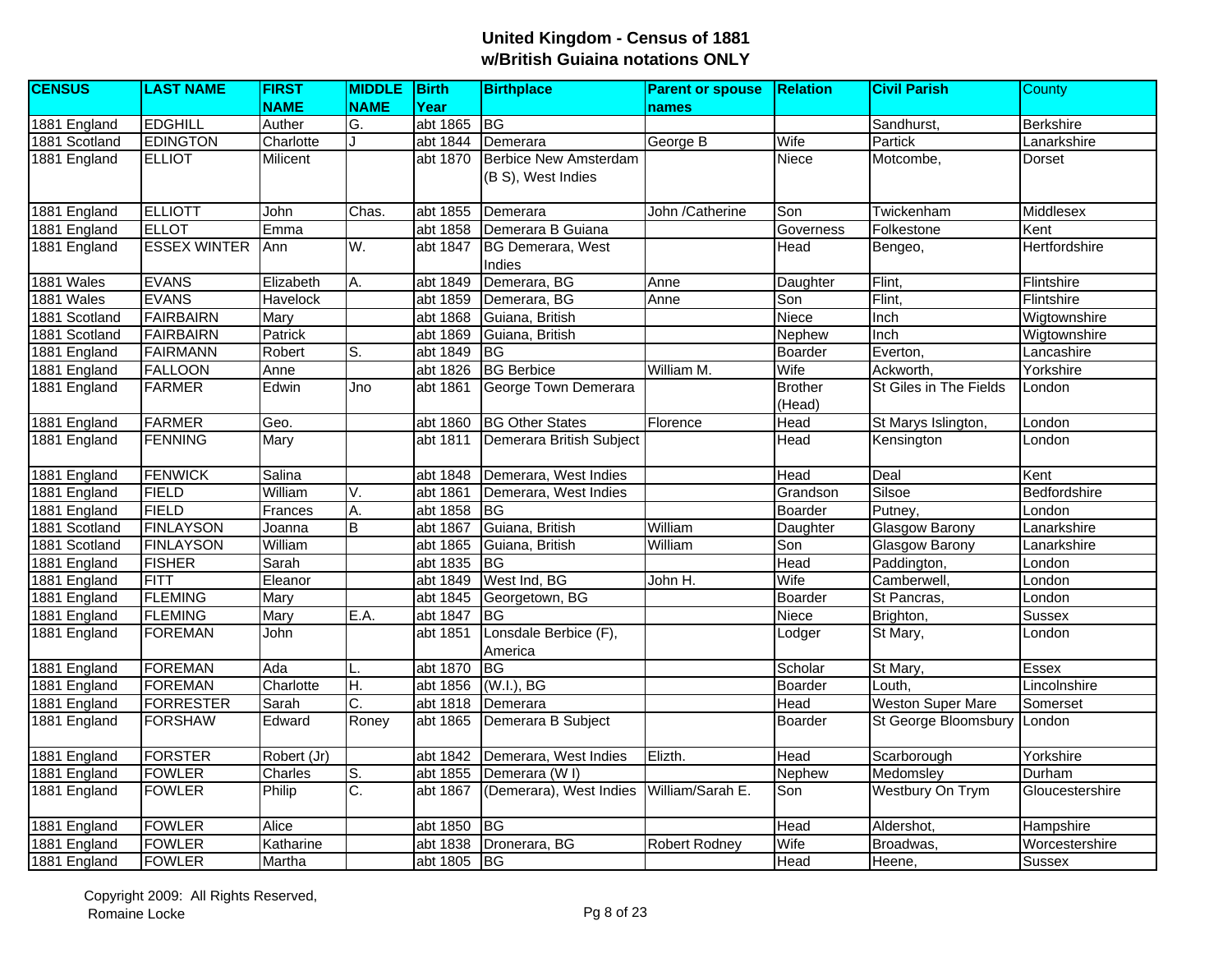| <b>CENSUS</b>            | <b>LAST NAME</b> | <b>FIRST</b>   | <b>MIDDLE</b> | Birth    | <b>Birthplace</b>                     | <b>Parent or spouse</b>          | <b>Relation</b>          | <b>Civil Parish</b>                                  | County             |
|--------------------------|------------------|----------------|---------------|----------|---------------------------------------|----------------------------------|--------------------------|------------------------------------------------------|--------------------|
|                          |                  | <b>NAME</b>    | <b>NAME</b>   | Year     |                                       | names                            |                          |                                                      |                    |
| 1881 England             | <b>FOX</b>       | <b>Bertram</b> | G.            | abt 1876 | Demerara, West Indies                 | John Elliot/Emma<br>Louisa Flora | Son                      | <b>Bourn</b>                                         | Cambridgeshire     |
| 1881 England             | <b>FOX</b>       | John           | Elliot        | abt 1845 | Demerara, West Indies                 | Emma Louisa Flora                | Head                     | Bourn                                                | Cambridgeshire     |
| 1881 England             | <b>FRAISER</b>   | James          | C.            | abt 1841 | Demerara                              | Emily                            | Head                     | Garston                                              | Lancashire         |
| 1881 England             | <b>FRANKLAND</b> | John           | W.            | abt 1852 | W. I. Demerara<br>Georgetown          | Eliza                            | Head                     | <b>Headingley Cum</b><br>Burley,                     | Yorkshire          |
| 1881 England             | <b>FRASER</b>    | William        | T.            | abt 1839 | Demerara                              |                                  | <b>Brother</b><br>(Head) | Littlehampton,                                       | Sussex             |
| 1881 England             | <b>FRASER</b>    | Charlotte      | G.J.D.        | abt 1866 | BG                                    | James D./Sophie E. Daughter      |                          | Tiverton,                                            | Devon              |
| 1881 England             | <b>FRASER</b>    | Howard         | A.D.          | abt 1868 | <b>BG</b>                             | James D./Sophie E. Son           |                          | Tiverton,                                            | Devon              |
| 1881 England             | <b>FRASER</b>    | <b>Stuart</b>  | H.            | abt 1865 | <b>BG</b>                             | James D./Sophie E. Son           |                          | Tiverton,                                            | Devon              |
| 1881 England             | <b>FRAZER</b>    | Jas            | Denholm       | abt 1871 | Demerara, BG                          |                                  | Scholar                  | Hertford St John,                                    | Hertfordshire      |
| 1881 England             | <b>FRENCH</b>    | Mary           | E             | abt 1847 | Demerara, BG                          |                                  | Sister                   | Cheltenham,                                          | Gloucestershire    |
| 1881 England             | <b>FRENCH</b>    | Robert         | William       | abt 1848 | Demera British Subject<br>(Bt Guiana) |                                  | <b>Brother in Law</b>    | Bristol St James and St Gloucestershire<br>Paul Out, |                    |
| 1881 England             | <b>FRY</b>       | Robert         |               | abt 1831 | BG                                    | Rhoda                            | Head                     | Brighton,                                            | <b>Sussex</b>      |
| 1881 England             | <b>FUGE</b>      | Editha         | C.P.          | abt 1865 | BG                                    | Maria                            | Step Daughter Croydon,   |                                                      | Surrey             |
| 1881 England             | <b>FUGE</b>      | Fredk          | Edwin         | abt 1872 | BG (WI)                               | Maria                            | Step Son                 | Croydon,                                             | Surrey             |
| 1881 Scotland            | <b>GALLIE</b>    | Thomas         |               | abt 1855 | Guiana, British                       |                                  | Boarder                  | Cathcart                                             | Renfrewshire       |
| 1881 England             | <b>GARDNER</b>   | Anna           | C.            | abt 1844 | <b>BG</b>                             | Stewart                          | Wife                     | Marylebone,                                          | London             |
| 1881 England             | <b>GARNETT</b>   | Catherine      |               | abt 1857 | Demerara, BG                          | Thomas                           | Daughter                 | Hollington,                                          | <b>Sussex</b>      |
| 1881 England             | <b>GARNETT</b>   | Kate           |               | abt 1870 | Demerara George Town<br><b>Br Sub</b> |                                  | <b>Boarder</b>           | Portsea,                                             | Hampshire          |
| 1881 England             | <b>GARNETT</b>   | Millicent      |               | abt 1859 | Demerara, BG                          | Thomas                           | Daughter                 | Hollington,                                          | Sussex             |
| 1881 England             | <b>GARNETT</b>   | Alexandria     |               | abt 1826 | (British), BG                         | Annie /Jessie A.                 | Head                     | Garston,                                             | Lancashire         |
| 1881 England             | <b>GARNETT</b>   | Annie          |               | abt 1799 | <b>BG</b>                             |                                  | Mother                   | Garston,                                             | Lancashire         |
| 1881 England             | <b>GARNETT</b>   | Edgar          | M.            | abt 1868 | <b>BG</b>                             |                                  | Scholar                  | Monckton Combe,                                      | Somerset           |
| 1881 England             | <b>GARNETT</b>   | George         | R.            | abt 1866 | BG                                    |                                  | Boarder                  | Preshute,                                            | Wiltshire          |
| 1881 England             | <b>GARNETT</b>   | Jane           |               | abt 1862 | <b>BG</b>                             | Alexandria /Jessie<br>А.         | Daughter                 | Garston,                                             | Lancashire         |
| 1881 England             | <b>GARNETT</b>   | Sarah          |               | abt 1847 | <b>BG</b>                             | Phillip F./Elen                  | Daughter                 | Garston,                                             | Lancashire         |
| 1881 England             | <b>GARNETT</b>   | Sophia         |               | abt 1855 | BG                                    | Alexandria /Jessie<br>А.         | Daughter                 | Garston,                                             | Lancashire         |
| 1881 Isle of Man GARRETT |                  | Elvera         |               | abt 1835 | Demerara, West Indies                 |                                  | Lodger                   | Onchan,                                              | Isle of Man        |
| 1881 Isle of Man         | GARRETT          | Emma           |               | abt 1833 | Demerara, West Indies                 |                                  | Lodger                   | Onchan,                                              | <b>Isle of Man</b> |
| 1881 Scotland            | <b>GEMMEL</b>    | James          |               |          | abt 1868 Guiana, British              |                                  | <b>Boarder</b>           | Edinburgh Newington                                  | Midlothian         |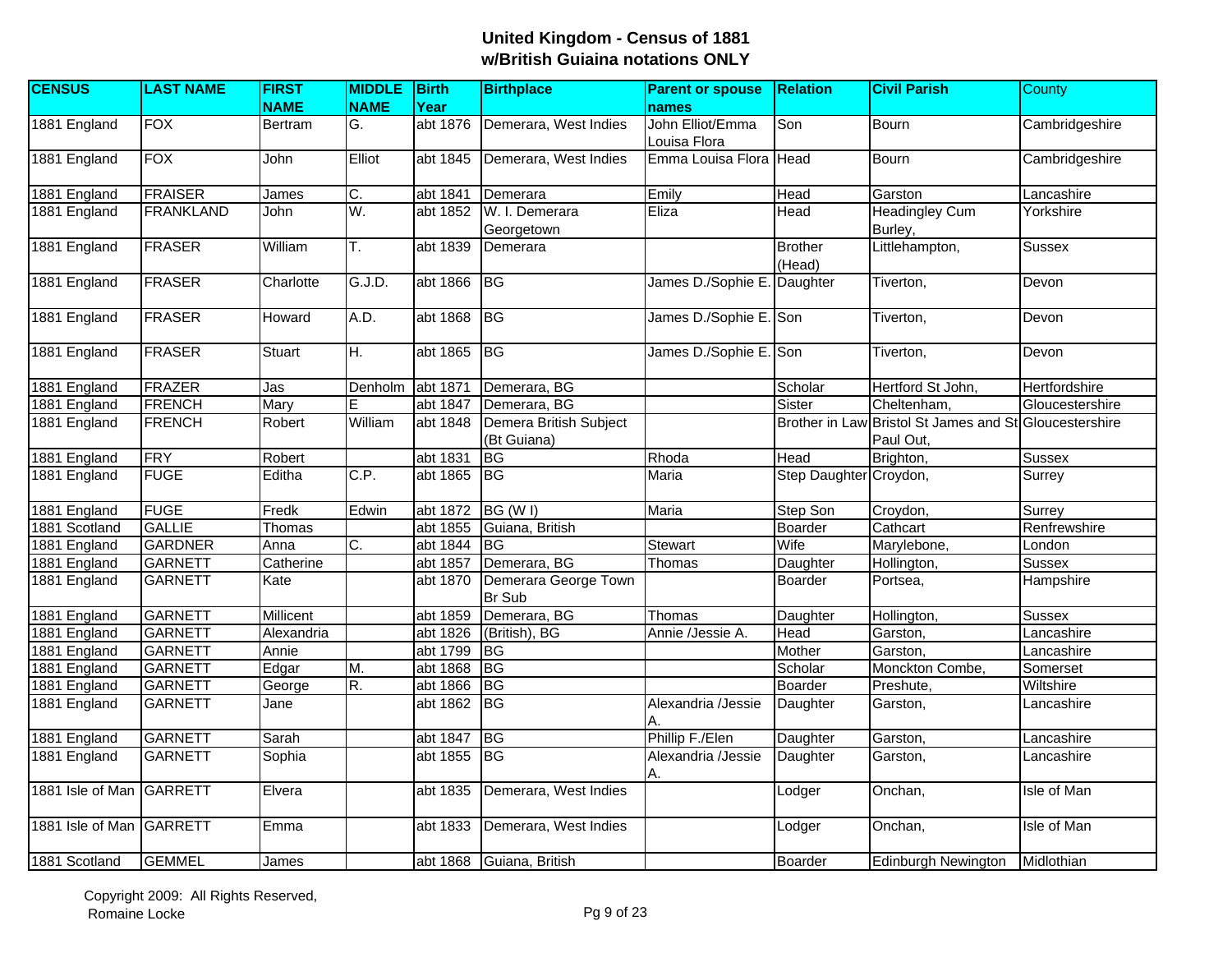| <b>CENSUS</b> | <b>LAST NAME</b> | <b>FIRST</b> | <b>MIDDLE</b> Birth |          | <b>Birthplace</b>                        | <b>Parent or spouse</b> | <b>Relation</b> | <b>Civil Parish</b>                  | <b>County</b> |
|---------------|------------------|--------------|---------------------|----------|------------------------------------------|-------------------------|-----------------|--------------------------------------|---------------|
|               |                  | <b>NAME</b>  | <b>NAME</b>         | Year     |                                          | <b>names</b>            |                 |                                      |               |
| 1881 Scotland | <b>GEMMEL</b>    | Robin        |                     | abt 1871 | Guiana, British                          |                         | Boarder         | <b>Edinburgh Newington</b>           | Midlothian    |
| 1881 Scotland | <b>GEMMEL</b>    | William      |                     | abt 1873 | Guiana, British                          |                         | Boarder         | Edinburgh Newington                  | Midlothian    |
| 1881 England  | <b>GIBBON</b>    | Elizabeth    |                     | abt 1844 | Berbice Demarara Bs                      |                         | Sister in Law   | Croydon,                             | Surrey        |
| 1881 England  | <b>GIBSON</b>    | Robt.        | E.                  | abt 1877 | <b>BG, West Indies</b>                   | David/Elizabeth E.      | Son             | St John Hackney,                     | London        |
| 1881 Scotland | <b>GILMOUR</b>   | Jane         |                     | abt 1861 | Betterhope, Demerara                     | Michael /Janet          | Daughter        | Eastwood                             | Renfrewshire  |
| 1881 England  | <b>GITTENS</b>   | Gertrude     |                     | abt 1877 | Demerara British Subject Margaret A.     |                         | Daughter        | St Mary Islington,                   | London        |
| 1881 England  | <b>GITTENS</b>   | Helen        |                     | abt 1874 | Demerara British Subject Margaret A.     |                         | Daughter        | St Mary Islington,                   | London        |
| 1881 England  | <b>GITTENS</b>   | Margaret     | А.                  | abt 1852 | Demerara British Subject                 |                         | Head            | St Mary Islington,                   | London        |
| 1881 England  | <b>GLOVER</b>    | Sarah        | Ann                 | abt 1852 | Demerara, West Indies                    | Sarah Ann               | Daughter        | Marlborough St Mary<br>Virgin,       | Wiltshire     |
| 1881 England  | <b>GLOVER</b>    | John         |                     | abt 1843 | BG                                       | Jane                    | Head            | Marlborough St Peter<br>and St Paul, | Wiltshire     |
| 1881 England  | <b>GOACK</b>     | Christian    |                     | abt 1862 | Bahei, BG                                |                         |                 | Vessels,                             | London        |
| 1881 England  | <b>GOODWIN</b>   | Mary         |                     | abt 1861 | Demerara, BG                             | Ellen/ William          | Daughter        | St John Hackney,                     | London        |
| 1881 England  | <b>GORDON</b>    | Amynta       |                     | abt 1828 | Demerara                                 | Jane                    | Daughter        | Croydon,                             | Surrey        |
| 1881 England  | <b>GORDON</b>    | Jane         |                     | abt 1848 | Demerara                                 | Jane                    | Daughter        | Croydon,                             | Surrey        |
| 1881 England  | <b>GORDON</b>    | David        | А.                  | abt 1861 | (British Subject) (WI), BG Frances A.    |                         | Son             | St John Hackney,                     | London        |
| 1881 England  | <b>GORDON</b>    | Edith        |                     | abt 1869 | (British Subject) (WI), BG Frances A.    |                         | Daughter        | St John Hackney,                     | London        |
| 1881 England  | <b>GORDON</b>    | Frances      | Α.                  | abt 1836 | (British Subject) (WI),<br> BG           |                         | <b>Head</b>     | St John Hackney,                     | London        |
| 1881 England  | <b>GORDON</b>    | James        | C.                  | abt 1859 | (British Subject) (WI), BG Frances A.    |                         | Son             | St John Hackney,                     | London        |
| 1881 England  | <b>GORDON</b>    | Jane         |                     | abt 1807 | Berlice, BG                              |                         | Head            | Croydon,                             | Surrey        |
| 1881 England  | <b>GORDON</b>    | Sarah        | Α.                  | abt 1833 | <b>BG</b>                                | John                    | Wife            | Littleham,                           | Devon         |
| 1881 Scotland | <b>GORDON</b>    | John         | Richard             | abt 1869 | Guiana, British                          |                         | Boarder         | <b>Burntisland</b>                   | Fife          |
| 1881 Scotland | <b>GORDON</b>    | Willm        |                     | abt 1870 | Guiana, British                          |                         | Boarder         | <b>Burntisland</b>                   | Fife          |
| 1881 Scotland | <b>GORDON</b>    | Catherine    |                     | abt 1876 | Demerara                                 |                         | Niece           | <b>Greenock West</b>                 | Renfrewshire  |
| 1881 England  | <b>GORSUCH</b>   | Ida          | E.S                 | abt 1848 | Demerara B S, West<br>Indies             | Thomas S.               | Wife            | Battersea,                           | London        |
| 1881 England  | <b>GOSS</b>      | Jane         |                     | abt 1819 | Bishice, BG                              |                         | Head            | Exeter St David,                     | Devon         |
| 1881 England  | <b>GOUGH</b>     | James        | J.                  | abt 1873 | Cameroon BG (B)<br>Subject), West Indies |                         | Nephew          | St Leonard,                          | London        |
| 1881 England  | <b>GRANT</b>     | Edmund       | P.                  | abt 1878 | IBG                                      |                         | Lodger          | Paddington,                          | London        |
| 1881 England  | <b>GRANT</b>     | Evelyn       | M.                  | abt 1874 | BG                                       |                         | Lodger          | Paddington,                          | London        |
| 1881 England  | <b>GRANT</b>     | Terris       | N.                  | abt 1876 | <b>BG</b>                                |                         | Lodger          | Paddington,                          | London        |
| 1881 Scotland | <b>GRAY</b>      | James        |                     | abt 1871 | BG, Demerara                             |                         | Grandson        | Daviot                               | Aberdeenshire |
| 1881 Scotland | <b>GRAY</b>      | Maggie       | Α                   | abt 1870 | BG, Demerara                             |                         | Grandaughter    | Daviot                               | Aberdeenshire |
| 1881 Scotland | <b>GRAY</b>      | James        |                     | abt 1871 | BG, Demerara                             |                         | Grandson        | Daviot                               | Aberdeenshire |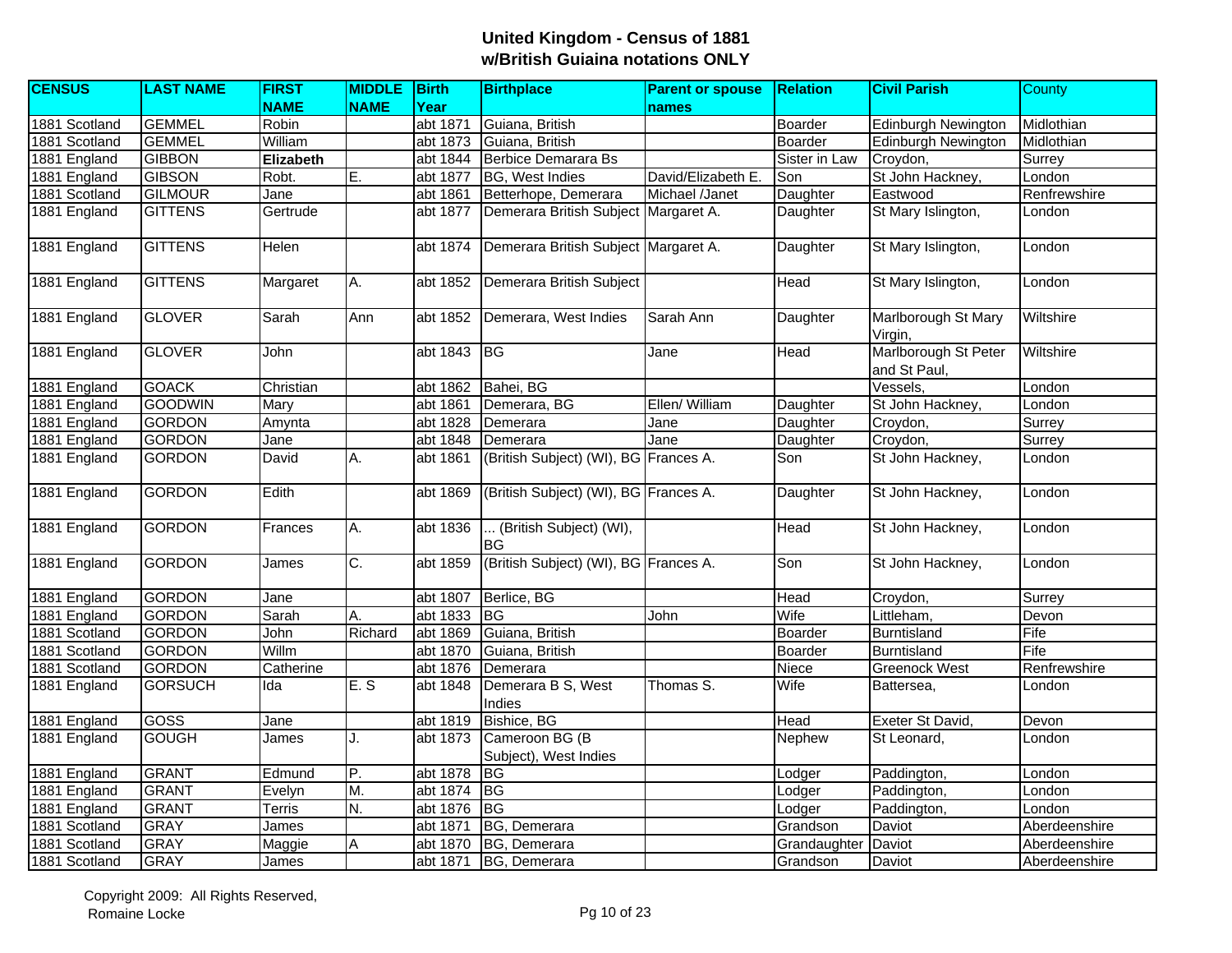| <b>CENSUS</b> | <b>LAST NAME</b> | <b>FIRST</b> | <b>MIDDLE</b> | Birth    | <b>Birthplace</b>     | <b>Parent or spouse</b> | <b>Relation</b>     | <b>Civil Parish</b>   | County          |
|---------------|------------------|--------------|---------------|----------|-----------------------|-------------------------|---------------------|-----------------------|-----------------|
|               |                  | <b>NAME</b>  | <b>NAME</b>   | Year     |                       | names                   |                     |                       |                 |
| 1881 Scotland | <b>GRAY</b>      | Maggie       | A             | abt 1870 | BG, Demerara          |                         | Grandaughter Daviot |                       | Aberdeenshire   |
| 1881 Scotland | <b>GRAY</b>      | William      |               | abt 1867 | (Brit Sub), Demerara  |                         | Pupil               | Logie                 | Stirlingshire   |
| 1881 England  | <b>GREATHEAD</b> | Francis      |               | abt 1866 | Goldengrove, BG       |                         | Scholar             | Charlcombe,           | Somerset        |
| 1881 England  | <b>GREEN</b>     | Dora         | E.            | abt 1839 | <b>IBG</b>            | Hugh M.                 | Wife                | Willesden.            | Middlesex       |
| 1881 England  | <b>GREEN</b>     | Dora         | J.            | abt 1863 | BG                    | Hugh M./Dora E.         | Daughter            | Willesden,            | Middlesex       |
| 1881 England  | <b>GREEN</b>     | Hugh         | M.            | abt 1869 | <b>BG</b>             | Hugh M./Dora E.         | Son                 | Willesden,            | Middlesex       |
| 1881 England  | <b>GREEN</b>     | Kathleen     | S.            | abt 1866 | <b>BG</b>             |                         | Scholar             | Croydon,              | Surrey          |
| 1881 England  | <b>GRIFFIN</b>   | Mary         | Ē.            | abt 1858 | Demerara, BG          | Henry /Mary             | Daughter            | Drayton,              | Somerset        |
| 1881 England  | <b>GURNEY</b>    | Louisa       |               | abt 1852 | Demerara, BG          | Francis B.              | Wife                | Ealing,               | Middlesex       |
| 1881 England  | <b>GURNEY</b>    | Caroline     | M.            | abt 1841 | <b>I</b> BG           |                         | Sister in Law       | Kensington,           | London          |
| 1881 England  | <b>HACKETT</b>   | James        |               | abt 1824 | Denimara, BG          | Mary                    | Head                | Walcot,               | Somerset        |
| 1881 England  | <b>HADFIELD</b>  | Charles      |               | abt 1833 | (Brt Sub), BG         | Rose An                 | Head                | Paddington,           | London          |
|               |                  |              |               |          |                       | Mary A.                 |                     |                       |                 |
| 1881 England  | <b>HALEY</b>     | <b>Dirk</b>  | Η.            | abt 1814 | Charlestown Demerara  | Ann M.                  | Head                | Edgbaston,            | Warwickshire    |
| 1881 England  | <b>HARPER</b>    | Dorcas       | Ely           | abt 1858 | Demesard, BG          | Frank                   | Wife                | Weybridge,            | Surrey          |
| 1881 England  | <b>HARRISON</b>  | Catherine    | E.            | abt 1853 | IBG.                  | William /Annie T.       | Daughter            | Wolborough,           | Devon           |
| 1881 England  | <b>HASLAM</b>    | Christina    |               | abt 1837 | Demerara, West Indies | Henry T. G.             | Wife                | Chorlton On Medlock,  | Lancashire      |
| 1881 England  | <b>HATSON</b>    | Henry        | W.            | abt 1866 | Demerara George Town  |                         | Boarder             | Clifton,              | Gloucestershire |
| 1881 England  | <b>HATSON</b>    | John         | R.            | abt 1864 | Demerara George Town  |                         | <b>Boarder</b>      | Clifton,              | Gloucestershire |
| 1881 England  | <b>HAWKINS</b>   | John         |               | abt 1824 | Demerara              | Mary                    | Head                | Lambeth,              | London          |
| 1881 England  | <b>HAWKINS</b>   | Lilian       | A. C.         | abt 1860 | Demerara, BG          | Fillers W. C.           | Son                 | Clapham,              | London          |
| 1881 England  | <b>HAYNES</b>    | <b>Alice</b> | Yedman        | abt 1878 | <b>IBG</b>            | Jonathan Wynyad         | Daughter            | Bilton Cum Harrogate, | Yorkshire       |
|               |                  |              |               |          |                       | /Annie Elizabeth        |                     |                       |                 |
| 1881 England  | <b>HEIM</b>      | Charles      | Mingo         | abt 1845 | <b>BG</b>             | Sarah                   | Head                | Middlewich.           | Cheshire        |
| 1881 England  | <b>HENDERSON</b> | Joan         | M.            | abt 1844 | Demerara, BG          |                         | Assistant           | Margate St John       | Kent            |
|               |                  |              |               |          |                       |                         |                     | Baptist,              |                 |
| 1881 England  | <b>HENRY</b>     | Walter       |               | abt 1863 | <b>BG</b>             | Marg.                   | Son                 | Bathwick,             | Somerset        |
| 1881 England  | <b>HERBERT</b>   | Montagu      | B.            | abt 1827 | Demerara, West Indies |                         | Visitor             | Awre,                 | Gloucestershire |
| 1881 England  | <b>HICKEN</b>    | Hannah       |               | abt 1858 | <b>BG</b>             |                         | <b>Nurse</b>        | Paddington,           | London          |
| 1881 England  | <b>HILL</b>      | Charles      |               | abt 1859 | Demerara (Bs)         |                         | Servant             | Kirkdale.             | Lancashire      |
| 1881 England  | HILL             | Francis      | M.            | abt 1879 | $\overline{B}$        | William / Francis       | Daughter            | Paddington,           | London          |
| 1881 England  | <b>HILL</b>      | William      |               | abt 1880 | <b>BG</b>             | William / Francis       | Son                 | Paddington,           | London          |
| 1881 England  | <b>HOGGINS</b>   | Mary         | F.            | abt 1875 | BG (W I)              | Albany C./Maria         | Daughter            | Croydon,              | Surrey          |
| 1881 England  | <b>HOLLAND</b>   | Margaret     | Ē.            | abt 1840 | Berlin (W), BG        | Trevenan J.             | Wife                | Snodland,             | Kent            |
| 1881 England  | <b>HOOTON</b>    | Edwin        |               | abt 1862 | BG, East Indies       | Annie                   | Son                 | Croydon,              | Surrey          |
| 1881 England  | <b>HOOTON</b>    | Irene        |               | abt 1873 | BG                    | Annie                   | Daughter            | Croydon,              | Surrey          |
| 1881 England  | <b>HOOTON</b>    | Kathleen     |               | abt 1876 | <b>BG</b>             | Annie                   | Daughter            | Croydon, Surrey       |                 |
| 1881 England  | <b>HOPKINSON</b> | Jonathan     |               | abt 1815 | Demerara              | Emily E.                | Head                | Frant,                | <b>Sussex</b>   |
| 1881 England  | <b>HOTSON</b>    | Alicia       | M.M.          | abt 1844 | George Town, BG       |                         | Servant             | St Mary Abbott        | London          |
|               |                  |              |               |          |                       |                         |                     | Kensington,           |                 |
| 1881 England  | <b>HOUGHTON</b>  | Charles      | М.            | abt 1834 | Demerara, BG          | Mary                    | Head                | Portsea,              | Hampshire       |
| 1881 England  | <b>HOUGHTON</b>  | Ethel        |               | abt 1867 | Demerara B S          | Henry,                  | Daughter            | Battersea,            | London          |
|               |                  |              |               |          |                       | Harriet                 |                     |                       |                 |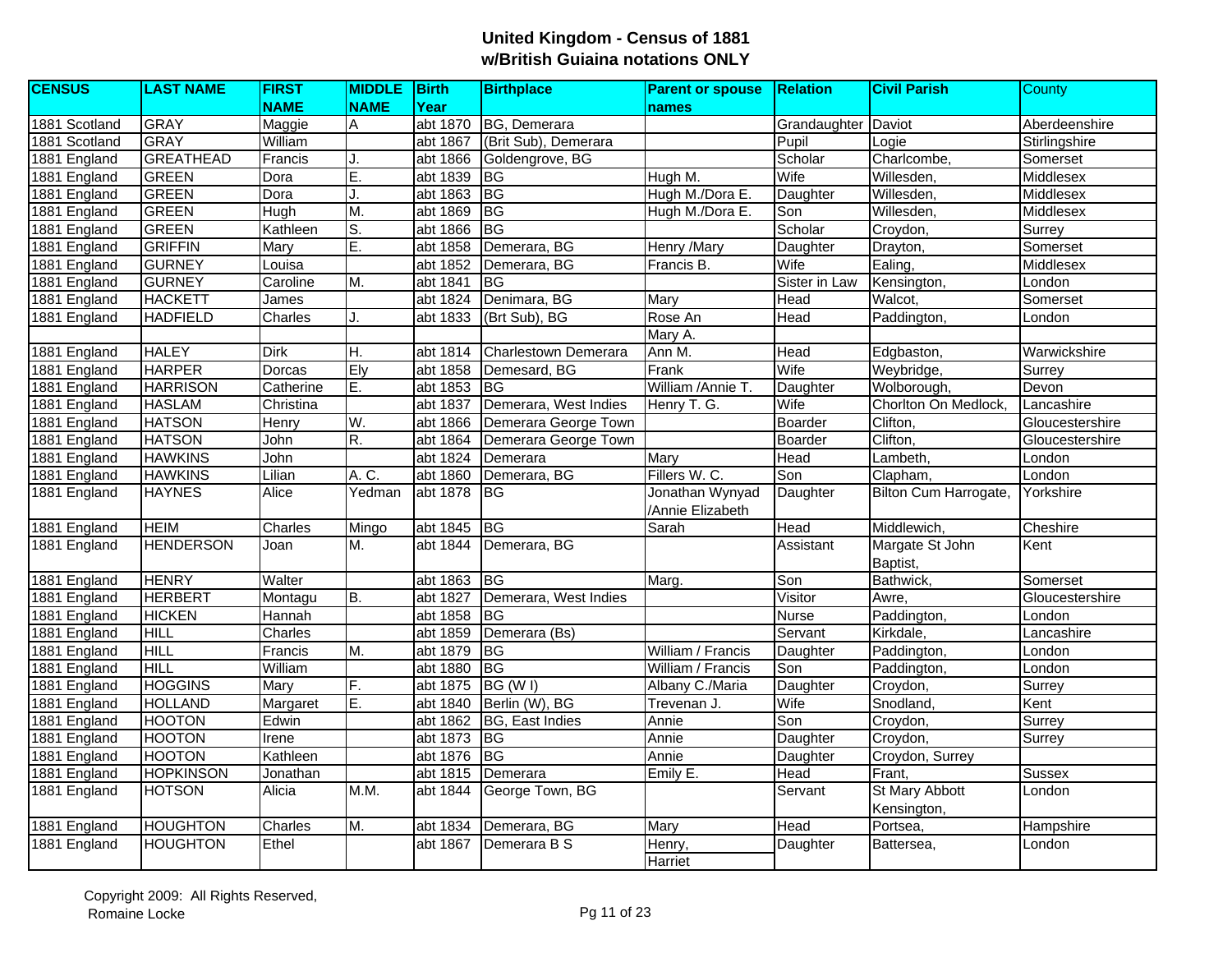| <b>CENSUS</b> | <b>LAST NAME</b>   | <b>FIRST</b>   | <b>MIDDLE</b> | Birth    | <b>Birthplace</b>               | <b>Parent or spouse</b> | <b>Relation</b>          | <b>Civil Parish</b>               | County           |
|---------------|--------------------|----------------|---------------|----------|---------------------------------|-------------------------|--------------------------|-----------------------------------|------------------|
|               |                    | <b>NAME</b>    | <b>NAME</b>   | Year     |                                 | names                   |                          |                                   |                  |
| 1881 England  | <b>HOUGHTON</b>    | <b>Harriet</b> |               | abt 1846 | Demerara B S                    | <b>Henry</b>            | Wife                     | Battersea,                        | London           |
| 1881 England  | <b>HOUGHTON</b>    | <b>Harry</b>   |               | abt 1869 | Demerara B S                    | Henry,                  | Son                      | Battersea,                        | London           |
|               |                    |                |               |          |                                 | Harriet                 |                          |                                   |                  |
| 1881 England  | <b>HOUGHTON</b>    | Henry          |               | abt 1837 | Demerara B S                    | Harriet                 | Head                     | Battersea.                        | London           |
| 1881 England  | <b>HOWES</b>       | Harry          | J.            | abt 1851 | IBG.                            |                         | Boarder                  | Mile End Old Town,                | London           |
| 1881 England  | <b>HUGGINS</b>     | Agnes          | Τ.            | abt 1876 | Demerara                        | Catherine E.            | Daughter                 | Paddington,                       | London           |
| 1881 England  | <b>HUGGINS</b>     | Emily          |               | abt 1869 | Demerara                        | Catherine E.            | Daughter                 | Paddington,                       | London           |
| 1881 England  | <b>HUGGINS</b>     | Helen          | S.            | abt 1873 | Demerara                        | Catherine E.            | Daughter                 | Paddington,                       | London           |
| 1881 England  | <b>HUGHES</b>      | Elizabeth      | J.            | abt 1860 | Demerara, West Indies           |                         | Governess                | Kensington,                       | London           |
| 1881 Wales    | <b>HUGHES</b>      | Margaret       | Ē.            | abt 1853 | Demerara                        | John H./Jane            | Daughter                 | Llangollen,                       | Denbighshire     |
|               |                    |                |               |          |                                 | Jane                    |                          |                                   |                  |
| 1881 England  | <b>HUNTER</b>      | Edith          |               | abt 1849 | BG                              | Robert Mc All           | Wife                     | Paignton,                         | Devon            |
| 1881 England  | <b>HUNTER</b>      | Elizabeth      | A.C.          | abt 1879 | <b>BG</b>                       | Henry (M.D.)            | Daughter                 | St James Clerkenwell,             | London           |
|               |                    |                |               |          |                                 | /Margaret E.S.          |                          |                                   |                  |
| 1881 England  | <b>HUNTER</b>      | Henry          |               | abt 1845 | (British Subject), BG           | Louisa H.               | Head                     | Loughton,                         | Essex            |
| 1881 England  | <b>HUNTER</b>      | James          | R.            | abt 1847 | IBG.                            |                         | Visitor                  | Brighton,                         | <b>Sussex</b>    |
| 1881 England  | <b>HUNTER</b>      | Sarah          | Elizabeth     | abt 1843 | <b>BG</b>                       |                         | Cousin                   | Pensford St Thomas,               | Somerset         |
| 1881 Scotland | <b>HUNTER</b>      | Augusta        | A             | abt 1868 | Guiana, British                 |                         | Niece                    | Edinburgh St Cuthberts Midlothian |                  |
|               |                    |                |               |          |                                 |                         |                          |                                   |                  |
| 1881 Scotland | <b>HUNTER</b>      | Jessie         |               | abt 1852 | Guiana, British                 |                         | Visitor                  | <b>Glasgow Barony</b>             | Lanarkshire      |
| 1881 Scotland | <b>HUNTER</b>      | Margaret       | J             | abt 1869 | Guiana, British                 |                         | Niece                    | Edinburgh St Cuthberts Midlothian |                  |
|               |                    |                |               |          |                                 |                         |                          |                                   |                  |
| 1881 Scotland | <b>HUNTER</b>      | Sarah          |               | abt 1849 | Genana Berbice, British         |                         | Daughter-in-             | Dunoon and Kilmun                 | Argyll           |
|               |                    |                |               |          |                                 |                         | law                      |                                   |                  |
| 1881 England  | <b>HUNTLEY</b>     | Marian         |               | abt 1838 | Demerara British Subject, Henry |                         | Wife                     | Hungerford,                       | <b>Berkshire</b> |
|               |                    |                |               |          | West Indies                     |                         |                          |                                   |                  |
| 1881 England  | <b>HUTTLEBOWER</b> | Jas.           | Robt.         | abt 1841 | Georgetown BG, West             | Sara Huttle/Annie       | Head                     | Eltham.                           | London           |
|               |                    |                |               |          | Indies                          |                         |                          |                                   |                  |
| 1881 England  | <b>HUTTON</b>      | George         | B.            | abt 1868 | Gregtown Demerora, BG           |                         |                          | Vessels,                          | Devon            |
|               |                    |                |               |          |                                 |                         |                          |                                   |                  |
| 1881 Scotland | <b>INGRAM</b>      | Andrew         | J W           | abt 1879 | Demerara, BG                    | Andrew / Jane           | Son                      | Abbotshall                        | Fife             |
| 1881 England  | <b>IRVINE</b>      | Emily          | Α.            | abt 1864 | <b>BG</b>                       |                         |                          | Clapham,                          | London           |
| 1881 England  | <b>ISLEY</b>       | Thomas         |               | abt 1842 | Demerara, West Indies           | Emma M.                 | Head                     | Norwich St Peter                  | <b>Norfolk</b>   |
|               |                    |                |               |          |                                 |                         |                          | Mancroft.                         |                  |
| 1881 Scotland | <b>JACK</b>        | Alice          |               | abt 1867 | Demerara, BG                    | David / Charlotte M.    | Daughter                 | Edinburgh St Cuthberts Midlothian |                  |
|               |                    |                |               |          |                                 |                         |                          |                                   |                  |
| 1881 Scotland | <b>JACK</b>        | Charlotte      | M             | abt 1849 | Berbrce, BG                     | David                   | Wife                     | Edinburgh St Cuthberts Midlothian |                  |
|               |                    |                |               |          |                                 |                         |                          |                                   |                  |
| 1881 England  | <b>JACKSON</b>     | Ellen          | Cook          | abt 1811 | <b>BG</b>                       |                         | Mother in Law Troutbeck, |                                   | Westmorland      |
|               |                    |                |               |          |                                 |                         |                          |                                   |                  |
| 1881 Scotland | <b>JACKSON</b>     | Margt          |               | abt 1852 | British Guinn, Demerara         |                         | Boarder                  | Edinburgh Newington               | Midlothian       |
| 1881 England  | <b>JACOBS</b>      | Georgina       |               | abt 1834 | Demerara, BG                    |                         |                          | Mother in Law St Mary Abbott      | London           |
|               |                    |                |               |          |                                 |                         |                          | Kensington,                       |                  |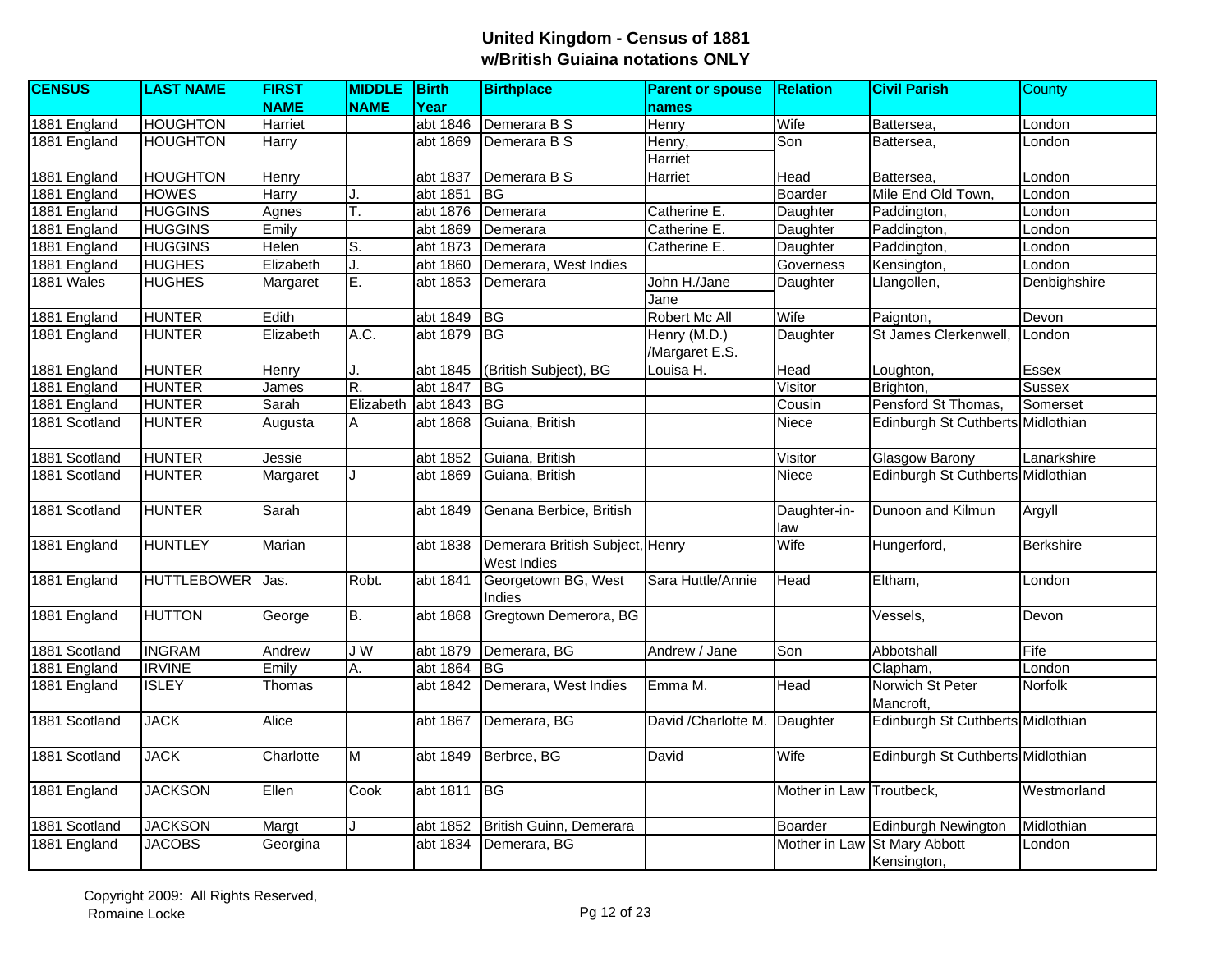| <b>CENSUS</b> | <b>LAST NAME</b> | <b>FIRST</b>  | <b>MIDDLE</b>           | Birth       | <b>Birthplace</b>              | <b>Parent or spouse</b>                   | <b>Relation</b>       | <b>Civil Parish</b>                  | County           |
|---------------|------------------|---------------|-------------------------|-------------|--------------------------------|-------------------------------------------|-----------------------|--------------------------------------|------------------|
|               |                  | <b>NAME</b>   | <b>NAME</b>             | Year        |                                | names                                     |                       |                                      |                  |
| 1881 England  | <b>JACOBS</b>    | Catherine     | Ella                    | abt 1864    | George Town, BG                |                                           | Sister in Law         | <b>St Mary Abbott</b><br>Kensington, | London           |
| 1881 England  | <b>JAMES</b>     | Ruth          | Α.                      | abt 1880    | Demerara, BG                   | Ruth Sah.                                 | Daughter              | Croydon,                             | Surrey           |
| 1881 England  | <b>JAMIESON</b>  | Mary          |                         | abt 1872    | Demerara B S, South<br>America |                                           | Cousin                | Kensington,                          | London           |
| 1881 England  | <b>JEFFREY</b>   | Henrietta     |                         | abt 1831    | Demerara (W), BG               |                                           | Head                  | Willesden,                           | Middlesex        |
| 1881 England  | <b>JENKINS</b>   | Eliza         |                         | abt 1812    | Demerara                       |                                           | Head                  | Axbridge,                            | Somerset         |
| 1881 England  | <b>JENNEY</b>    | Harriet       |                         | abt 1851    | <b>BG</b>                      |                                           | Sister in Law         | Gillingham,                          | Kent             |
| 1881 England  | <b>JOHNSON</b>   | William       |                         | abt 1866    | Berbice, BG                    |                                           | Scholar               | Lewisham,                            | London           |
| 1881 England  | <b>JOHNSTON</b>  | Annie         | M.                      | abt 1862    | <b>IBG</b>                     | Emily                                     | Daughter              | Worksop,                             | Nottinghamshire  |
| 1881 England  | <b>JOHNSTON</b>  | Emily         |                         | abt 1837    | BG                             |                                           | Wife (Head)<br>(Head) | Worksop,                             | Nottinghamshire  |
| 1881 Scotland | <b>JOHNSTON</b>  | James         | $\overline{\mathsf{P}}$ | abt 1859    | Guiana, British                | Susan                                     | Son                   | Edinburgh St Cuthberts Midlothian    |                  |
| 1881 Scotland | <b>JOHNSTON</b>  | Susan         |                         | abt 1831    | Guiana, British                |                                           | Head                  | Edinburgh St Cuthberts Midlothian    |                  |
| 1881 England  | <b>JONES</b>     | Maria         | A.                      | abt 1838    | Demerara, West Indies          | Robert W.                                 | Wife                  | St Marylebone,                       | London           |
| 1881 England  | <b>JONES</b>     | Mary          | E.                      | abt 1822    | Demerara                       |                                           | Head                  | Paddington,                          | London           |
| 1881 England  | <b>JONES</b>     | Mary          | W.                      | abt 1814    | Demerara, BG                   |                                           | Sister                | Clifton,                             | Gloucestershire  |
| 1881 England  | <b>JONES</b>     | Richard       | M.                      | abt 1865    | Demerara (B S), BG             | Christina C.                              | Son                   | Clifton,                             | Gloucestershire  |
| 1881 England  | <b>JONES</b>     | Adrinna       |                         | abt 1821    | Burbin (B S), BG               |                                           | Sister in Law         | Clifton,                             | Gloucestershire  |
| 1881 England  | <b>JONES</b>     | Alice         | M.H.                    | abt 1869    | <b>BG</b>                      | Hugh H./Ellen                             | Daughter              | St Giles,                            | <b>Berkshire</b> |
| 1881 England  | <b>JONES</b>     | Benjamin      | H.                      | abt 1849    | BG                             | Mary                                      | Head                  | Canterbury St<br>Augustine,          | Kent             |
| 1881 England  | <b>JONES</b>     | Hugh          | H.                      | abt 1817    | BG                             | Ellen                                     | Head                  | St Giles,                            | <b>Berkshire</b> |
| 1881 England  | <b>JONES</b>     | John          | H.                      | abt 1878    | <b>BG</b>                      | Benjamin H./Mary                          | Son                   | Canterbury St<br>Augustine,          | Kent             |
| 1881 England  | <b>JONES</b>     | Mary          | L.                      | abt 1879    | <b>BG</b>                      | Benjamin H./Mary                          | Daughter              | Canterbury St<br>Augustine,          | Kent             |
| 1881 England  | <b>JONES</b>     | Richard       | W.                      | abt 1865 BG |                                |                                           | Boarder               | Marlborough,                         | Wiltshire        |
| 1881 England  | <b>JORDAN</b>    | Alie          | M. M. A.                | abt 1863    | $(B S)$ , BG                   |                                           | Servant               | Portsea,                             | Hampshire        |
| 1881 England  | <b>JOSA</b>      | Edgar         | P.C.                    | abt 1880    | George Town, BG                | Fortunate P.L./Jane Son<br><b>Blanche</b> |                       | St Mary Abbott<br>Kensington,        | London           |
| 1881 England  | <b>JOSA</b>      | <b>Hubert</b> | J.L.                    | abt 1878    | George Town, BG                | Fortunate P.L./Jane Son<br>Blanche        |                       | St Mary Abbott<br>Kensington,        | London           |
| 1881 England  | <b>JOSA</b>      | Jane          | <b>Blanche</b>          | abt 1857    | George Town, BG                | Georgina /Fortunate Wife<br>P.L.          |                       | St Mary Abbott<br>Kensington,        | London           |
| 1881 England  | <b>KAUFMANN</b>  | Ellen         | C.                      | abt 1837    | B                              | Michael                                   | Wife                  | Greenwich,                           | London           |
| 1881 England  | <b>KAUFMANN</b>  | Joseph        | E.                      | abt 1862    | BG                             | Michael /Ellen C.                         | Son                   | Greenwich,                           | London           |
| 1881 England  | <b>KAUFMANN</b>  | Mary          | E.E.                    | abt 1861    | $\overline{B}$                 | Michael /Ellen C.                         | Daughter              | Greenwich,                           | London           |
| 1881 England  | <b>KAUFMANN</b>  | Michael       |                         | abt 1838    | <b>BG</b>                      | Ellen C.                                  | Head                  | Greenwich,                           | London           |
| 1881 England  | <b>KERR</b>      | Ella          |                         | abt 1869    | Demerara (British Sub)         |                                           | Boarder               | Northam,                             | Devon            |
| 1881 Scotland | <b>KERR</b>      | Charlotte     |                         | abt $1842$  | Demerara                       |                                           | Head                  | <b>Greenock West</b>                 | Renfrewshire     |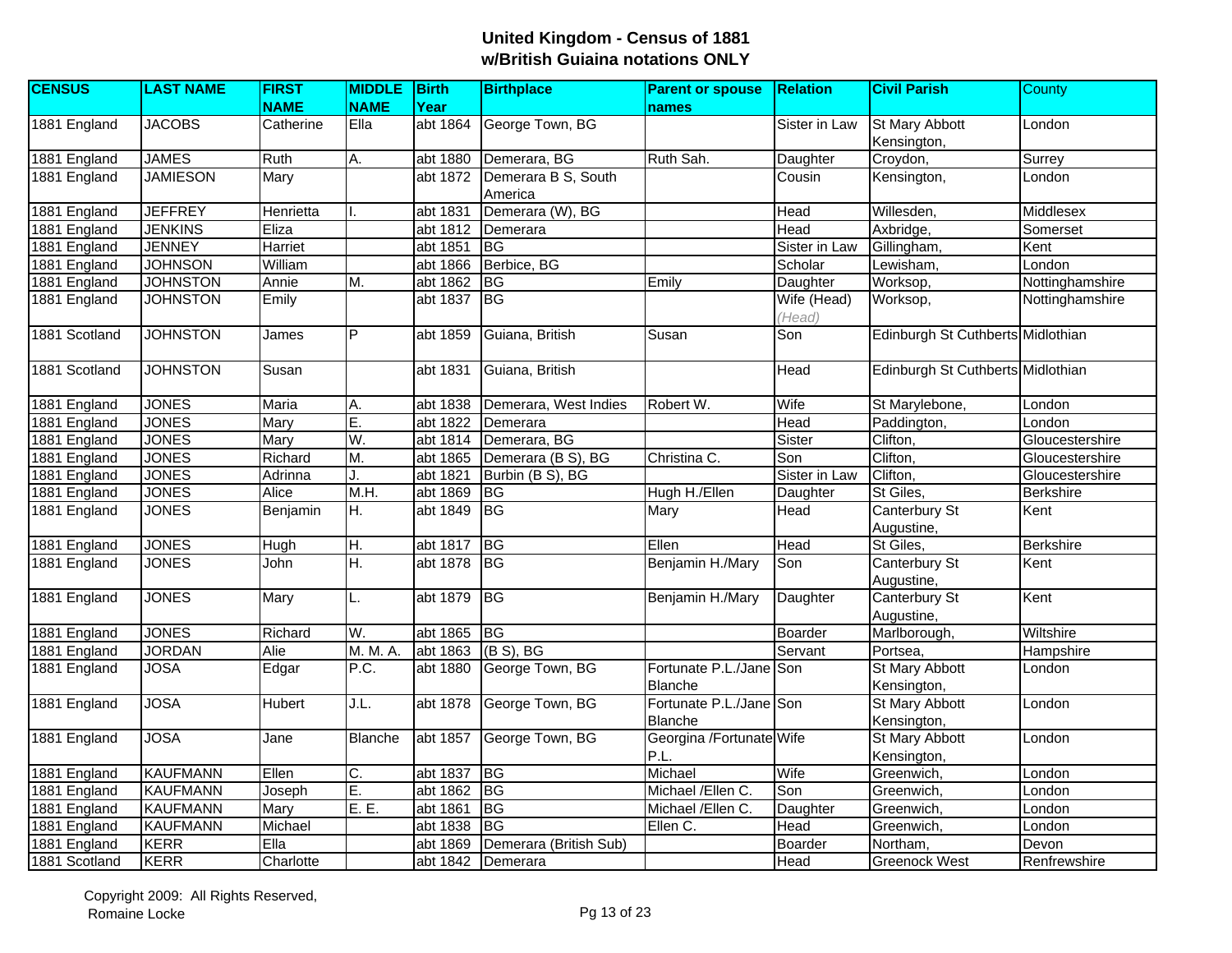| <b>CENSUS</b> | <b>LAST NAME</b> | <b>FIRST</b> | <b>MIDDLE</b> Birth |          | <b>Birthplace</b>                       | <b>Parent or spouse</b> | <b>Relation</b> | <b>Civil Parish</b>               | <b>County</b>      |
|---------------|------------------|--------------|---------------------|----------|-----------------------------------------|-------------------------|-----------------|-----------------------------------|--------------------|
|               |                  | <b>NAME</b>  | <b>NAME</b>         | Year     |                                         | names                   |                 |                                   |                    |
| 1881 England  | <b>KING</b>      | Joe          |                     | abt 1861 | Demerara B                              |                         | Boarder         | Liverpool,                        | Lancashire         |
| 1881 England  | <b>KING</b>      | Edward       |                     | abt 1860 | Bartica, BG                             |                         |                 | Vessels,                          | Cornwall           |
| 1881 England  | <b>KING</b>      | Napleton     | N.                  | abt 1866 | <b>BG WI</b>                            |                         | Boarder         | Repton,                           | Derbyshire         |
| 1881 Scotland | <b>KING</b>      | Annie        | M                   | abt 1848 | Guiana, British                         |                         | Visitor         | Edinburgh Liberton                | Midlothian         |
| 1881 Scotland | <b>KING</b>      | Margt        |                     | abt 1853 | British Guinn, Demerara                 |                         | Boarder         | <b>Edinburgh Newington</b>        | Midlothian         |
| 1881 England  | <b>KIRKE</b>     | Mary         | B.                  | abt 1874 | Georgetown Demerara,<br><b>BG</b>       | Agnes                   | Daughter        | Pembridge,                        | Herefordshire      |
| 1881 England  | <b>KIRKE</b>     | Violet       | T.                  | abt 1877 | Demerara, BG                            | Agnes                   | Daughter        | Pembridge,                        | Herefordshire      |
| 1881 England  | <b>KITCHEN</b>   | Agnes        | Maria               | abt 1817 | Demerara, West Indies                   | William                 | Wife            | Whitehaven,                       | Cumberland         |
| 1881 Scotland | <b>KLISN</b>     | Alexander    |                     | abt 1859 | Demerara                                |                         | Visitor         | Edinburgh St Cuthberts Midlothian |                    |
| 1881 Scotland | <b>KLISN</b>     | Edward       | H                   | abt 1853 | Demerara                                |                         | Son-in-law      | Edinburgh St Cuthberts Midlothian |                    |
| 1881 England  | <b>KYTE</b>      | Isabella     |                     | abt 1829 | Berbice                                 |                         | Head            | <b>Shrewsbury Holy</b><br>Cross,  | Shropshire         |
| 1881 England  | <b>KYTE</b>      | Sarah        |                     | abt 1830 | Berbice                                 |                         | Sister          | <b>Shrewsbury Holy</b><br>Cross,  | Shropshire         |
| 1881 Scotland | <b>LAING</b>     | Janet        |                     | abt 1821 | Forres, Elginshire                      |                         | Head            | Forres                            | Moray              |
| 1881 Scotland | <b>LAING</b>     | Theodore     |                     | abt 1850 | Forres, Elginshire                      | Janet                   | Son             | Forres                            | Moray              |
| 1881 England  | <b>LANGDEN</b>   | Horace       | W.                  | abt 1877 | Demerara                                | James R.,<br>Alice E.   | Son             | Marylebone,                       | London             |
| 1881 England  | LAWRENCE         | Thomas       |                     | abt 1801 | <b>Colony Demerara</b>                  | Rebecca                 | Head            | Hanwell,                          | Middlesex          |
| 1881 Scotland | <b>LEES</b>      | Archibald    |                     | abt 1831 | Demerara                                |                         | Head            | Cramond                           | Midlothian         |
| 1881 England  | LEIGH            | Ursula       |                     | abt 1832 | Demerara, BG                            | Henry                   | Wife            | Fordington,                       | <b>Dorset</b>      |
| 1881 England  | <b>LEWIS</b>     | Charlotte    | <b>Maria</b>        | abt 1855 | Demerara                                |                         | Sister in Law   | Edmonton,                         | Middlesex          |
| 1881 Scotland | <b>LEWIS</b>     | Mary         | E                   | abt 1837 | Demerara                                | John Paterson           | Wife            | Urr                               | Kirkcudbrightshire |
| 1881 England  | <b>LILLIE</b>    | Alexander    | H. H.               | abt 1873 | Demerara British<br>Guyana, West Indies |                         | Nephew          | Ruswarp,                          | Yorkshire          |
| 1881 England  | <b>LILLIE</b>    | Christiana   | K.                  | abt 1863 | Demerara British<br>Guyana, West Indies |                         | Niece           | Ruswarp,                          | Yorkshire          |
| 1881 England  | <b>LILLIE</b>    | John         | J.                  | abt 1867 | Demerara British<br>Guyana, West Indies |                         | Nephew          | Ruswarp,                          | Yorkshire          |
| 1881 England  | <b>LILLIE</b>    | Thomas       | Haden               | abt 1864 | Demerara British<br>Guyana, West Indies |                         | Nephew          | Ruswarp,                          | Yorkshire          |
| 1881 England  | <b>LISTER</b>    | Isabella     | Catherine           | abt 1835 | Demerara, East Indies                   | John                    | Wife            | Manchester,                       | Lancashire         |
| 1881 England  | <b>LONGMORE</b>  | Henry        |                     | abt 1851 | Demerara, BG                            |                         | <b>Boarder</b>  | Hornsey,                          | Middlesex          |
| 1881 Scotland | <b>LONSEN</b>    | Emly         | LJ                  | abt 1869 | British Guinn, Demerara                 |                         | Boarder         | <b>Edinburgh Newington</b>        | Midlothian         |
| 1881 England  | <b>LORIMER</b>   | Edward       | S.                  | abt 1865 | Demerara, BG                            | Lucy H.                 | Grandson        | Cheltenham,                       | Gloucestershire    |
| 1881 England  | <b>LORIMER</b>   | George       |                     | abt 1871 | Demerara, BG                            | Lucy H.                 | Grandson        | Cheltenham,                       | Gloucestershire    |
| 1881 England  | <b>LORIMER</b>   | William      | Τ.                  | abt 1869 | Demerara, BG                            | Lucy H.                 | Grandson        | Cheltenham,                       | Gloucestershire    |
| 1881 England  | LOWRAY           | Emily        | F.                  | abt 1856 | Demerara, BG                            | Henry/Elizabeth         | Daughter        | Croydon,                          | Surrey             |
| 1881 England  | <b>LUCAS</b>     | Mary         |                     |          | abt 1815 George Town Demerara           |                         | Sister in Law   | Wem,                              | Shropshire         |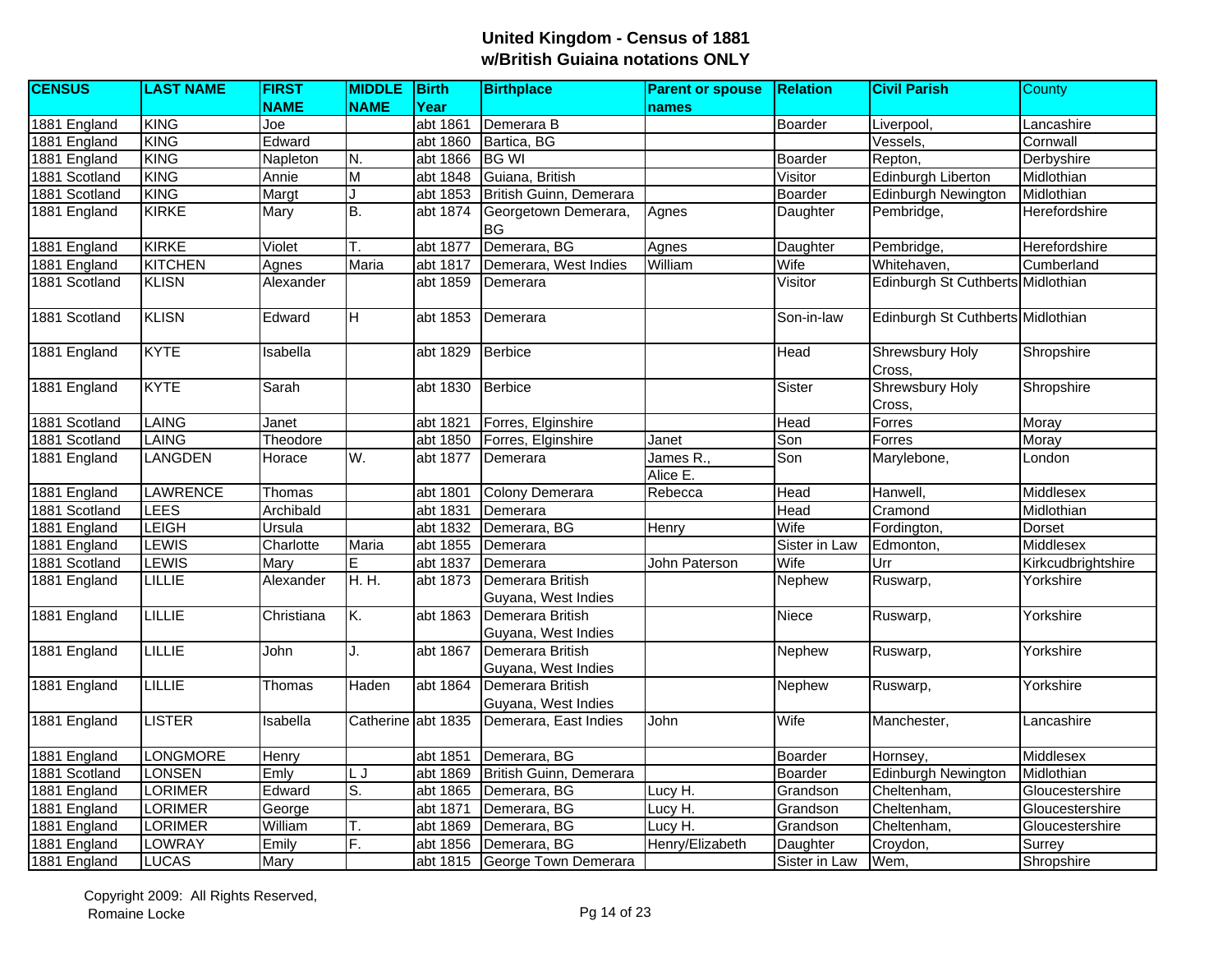| <b>CENSUS</b> | <b>LAST NAME</b>   | <b>FIRST</b> | <b>MIDDLE</b>  | Birth    | <b>Birthplace</b>                | <b>Parent or spouse</b>           | <b>Relation</b> | <b>Civil Parish</b>        | County         |
|---------------|--------------------|--------------|----------------|----------|----------------------------------|-----------------------------------|-----------------|----------------------------|----------------|
|               |                    | <b>NAME</b>  | <b>NAME</b>    | Year     |                                  | names                             |                 |                            |                |
| 1881 Scotland | <b>MACARTHUR</b>   | Alan         | Douglas        | abt 1876 | <b>British Subject, BG</b>       | Charles/Crace E.                  | Son             | Glasgow Govan              | Lanarkshire    |
| 1881 Scotland | <b>MACARTHUR</b>   | Annie        |                | abt 1872 | British Subject, BG              | Charles/Crace E.                  | Daughter        | Glasgow Govan              | Lanarkshire    |
| 1881 Scotland | <b>MACARTHUR</b>   | Charles      |                | abt 1869 | <b>British Subject, BG</b>       | Charles/Crace E.                  | Son             | <b>Glasgow Govan</b>       | Lanarkshire    |
| 1881 Scotland | <b>MACARTHUR</b>   | Elizabeth    | ${\sf R}$      | abt 1866 | British Subject, BG              | Charles/Crace E.                  | Daughter        | Glasgow Govan              | Lanarkshire    |
| 1881 Scotland | <b>MACARTHUR</b>   | Grace        |                | abt 1867 | British Subject, BG              | Charles/Crace E.                  | Daughter        | Glasgow Govan              | Lanarkshire    |
| 1881 Scotland | <b>MACARTHUR</b>   | Harry        | Watson         | abt 1874 | <b>British Subject, BG</b>       | Charles/Crace E.                  | Son             | Glasgow Govan              | Lanarkshire    |
| 1881 Scotland | <b>MACARTHUR</b>   | Margaret     | S              | abt 1863 | <b>British Subject, BG</b>       | Charles/Crace E.                  | Daughter        | Glasgow Govan              | Lanarkshire    |
| 1881 Scotland | <b>MACARTHUR</b>   | Thomasina    |                | abt 1877 | <b>British Subject, BG</b>       | Charles/Crace E.                  | Daughter        | <b>Glasgow Govan</b>       | Lanarkshire    |
| 1881 Scotland | <b>MACINDOE</b>    | Berta        |                | abt 1856 | B S, Demerara                    | Patrick P                         | Wife            | <b>Old Kilpatrick</b>      | Dumbartonshire |
| 1881 Scotland | <b>MACKENZIE</b>   | George       | Ebenezer       | abt 1841 | BG B.S., Berbice                 | <b>Grace Sharp</b>                | Son-in-law      | <b>Edinburgh Newington</b> | Midlothian     |
| 1881 Scotland | <b>MACKENZIE</b>   | Gilbert      | $\overline{P}$ | abt 1848 | (British Subject), BG            | Isabella / Jane                   | Son             | <b>Edinburgh Newington</b> | Midlothian     |
| 1881 England  | <b>MACRAE</b>      | н            | .L.            | abt 1862 | Demerara, BG                     |                                   | Student         | Chelsea,                   | London         |
| 1881 England  | <b>MANIFOLD</b>    | Charles      |                | abt 1864 | Demerara, West Indies            |                                   | Boarder         | Liverpool,                 | Lancashire     |
| 1881 Scotland | <b>MANIFOLD</b>    | Annie        |                | abt 1865 | Demerara, BG                     |                                   | Sister-in-law   | Partick                    | Lanarkshire    |
| 1881 England  | <b>MARRIOT</b>     | Louisa       |                | abt 1858 | Demerara                         | <b>Bessie</b>                     | Daughter        | Kensington,                | London         |
| 1881 England  | <b>MASON</b>       | Sarah        | S.             | abt 1810 | Demerara                         | Harley                            | Wife            | Streatham,                 | London         |
| 1881 England  | <b>MASSEY</b>      | Annie        |                | abt 1819 | Demerara, West Indies            |                                   | Lodger          | Lambeth.                   | London         |
| 1881 England  | <b>MATTIN</b>      | Hannah       |                | abt 1827 | Demerara                         |                                   | Servant         | Holdenhurst,               | Hampshire      |
| 1881 England  | <b>MAYOR</b>       | Theresa      |                | abt 1862 | Demerara                         |                                   | Inmate          | Weymouth,                  | Dorset         |
| 1881 England  | <b>MC FARLANE</b>  | Ethel        | M.             | abt 1876 | Demerara, India                  | James Mc. D./Laura Daughter<br>Ε. |                 | St Pancras,                | London         |
| 1881 England  | <b>MC FARLANE</b>  | James        | Mc. D          | abt 1846 | Demerara, India                  | Laura E.                          | Head            | St Pancras,                | London         |
| 1881 England  | <b>MC FARLANE</b>  | Laura        | M              | abt 1874 | Demerara, India                  | James Mc. D./Laura Daughter<br>Ε. |                 | St Pancras,                | London         |
| 1881 England  | <b>MC GRATH</b>    | Thomas       | Κ.             | abt 1849 | Demerara B S                     | Mary /Mary F.                     | Head            | Pendleton in Salford,      | Lancashire     |
| 1881 England  | <b>MC KELLOR</b>   | Alexander    | E.             | abt 1846 | Berbice, BG                      |                                   | Visitor         | St Margaret,               | London         |
| 1881 England  | <b>MC NAUGHTON</b> | Elizabeth    |                | abt 1840 | Demerara, West Indies            | John                              | Wife            | Barrow in Furness,         | Lancashire     |
| 1881 England  | <b>MC PHERSON</b>  | Louisa       | M.             | abt 1860 | Demerara (N I B S), BG           |                                   | Lodger          | North Meols,               | Lancashire     |
| 1881 Scotland | <b>MCARTHUR</b>    | William      |                | abt 1847 | Guiana, British                  | Elizabeth                         | Head            | Cathcart                   | Renfrewshire   |
| 1881 Scotland | <b>MCCALLUM</b>    | <b>John</b>  |                | abt 1821 | <b>Berbice</b>                   | Mary                              | Head            | Glasgow St George          | Lanarkshire    |
| 1881 Scotland | <b>MCCOLLUM</b>    | Annie        |                | abt 1843 | British Subject, Dutch<br>Guiana |                                   | Servant         | Duddingston                | Midlothian     |
| 1881 Scotland | <b>MCCULLOCH</b>   | John         | E              | abt 1858 | Guiana, British                  | James,<br>Margaret                | Son             | Shettleston                | Lanarkshire    |
| 1881 England  | <b>MCDONALD</b>    | Duncan       | D. M. C.       | abt 1816 | Berbice                          |                                   | Visitor         | Hever,                     | Kent           |
| 1881 Scotland | <b>MCDONALD</b>    | Alice        |                | abt 1862 | British Guinn, Demerara          |                                   | Boarder         | <b>Edinburgh Newington</b> | Midlothian     |
| 1881 Scotland | <b>MCFARLANE</b>   | Helen        |                | abt 1852 | Guiana, British                  |                                   | Sister          | Glasgow Barony             | Lanarkshire    |
| 1881 Scotland | <b>MCFARLANE</b>   | John         | H              | abt 1849 | Guiana, British                  |                                   | Head            | <b>Glasgow Barony</b>      | Lanarkshire    |
| 1881 Scotland | <b>MCGUFFIE</b>    | Andrew       |                | abt 1868 | Guiana, British                  | John /Helen K.                    | Son             | Inch                       | Wigtownshire   |
| 1881 Scotland | <b>MCGUFFIE</b>    | Robert       | Α              | abt 1865 | Guiana, British                  | John /Helen K.                    | Son             | Inch                       | Wigtownshire   |
| 1881 Scotland | <b>MCGUFFIE</b>    | Sarah        |                | abt 1870 | Guiana, British                  | John /Helen K.                    | Daughter        | Inch                       | Wigtownshire   |
| 1881 Scotland | <b>MCINTOSH</b>    | Isabella     | Е              | abt 1848 | Berbice, West Indies             | Jane                              | Daughter        | Partick                    | Lanarkshire    |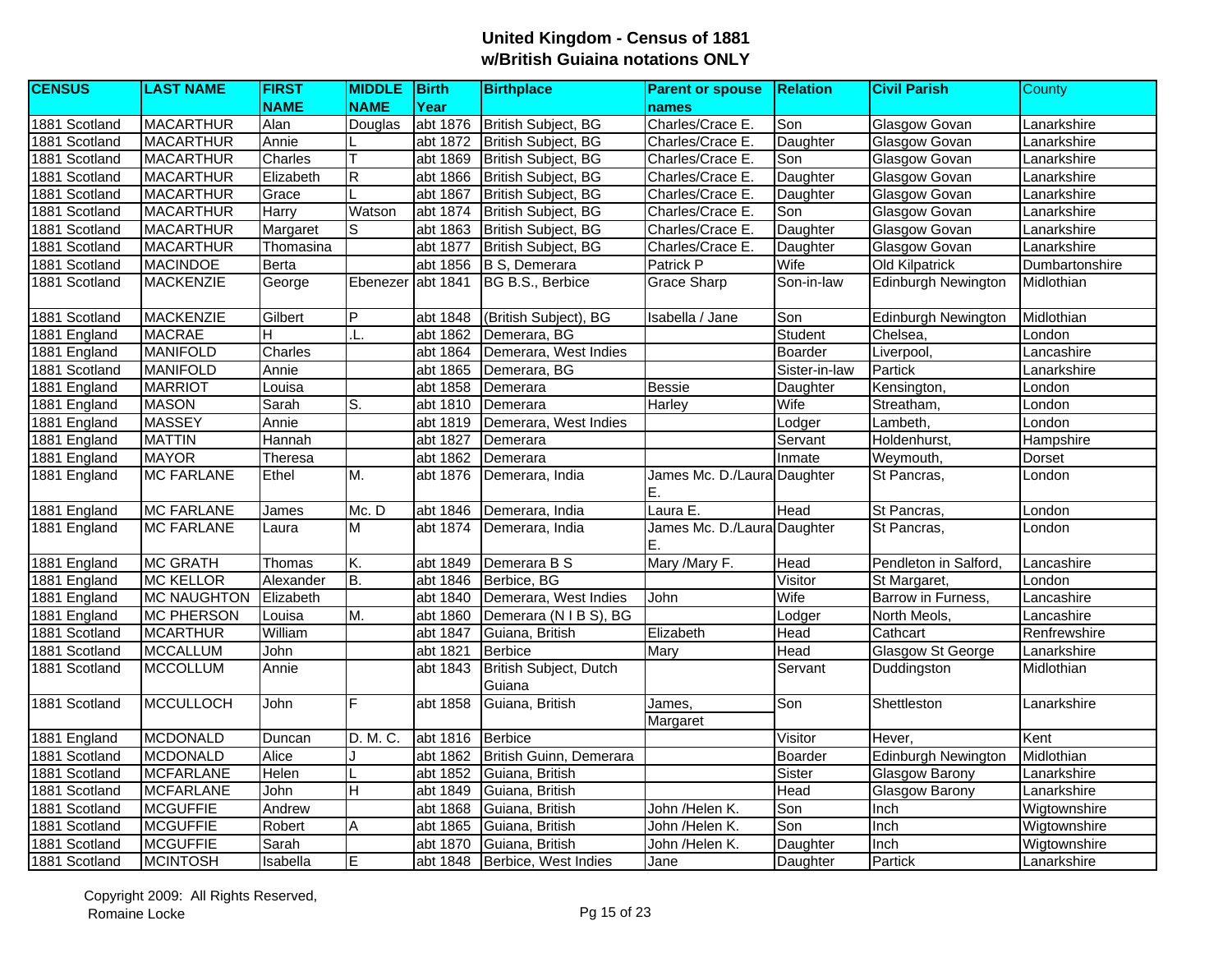| <b>CENSUS</b><br><b>LAST NAME</b><br><b>FIRST</b><br><b>MIDDLE</b><br><b>Birth</b><br><b>Birthplace</b><br><b>Relation</b><br><b>Parent or spouse</b> | <b>Civil Parish</b><br>County            |
|-------------------------------------------------------------------------------------------------------------------------------------------------------|------------------------------------------|
| <b>NAME</b><br>Year<br><b>NAME</b><br>names                                                                                                           |                                          |
| 1881 Scotland<br><b>MCLAREN</b><br>Edith<br>Demerara, West Indies<br>Boarder<br>abt 1869<br>Amanda                                                    | <b>Greenock West</b><br>Renfrewshire     |
| <b>MCLAREN</b><br>1881 Scotland<br>John<br>abt 1862<br>B. Giriana, Demerara<br>Lodger                                                                 | Glasgow Govan<br>Lanarkshire             |
| 1881 Scotland<br><b>MCLEOD</b><br>Ann<br>abt 1851<br>Demerara, BG<br>Lodger                                                                           | Edinburgh St Mary<br>Midlothian          |
| 1881 Scotland<br>Robert<br><b>MCLEOD</b><br>abt 1851<br>Demerara, West Indies<br>Boarder                                                              | Edinburgh Newington<br>Midlothian        |
| <b>MCMINN OR</b><br>William<br>1881 Scotland<br>Jessie<br>abt 1849<br>Demerara Brit Subject,<br>Wife<br>Kirkcudbright                                 | Kirkcudbrightshire                       |
| <b>BAXTER</b><br>Georgetown                                                                                                                           |                                          |
| 1881 England<br>Salford,<br><b>MEERTEN</b><br>George<br>S.<br>abt 1829<br>Demerara, West Indies<br>Mary<br>Head                                       | Lancashire                               |
| <b>MELROSE</b><br>William<br>Vessels<br>1881 Scotland<br>abt 1863<br><b>Berbice</b>                                                                   | Renfrewshire                             |
| 1881 England<br><b>MELVILLE</b><br>M.<br><b>Berbice BG</b><br>St Pancras,<br>Marguerite<br>abt 1872<br>Scholar                                        | London                                   |
| Berbice, South America<br>1881 England<br><b>MELVILLE</b><br>Sarah<br>abt 1873<br>Scholar<br>Wanstead.<br>J.                                          | Essex                                    |
| <b>MELVILLE</b><br>Walter<br>1881 England<br>abt 1877<br>Berbice, BG                                                                                  | Margate St John<br>Kent                  |
| Baptist,                                                                                                                                              |                                          |
| 1881 England<br><b>MENZIES</b><br>Esther<br>$\overline{M}$ .A<br>Lewisham,<br>abt 1865<br>Demerara, West Indies<br>Willm./Rachel E.<br>Daughter       | London                                   |
| 1881 England<br><b>MEYER</b><br>Sussette<br>abt 1841<br>Demerara, BG<br>Sister in Law<br>Madeley,                                                     | Shropshire                               |
| 1881 Scotland<br><b>MONKHOUSE</b><br>Edith<br>Boarder<br>abt 1869<br>Guiana, British                                                                  | <b>Edinburgh Newington</b><br>Midlothian |
| <b>MONKHOUSE</b><br>1881 Scotland<br>Josephine<br>abt 1868<br>Guiana, British<br>Boarder                                                              | Edinburgh Newington<br>Midlothian        |
| 1881 England<br><b>MONTARO</b><br>William<br>Demerara (B S), BG<br>abt 1850<br>Vessels,                                                               | Essex                                    |
| Wife<br>1881 England<br><b>MOORE</b><br>Emma<br>abt 1836<br>Lewisham,<br>Demerara, BG<br>Thomas                                                       | London                                   |
| 1881 England<br>Eliza<br>W I (B S), BG<br>John Henry<br><b>MOULE</b><br>abt 1842<br>Daughter<br>Agnes<br>Erith,                                       | Kent                                     |
| /Maria/Arthur Evans                                                                                                                                   |                                          |
| <b>MUNRO</b><br>1881 Scotland<br>abt 1857<br>Demerara, BG<br>Vessels<br>Emmanuel                                                                      | Ships In European                        |
|                                                                                                                                                       | Ports                                    |
| 1881 Scotland<br><b>MUNRO</b><br>Demerara, Georgetown<br>George D R<br>Wife<br>Partick<br>Margaret<br>abt 1837<br>Η                                   | Lanarkshire                              |
| A.<br><b>MUNT</b><br>Demerara Guiana, West<br><b>Head</b><br><b>St Mary Stoke</b><br>1881 England<br>Louisa<br>abt 1839<br>Mary A.                    | London                                   |
| Indies<br>Newington,                                                                                                                                  |                                          |
| 1881 Channel<br><b>MURRAY</b><br>F.<br>Demerara, BG<br>abt 1820<br><b>Head</b><br>St Saviour,<br>James<br>Marianne                                    | Jersey                                   |
| Islands                                                                                                                                               |                                          |
| 1881 Scotland<br><b>MUSKIE</b><br>James<br>abt 1863<br>Guiana, British<br>Boarder                                                                     | Edinburgh St Mary<br>Midlothian          |
| 1881 Scotland<br><b>NICHOL</b><br>Head<br>Mary<br>abt 1821<br>B.S., Demerara<br>Liberton                                                              | Midlothian                               |
| W.G.<br>Wife<br>NICHOLSON<br>Victoria<br>U.<br>Hove,<br>1881 England<br>abt 1854<br><b>BG</b>                                                         | <b>Sussex</b>                            |
| 1881 England<br><b>NICOLSON</b><br>abt 1839<br>Demerara, West Indies<br>Head<br>Mary<br>Penge,                                                        | Surrey                                   |
| <b>NIMMS</b><br>Emmaline<br>Demerara (For), BG<br>Princethorpe,<br>1881 England<br>abt 1854                                                           | Warwickshire                             |
| <b>NORTH</b><br>E.E.A<br>Cathl.N.M.D./Walter Wife<br>1881 England<br>Sarah<br>abt 1857<br><b>IBG</b><br>Kensington,<br>M.                             | London                                   |
| 1881 England<br><b>NORTON</b><br>William<br>G.P.<br><b>Brother</b><br>Camberwell,<br>abt 1866<br>Demerara, West Indies                                | London                                   |
| 1881 Scotland<br><b>NOWERS</b><br>Thomas<br>W<br>abt 1845<br>Guiana, British<br>Boarder                                                               | Edinburgh St Mary<br>Midlothian          |
| 1881 England<br><b>ODONOGHUE</b><br>Maria<br>abt 1830<br>Demerara, BG<br>Marylebone,<br>Lodger                                                        | London                                   |
| 1881 Scotland<br><b>O'LEARY</b><br>abt 1827<br>Caroline<br>Demerara, West Indies<br>Head<br>Abbotshall<br>Agnes                                       | Fife                                     |
| 1881 England<br><b>OSBORN</b><br>C.<br>Mary<br>abt 1861<br><b>BG</b><br><b>Niece</b><br>Marylebone,                                                   | London                                   |
| Head<br>1881 England<br><b>OSBORNE</b><br>Allen<br>Demerara Brit Subject<br>Adile<br>abt 1854<br>Islington,                                           | London                                   |
| <b>OUSELEY</b><br>1881 England<br>Ralph<br>abt 1851<br>Demerara<br>Marylebone,<br>Lodger                                                              | London                                   |
| 1881 England<br>Eleanor<br>Wife<br>PADGHAM<br>abt 1811<br>BG<br>Henry<br>Long Preston,                                                                | Yorkshire                                |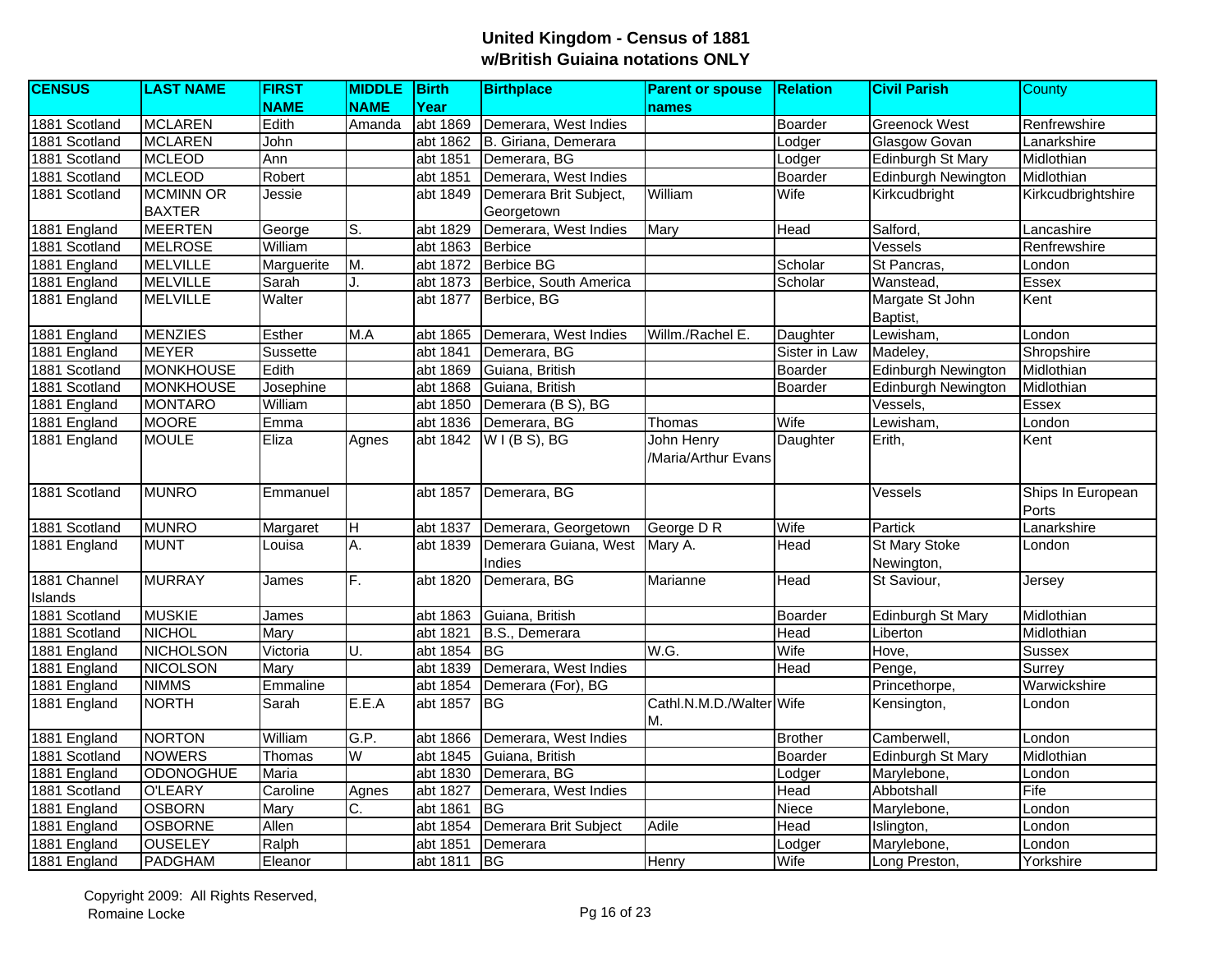| <b>CENSUS</b>  | <b>LAST NAME</b>    | <b>FIRST</b> | <b>MIDDLE</b> Birth |            | <b>Birthplace</b>       | <b>Parent or spouse</b> | <b>Relation</b> | <b>Civil Parish</b>         | County            |
|----------------|---------------------|--------------|---------------------|------------|-------------------------|-------------------------|-----------------|-----------------------------|-------------------|
|                |                     | <b>NAME</b>  | <b>NAME</b>         | Year       |                         | <b>names</b>            |                 |                             |                   |
| 1881 England   | <b>PADGHAM</b>      | Robt         | А.                  | abt $1848$ | MalCA, BG               | Mary J.                 | Head            | Pontefract,                 | Yorkshire         |
| 1881 Scotland  | <b>PARIS</b>        | Frank        |                     | abt 1861   | W Indies, Demerara      |                         |                 | Vessels                     | Ships In European |
|                |                     |              |                     |            |                         |                         |                 |                             | Ports             |
| 1881 England   | <b>PARRIS</b>       | Jabeth       | P.                  | abt 1834   | Demerara, India         |                         | Lodger          | St Mary,                    | London            |
| 1881 Scotland  | <b>PATERSON</b>     | Dalglish     |                     | abt 1862   | Demerara                | Grace E                 | Son             | <b>Glasgow Govan</b>        | Lanarkshire       |
| 1881 Scotland  | <b>PATERSON</b>     | Elizabeth    |                     | abt 1837   | Demerara, West Indies   | William                 | Wife            | Dingwall                    | Ross and Cromarty |
| 1881 Scotland  | <b>PATERSON</b>     | Thomas       |                     | abt 1865   | Demerara                | Grace E                 | Son             | <b>Glasgow Govan</b>        | Lanarkshire       |
| 1881 England   | <b>PAYNE</b>        | Mary         | Jane                | abt 1827   | <b>BG</b>               |                         | Servant         | Kensington,                 | London            |
| 1881 Scotland  | <b>PEARSON</b>      | Isabella     | H                   | abt 1848   | Guiana, British         | Peter Mc T,/Agnes       | Daughter        | <b>Glasgow Barony</b>       | Lanarkshire       |
| 1881 Scotland  | <b>PEARSON</b>      | Susan        | D                   | abt 1839   | Guiana, British         | Peter Mc T,/Agnes       | Daughter        | Glasgow Barony              | Lanarkshire       |
| 1881 England   | <b>PENDLETON</b>    | Helen        | R.                  | abt 1833   | <b>BG</b>               |                         | Head            | Hampstead,                  | London            |
| 1881 England   | <b>PENDLETON</b>    | Hy           | N.                  | abt 1852   | BG                      | Helen R.                | Son             | Hampstead,                  | London            |
| 1881 England   | PENDLETON           | Jno          |                     | abt 1853   | BG                      | Helen R.                | Son             | Hampstead,                  | London            |
| 1881 Scotland  | <b>PENDLETON</b>    | John         |                     | abt 1869   | Demerara                |                         | Boarder         | <b>Glasgow Barony</b>       | Lanarkshire       |
| 1881 Scotland  | <b>PERCIRA</b>      | Eveline      |                     | abt 1871   | Demerara                |                         | Pupil           | <b>Edinburgh Newington</b>  | Midlothian        |
| 1881 England   | PEROT               | Edwin        | Alophus             | abt 1861   | Demerara, BG            |                         |                 | Vessels,                    | Yorkshire         |
| 1881 Wales     | <b>PETERS</b>       | Allan        |                     | abt 1850   | Demerara (Bs), West     |                         |                 | Vessels.                    | Glamorgan         |
|                |                     |              |                     |            | Indies                  |                         |                 |                             |                   |
| 1881 England   | <b>PETTIGREW</b>    | Agnes        |                     | abt 1844   | $(Bs)$ , BG             | Margaret                | Daughter        | Levenshulme,                | Lancashire        |
| 1881 England   | <b>PETTIGREW</b>    | John         | <b>Bowrey</b>       | abt 1854   | $(Bs)$ , BG             | Margaret                | Son             | Levenshulme,                | Lancashire        |
| 1881 England   | <b>PETTY</b>        | Elizabeth    |                     | abt 1847   | Demerara                |                         | Servant         | Hampstead,                  | London            |
| 1881 Scotland  | PHILIP              | Annie        | Mc <sub>L</sub>     | abt 1850   | Guiana, British         | Alexander               | Wife            | <b>Glasgow Kinning Park</b> | Lanarkshire       |
|                |                     |              |                     |            |                         |                         |                 |                             |                   |
| 1881 England   | <b>PHILLIPS</b>     | Thomas       | W.                  | abt 1847   | Woodbury, Devon,        | Robert/Mary L.          | Son             | Woodbury,                   | Devon             |
|                |                     |              |                     |            | England                 |                         |                 |                             |                   |
| 1881 Scotland  | <b>PHILLIPS</b>     | Romelia      |                     | abt 1826   | BG, Demerara            |                         | <b>Nurse</b>    | Partick                     | Lanarkshire       |
| 1881 England   | <b>PIPER</b>        | John         |                     | abt 1831   | Demerara (British       | Emma                    | Head            | Brenchley,                  | Kent              |
|                |                     |              |                     |            | Subject), West Indies   |                         |                 |                             |                   |
| 1881 England   | PLUNKETT            | Catherine    | J.                  | abt 1834   | Demerara, West Indies   | Arthur J.               | Wife            | St Mary,                    | Middlesex         |
| 1881 England   | <b>POLLAN</b>       | G.           | R.M                 | abt 1850   | Demerara                | Grace H.                | Head            | Clapham,                    | London            |
| $1881$ England | <b>POLLARD</b>      | Ellen        |                     | abt 1858   | BG                      |                         | Sister          | Paddington,                 | London            |
| 1881 England   | <b>POLLARD</b>      | Margaret     |                     | abt 1854   | BG                      | William                 | Wife            | Paddington,                 | London            |
| 1881 England   | <b>POLLARD</b>      | Margeritta   |                     | abt 1880   | <b>BG</b>               | William /Margaret       | Daughter        | Paddington,                 | London            |
| 1881 England   | <b>POLLARD</b>      | William      |                     | abt 1834   | $\overline{B}$          | Margaret                | Head            | Paddington,                 | London            |
| 1881 England   | <b>POLLARD</b>      | William      | B.                  | abt 1879   | BG                      | William /Margaret       | Son             | Paddington,                 | London            |
| 1881 England   | <b>PONTIFEX</b>     | Gertrude     |                     | abt 1870   | Demerara Georgetown     |                         | Boarder         | Hampstead,                  | London            |
| 1881 Scotland  | <b>PORTER</b>       | Kate         |                     | abt 1873   | Guiana, British         | Kate                    | Grandaughter    | Aberdeen St Nicholas        | Aberdeenshire     |
| 1881 Scotland  | <b>PORTER</b>       | George       | Yost                | abt 1876   | Guiana, British         | Kate                    | Grandson        | Aberdeen St Nicholas        | Aberdeenshire     |
| 1881 England   | <b>POSTLETHWAIT</b> | Colin        |                     | abt 1806   | Demerara                | Jane                    | Head            | Misson,                     | Yorkshire         |
|                |                     |              |                     |            |                         |                         |                 |                             |                   |
| 1881 England   | <b>POWNE</b>        | Martha       | Α.                  | abt 1854   | Demerara, India         | Benjamin D. or L        | Wife            | Chard,                      | Somerset          |
| 1881 Scotland  | <b>PROCTER</b>      | Marie        |                     | abt 1865   | British Guinn, Demerara |                         | <b>Boarder</b>  | Edinburgh Newington         | Midlothian        |
| 1881 England   | <b>PURKIS</b>       | Elizabeth    | <b>B.H.</b>         | abt 1847   | Demerara                | Harry C.                | Wife            | Kensington,                 | London            |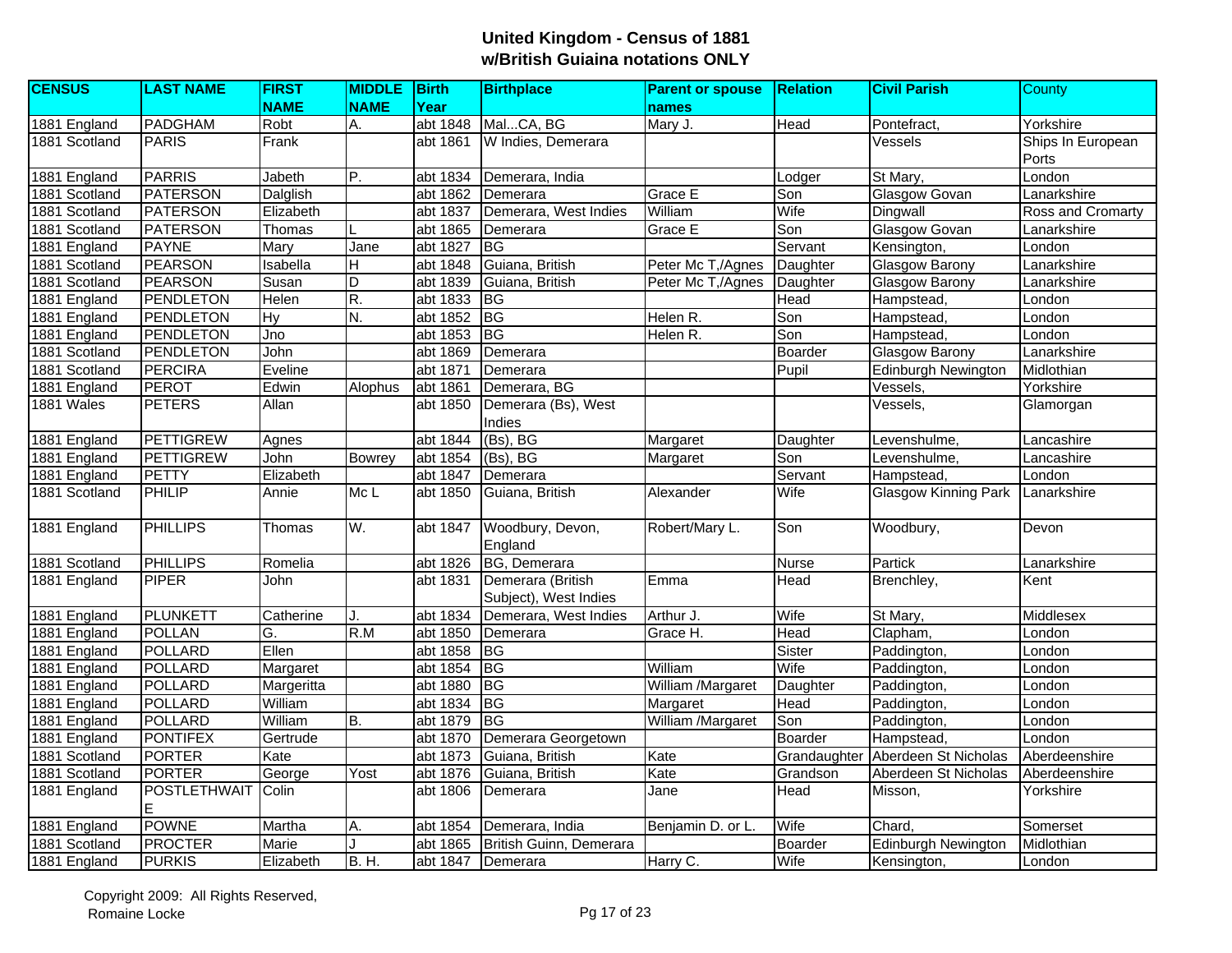| <b>CENSUS</b> | <b>LAST NAME</b> | <b>FIRST</b>  | <b>MIDDLE</b> Birth |          | <b>Birthplace</b>                             | <b>Parent or spouse</b>    | <b>Relation</b>       | <b>Civil Parish</b>                  | County           |
|---------------|------------------|---------------|---------------------|----------|-----------------------------------------------|----------------------------|-----------------------|--------------------------------------|------------------|
|               |                  | <b>NAME</b>   | <b>NAME</b>         | Year     |                                               | names                      |                       |                                      |                  |
| 1881 England  | <b>RAPHAEL</b>   | Rosalie       |                     |          | abt 1840 Demerara (B S)                       | Charles                    | Wife                  | St John Hampstead,                   | London           |
| 1881 Scotland | <b>RATTRAY</b>   | Charles       |                     | abt 1835 | Guiana, British                               |                            | Nephew                | Forfar                               | Angus            |
| 1881 England  | <b>RESING</b>    | Tinley        |                     | abt 1861 | IBG.                                          |                            | Tutor                 | Eastbourne,                          | <b>Sussex</b>    |
|               |                  |               |                     |          |                                               |                            | (Guardian)            |                                      |                  |
| 1881 England  | <b>RICCANO</b>   | Robt          | H.                  | abt 1860 | B S, BG                                       | Robt.                      | Son                   | Paignton,                            | Devon            |
| 1881 England  | <b>RIORDAN</b>   | Annie         | Mc A                | abt 1857 | <b>BG</b>                                     | William E.                 | Wife                  | Milton in Gravesend,                 | Kent             |
| 1881 England  | <b>RIVENHALL</b> | Emma          |                     | abt 1853 | Demerara (Bs), West<br>Indies                 | Fredk.                     | Wife                  | Kingston On Thames,                  | Surrey           |
| 1881 England  | <b>ROACH</b>     | Reginald      | E.                  | abt 1869 | Demarara, BG                                  |                            | Boarder               | West Teignmouth,                     | Devon            |
| 1881 England  | <b>ROBERTSON</b> | Edith         | Α.                  | abt 1820 | Demerara                                      |                            | Head                  | Basford,                             | Nottinghamshire  |
| 1881 England  | <b>ROBERTSON</b> | Henry         |                     | abt 1807 | B S, BG                                       | Sarah                      | Head                  | Shrewsbury St Chad,                  | Shropshire       |
| 1881 England  | <b>ROBINSON</b>  | Elizabeth     |                     | abt 1808 | Berbice D S                                   |                            | Head                  | Everton,                             | Lancashire       |
| 1881 England  | <b>ROGERS</b>    | John          | W.                  | abt 1863 | <b>BG Georgetown, West</b><br>Indies          | William / Sarah            | Son                   | Pilton,                              | Devon            |
| 1881 England  | <b>ROSS</b>      | Isabella      |                     | abt 1871 | (British Subject), BG                         | David /Isabella            | Daughter              | Westoe,                              | Durham           |
| 1881 Scotland | <b>ROSS</b>      | Ann           | Laing               | abt 1804 | Georgetown BG,<br>Dunerara                    |                            | Mother                | Old Machar                           | Aberdeenshire    |
| 1881 England  | <b>RUCHANAN</b>  | Robert        |                     | abt 1822 | Demerara                                      | Sarah                      | Head                  | Islington,                           | London           |
| 1881 England  | <b>RUSSELL</b>   | Emily         |                     | abt 1873 | Demerara                                      |                            | Boarder               | Streatham,                           | London           |
| 1881 Scotland | <b>RUSSELL</b>   | James         | lS.                 | abt 1864 | Guiana, British                               |                            | Boarder               | <b>Dollar</b>                        | Clackmannanshire |
| 1881 Scotland | <b>RUSSELL</b>   | William       |                     | abt 1868 | Guiana, British                               |                            | Boarder               | <b>Dollar</b>                        | Clackmannanshire |
| 1881 Scotland | <b>RUSSELL</b>   | James         |                     | abt 1863 | W Indies Brit Subject,                        |                            | Nephew                | <b>Glasgow Milton</b>                | Lanarkshire      |
|               |                  |               |                     |          | Demerara                                      |                            |                       |                                      |                  |
| 1881 England  | <b>RYAN</b>      | Janice        |                     | abt 1851 | <b>BG</b>                                     | William R.                 | Wife                  | Bletchington,                        | Oxfordshire      |
| 1881 England  | <b>SAMSON</b>    | Alexandra     |                     | abt 1872 | Kingston Up Rick Camp<br>Demerara BG, Jamaica | Alexandria/Harriett<br>IO. | Son                   | Northolt,                            | Middlesex        |
| 1881 England  | <b>SAMUEL</b>    | Robert        |                     | abt 1862 | Demerara, BG                                  |                            | Boarder               | Willesden,                           | Middlesex        |
| 1881 England  | <b>SANDIFORD</b> | Elizabeth     |                     | abt 1847 | <b>BG</b>                                     |                            | Lodger                | Dawlish,                             | Devon            |
| 1881 England  | <b>SARGENT</b>   | William       | Α.                  | abt 1863 | Georgetown Demerara                           |                            | Boarder               | <b>Exeter St Sidwell</b>             | Devon            |
| 1881 England  | <b>SARGENT</b>   | Anne          | M.                  | abt 1861 | <b>BG</b>                                     |                            | Granddaughte Lambeth, |                                      | London           |
| 1881 England  | <b>SAVARY</b>    | Mary          | E.                  | abt 1818 | BG                                            |                            | Mother                | Streatham,                           | London           |
| 1881 England  | <b>SCHULTZ</b>   | Maria         | co.                 | abt 1827 | Demerara, West Indies                         |                            | Head                  | Cheltenham,                          | Gloucestershire  |
| 1881 England  | <b>SCRIDER</b>   | John          | P.                  | abt 1851 | Demerara George West                          |                            | Servant               | Paddington,                          | London           |
| 1881 England  | <b>SEARLE</b>    | Georgiana     | L.                  | abt 1864 | <b>BG</b>                                     |                            | Niece                 | <b>Hastings St Mary</b><br>Magdalen, | Sussex           |
| 1881 England  | <b>SEARY</b>     | Bernard       | A.                  | abt 1865 | Demerara (British<br>Subject), West Indies    | Laurence/ Sarah F.         | Son                   | Gillingham,                          | Kent             |
| 1881 England  | <b>SEMPER</b>    | <b>Minnie</b> | L.                  | abt 1846 | Demerara, BG                                  |                            | Lodger                | Marylebone,                          | London           |
| 1881 England  | <b>SHANNON</b>   | Annie         |                     | abt 1866 | IBG.                                          |                            | Boarder               | Clevedon,                            | Somerset         |
| 1881 England  | <b>SHEPARD</b>   | Cleopatra     |                     | abt 1818 | Demerara, East Indies                         | Richard J.                 | Wife                  | Guildford St Nicholas                | Surrey           |
| 1881 England  | <b>SHEPARD</b>   | Alicia        |                     | abt 1806 | Demerera, BG                                  |                            | Head                  | Pancras,                             | London           |
| 1881 England  | <b>SHERLOCK</b>  | George        | W.                  |          | abt 1868 Berbice, BG                          |                            | Pupil                 | Lewisham,                            | London           |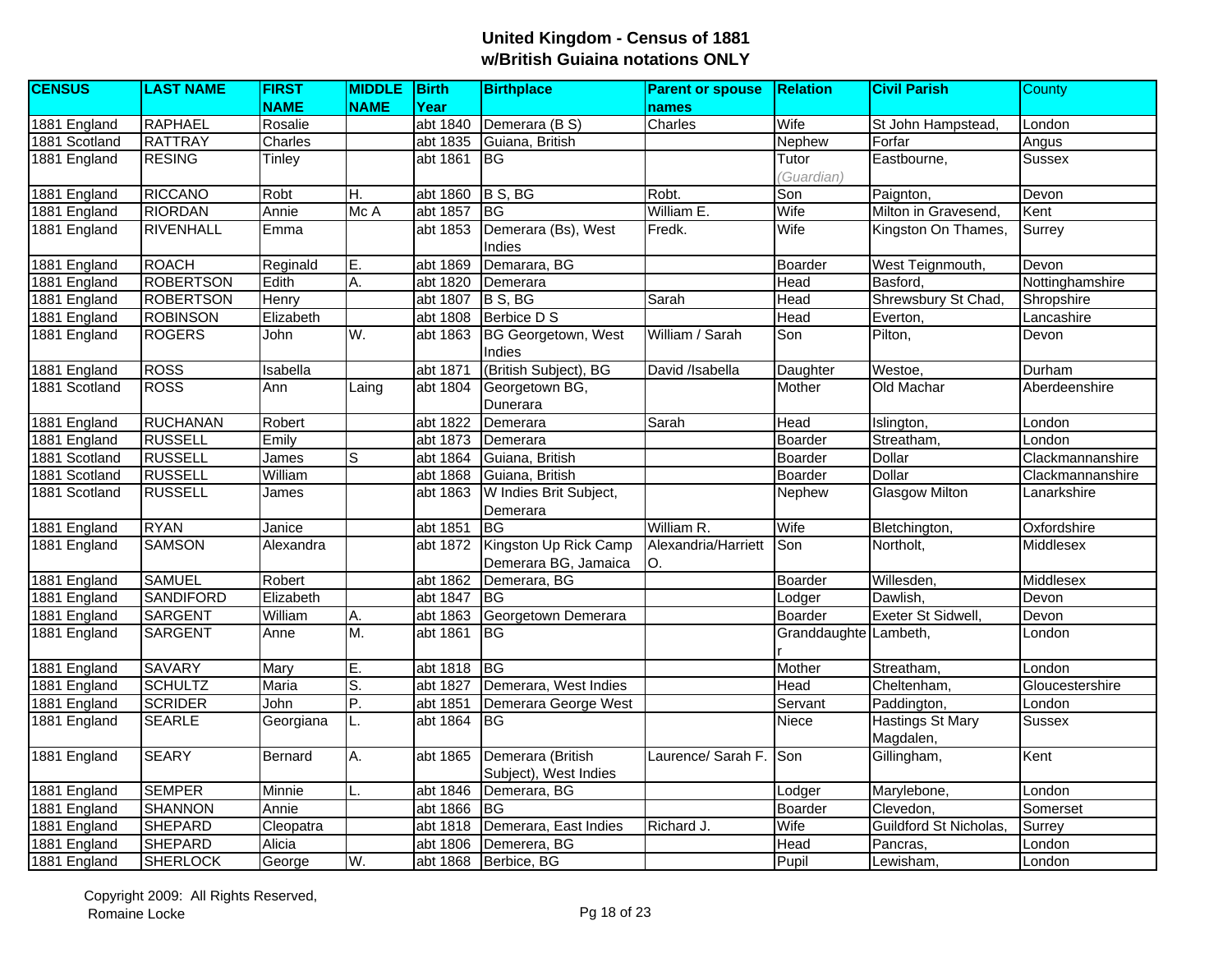| <b>CENSUS</b> | <b>LAST NAME</b>   | <b>FIRST</b> | <b>MIDDLE</b> | Birth    | <b>Birthplace</b>                   | <b>Parent or spouse</b>  | <b>Relation</b> | <b>Civil Parish</b>     | County          |
|---------------|--------------------|--------------|---------------|----------|-------------------------------------|--------------------------|-----------------|-------------------------|-----------------|
|               |                    | <b>NAME</b>  | <b>NAME</b>   | Year     |                                     | names                    |                 |                         |                 |
| 1881 England  | <b>SHERLOCK</b>    | George       | W.            | abt 1868 | Berbice, BG                         |                          | Pupil           | Lewisham.               | London          |
| 1881 England  | <b>SHERMAN</b>     | Flora        | Clare         | abt 1864 | Demerara F                          |                          | Boarder         | St Marylebone,          | London          |
| 1881 England  | <b>SHERMAN</b>     | Mary         | M.            | abt 1867 | Demerara F                          |                          | Boarder         | St Marylebone,          | London          |
| 1881 Scotland | <b>SHIELDS</b>     | James        |               | abt 1871 | Demerara                            |                          | Nephew          | Irvine                  | Ayrshire        |
| 1881 England  | <b>SHREWSBURY</b>  | Arabella     |               | abt 1862 | Demerara, West Indies               | Jeremiah/Charlotte<br>S. | Daughter        | Tipton,                 | Staffordshire   |
| 1881 England  | <b>SIMPSON</b>     | James        |               | abt 1861 | Demerara George Town                |                          | Servant         | Manchester,             | Lancashire      |
| 1881 England  | <b>SISLEY</b>      | Sophia       |               | abt 1831 | <b>I</b> BG                         | Numa                     | Wife            | Islington,              | London          |
| 1881 England  | <b>SMALL</b>       | Venus        |               | abt 1841 | Demerara                            |                          | Servant         | Edmonton,               | Middlesex       |
| 1881 Scotland | <b>SMELLIE</b>     | William      |               | abt 1866 | Demerara                            |                          | Lodger          | <b>Glasgow St David</b> | Lanarkshire     |
| 1881 England  | <b>SMITH</b>       | Edmond       |               | abt 1861 | Demerara Georgetown                 |                          | Boarder         | St Mary,                | London          |
| 1881 England  | <b>SMITH</b>       | Kate         | А.            | abt 1862 | Demerara                            |                          | Niece           | Seaford,                | <b>Sussex</b>   |
| 1881 England  | <b>SMITH</b>       | Samuel       |               | abt 1826 | Demerara Bs                         | Ann E.                   | Head            | Leeds,                  | Yorkshire       |
| 1881 England  | <b>SMITH</b>       | Walter       |               | abt 1856 | Demerara, BG                        | Sophia R.                | Head            | Camberwell,             | London          |
| 1881 England  | <b>SMITH</b>       | Annie        | G.            | abt 1848 | <b>Berbice Demerera Bs</b>          | <b>John</b>              | Wife            | Croydon,                | Surrey          |
| 1881 England  | <b>SMITH</b>       | Agnes        | Jane          | abt 1842 | Georgetown (Drmerain),<br><b>BG</b> | Ewan M.L.                | Wife            | Nottingham St Mary,     | Nottinghamshire |
| 1881 England  | <b>SMITH</b>       | Elizabeth    |               | abt 1832 | <b>BG</b>                           | Thomas S.                | Wife            | Rotherhithe,            | London          |
| 1881 England  | <b>SMITH</b>       | Ella         | M.L.          | abt 1870 | Georgetown (Dmerain),<br><b>BG</b>  | Ewan M.L./Agnes<br>Jane  | Daughter        | Nottingham St Mary,     | Nottinghamshire |
| 1881 England  | <b>SMITH</b>       | Ewan         | M.L.          | abt 1835 | Georgetown (Drmerain),<br><b>BG</b> | Agnes Jane               | Head            | Nottingham St Mary,     | Nottinghamshire |
| 1881 England  | <b>SMITH</b>       | Gertrude     | M.L.          | abt 1871 | Georgetown (Dmerain),<br><b>BG</b>  | Ewan M.L./Agnes<br>Jane  | Daughter        | Nottingham St Mary,     | Nottinghamshire |
| 1881 England  | <b>SMITH</b>       | Jas          |               | abt 1842 | <b>BG</b>                           | Elizh.                   | Head            | Harmmersmith.           | London          |
| 1881 England  | <b>SMITH</b>       | Mabel        | A.            | abt 1867 | Georgetown (Drmerain),<br><b>BG</b> | Ewan M.L./Agnes<br>Jane  | Daughter        | Nottingham St Mary,     | Nottinghamshire |
| 1881 Scotland | <b>SMITH</b>       | Colin        | LL            | abt 1860 | Guiana, British                     | Colin/Jane J.L.          | Son             | Edinburgh Liberton      | Midlothian      |
| 1881 Scotland | <b>SMITH</b>       | Jane         | J L           | abt 1826 | Guiana, British                     | Colin                    | Wife            | Edinburgh Liberton      | Midlothian      |
| 1881 England  | <b>SOHLBOSER</b>   | Johanna      |               | abt 1841 | <b>BG</b>                           |                          | Servant         | Hollington,             | <b>Sussex</b>   |
| 1881 England  | <b>SOMERSALL</b>   | Eliza        | Α.            | abt 1831 | Demerara, BG                        |                          | Head            | Portsea,                | Hampshire       |
| 1881 England  | <b>SOMERSALL</b>   | Eliza        | Α.            | abt 1831 | Demerara, BG                        |                          | Head            | Portsea,                | Hampshire       |
| 1881 England  | <b>SOUTHEY</b>     | Herbert      |               | abt 1845 | Demerara George Town<br>B.S.        | Alice                    | Head            | Kensington,             | London          |
| 1881 England  | <b>SOUTHEY</b>     | Augusta      |               | abt 1857 | (British Subj), BG                  |                          | Boarder         | Lambeth.                | London          |
| 1881 England  | <b>SOUTHEY</b>     | Emily        |               | abt 1855 | (British Subj), BG                  |                          | Boarder         | Lambeth,                | London          |
| 1881 England  | <b>SOUTHEY</b>     | Sarah        |               | abt 1846 | Demarara (W I), BG                  |                          | Sister          | Prittlewell,            | Essex           |
| 1881 England  | SPARMAN            | Elizabeth    |               | abt 1823 | Demerara Brit Sub, West<br>Indies   |                          | <b>Boarder</b>  | Portsea.                | Hampshire       |
| 1881 England  | <b>SPENCER</b>     | Charlotte    | Α.            | abt 1831 | <b>BG</b>                           |                          | Head            | Lewisham,               | London          |
| 1881 England  | <b>SPENCER</b>     | Mary         |               | abt 1812 | <b>BG</b>                           |                          | Lodger          | Lambeth,                | London          |
| 1881 England  | <b>SPENS</b>       |              | A.W.          | abt 1873 | Demerara                            |                          | Lodger          | Weston Super Mare,      | Somerset        |
| 1881 England  | <b>SPICKERNELL</b> | Isabel       | B.            | abt 1821 | Deal, Kent, England                 |                          | Head            | Deal,                   | Kent            |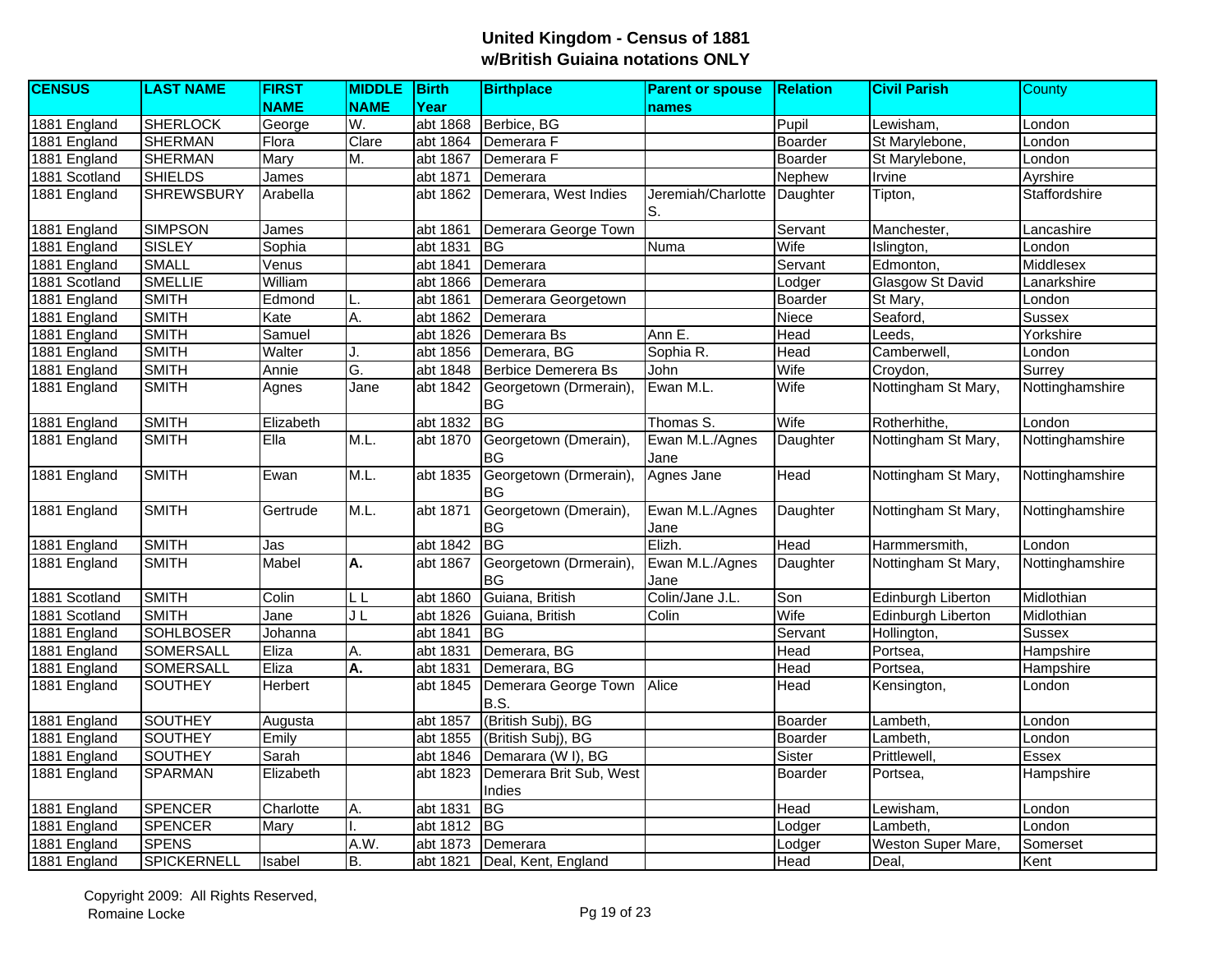| <b>CENSUS</b> | <b>LAST NAME</b>  | <b>FIRST</b>  | <b>MIDDLE</b> Birth     |                       | <b>Birthplace</b>                  | <b>Parent or spouse</b> | <b>Relation</b> | <b>Civil Parish</b>                     | County           |
|---------------|-------------------|---------------|-------------------------|-----------------------|------------------------------------|-------------------------|-----------------|-----------------------------------------|------------------|
|               |                   | <b>NAME</b>   | <b>NAME</b>             | Year                  |                                    | names                   |                 |                                         |                  |
| 1881 England  | <b>SPOONER</b>    | George        |                         | abt 1854              | Demerara B Subject                 |                         | Boarder         | St Pancras,                             | London           |
| 1881 England  | <b>SPROSTON</b>   | Joseph        | M.                      | abt 1869              | <b>BG</b>                          | Hugh/ Horatia           | Son             | Croydon,                                | Surrey           |
| 1881 England  | <b>SPROSTON</b>   | Mary          | М.                      | abt 1870              | <b>BG</b>                          | Hugh/Horatia            | Daughter        | Croydon,                                | Surrey           |
| 1881 England  | <b>STANCOMBE</b>  | Elizabeth     |                         | abt 1859              | Demerara                           | George G.               | Wife            | Bexley,                                 | Kent             |
| 1881 England  | <b>STAPLE</b>     | Augusta       | S.                      | abt 1827              | (B Subject), BG                    |                         | Lodger          | Marylebone,                             | London           |
| 1881 England  | <b>STEELE</b>     | Walter        | M.                      | abt 1869              | Demerara (WI)                      |                         | Boarder         | Richmond,                               | Yorkshire        |
| 1881 England  | <b>STEELE</b>     | William       | F.                      | abt 1850              | Demerara, BG                       | Amelia                  | Head            | Bristol St James and St Gloucestershire |                  |
|               |                   |               |                         |                       |                                    |                         |                 | Paul Out,                               |                  |
| 1881 England  | <b>STEELE</b>     | Charlotte     | lS.                     | abt 1847              | Demerary George Town               |                         | Sister in Law   | Runcorn,                                | Cheshire         |
| 1881 England  | <b>STEELE</b>     | George        | M.                      | abt 1872              | Demerary George Town               |                         |                 | Runcorn,                                | Cheshire         |
| 1881 England  | <b>STEELE</b>     | Jessie        | М.                      | abt 1875              | Demerary George Town               |                         |                 | Runcorn,                                | Cheshire         |
| 1881 England  | <b>STEELE</b>     | <b>Mathew</b> |                         | abt 1839              | Demerary George Town               | Adilaide                | Head            | Runcorn,                                | Cheshire         |
| 1881 England  | <b>STEELE</b>     | Richd         |                         | abt 1848              | <b>BG B S, West Indies</b>         | Susan G.                | Head            | Windle,                                 | Lancashire       |
| 1881 Scotland | <b>STEWART</b>    | Elizabeth     |                         | abt 1879              | BG, In The County of               | Annie                   | Daughter        | Dollar                                  | Clackmannanshire |
|               |                   |               |                         |                       | <b>Berbice</b>                     |                         |                 |                                         |                  |
| 1881 Scotland | <b>STEWART</b>    | Sophia        |                         | abt 1813              | British Subject, Demerara          |                         | Head            | <b>Glasgow Gorbals</b>                  | _anarkshire      |
|               |                   |               |                         |                       |                                    |                         |                 |                                         |                  |
| 1881 Scotland | <b>STEWART</b>    | Elizabeth     |                         | abt 1879              | BG, In The County of               | Annie                   | Daughter        | Dollar                                  | Clackmannanshire |
|               |                   |               |                         |                       | <b>Berbice</b>                     |                         |                 |                                         |                  |
| 1881 England  | <b>STOKES</b>     | Margaret      | E.                      | abt 1879              | Demerara, West Indies              |                         | Niece           | West Newton,                            | Norfolk          |
| 1881 England  | <b>STRACHAN</b>   | Clotilde      |                         | abt 1868              | ΙBG                                |                         | Boarder         | Clevedon.                               | Somerset         |
| 1881 England  | <b>STRAHAN</b>    | Euphemie      |                         | abt 1837              | Demerara, West Indies              | Robert                  | Wife            | West Derby,                             | Lancashire       |
| 1881 England  | <b>STRANGE</b>    | Ellen         | R.                      | abt 1823              | Demerara, West Indies              |                         | Lodger          | Toxteth Park,                           | Lancashire       |
| 1881 England  | <b>STRONG</b>     | Caroline      |                         | abt 1831              | Demerara, West Indies              | Leonard                 | Wife            | Newton Abbot St                         | Devon            |
|               |                   |               |                         |                       |                                    |                         |                 | Nicholas,                               |                  |
| 1881 England  | <b>STRONG</b>     | Robert        | D.                      | abt 1847              | Demerara BG                        | Matilda /Caroline       | Head            | Kensington,                             | London           |
| 1881 England  | <b>STUBBS</b>     | Annie         | M.                      | abt 1871              | <b>BG, West Indies</b>             | Edward / Maria          | Daughter        | Charlton,                               | Kent             |
| 1881 England  | <b>STUBBS</b>     | Edward        | B.                      | abt 1875              | BG, West Indies                    | Edward / Maria          | Son             | Charlton,                               | Kent             |
| 1881 England  | <b>STUBBS</b>     | Kate          |                         | abt 1872              | <b>BG, West Indies</b>             | Edward / Maria          | Daughter        | Charlton,                               | Kent             |
| 1881 England  | <b>STUBBS</b>     | Walter        |                         | abt 1876              | <b>BG, West Indies</b>             | Edward / Maria          | Son             | Charlton,                               | Kent             |
| 1881 England  | <b>STUTCHBURY</b> | Edward        |                         | abt $18\overline{48}$ | Demerara B Sub, West               | Grace S.                | Head            | Westbury On Trym,                       | Gloucestershire  |
|               |                   |               |                         |                       | Indies                             |                         |                 |                                         |                  |
| 1881 Scotland | <b>SUTHERLAND</b> | James         |                         | abt 1877              | B Subject, Demerara                |                         | Nephew          | Old Machar                              | Aberdeenshire    |
| 1881 England  | <b>TAVINTER</b>   | George        | F.                      | abt 1870              | $(B S)$ , BG                       |                         | Scholar         | Rawdon,                                 | Yorkshire        |
| 1881 England  | <b>TAYLOR</b>     | Anne          | Elz.                    | abt 1835              | (Brit Sub), BG                     | James W.                | Wife            | St Pancras,                             | London           |
| 1881 Scotland | <b>TAYLOR</b>     | Janet         |                         | abt 1879              | British Subject, Demerara Margaret |                         | Daughter        | Partick                                 | _anarkshire      |
|               |                   |               |                         |                       |                                    |                         |                 |                                         |                  |
| 1881 Scotland | <b>TAYLOR</b>     | Margaret      |                         | abt 1876              | British Subject, Demerara Margaret |                         | Daughter        | Partick                                 | Lanarkshire      |
|               |                   |               |                         |                       |                                    |                         |                 |                                         |                  |
| 1881 Scotland | <b>TEMPLETON</b>  | A             | $\overline{D}$ M        | abt 1865              | Demerara                           | Susan L                 | Son             | Row                                     | Dumbartonshire   |
| 1881 Scotland | <b>TEMPLETON</b>  | Eliza         | W                       | abt 1863              | Demerara                           | Susan L                 | Daughter        | Row                                     | Dumbartonshire   |
| 1881 Scotland | <b>TEMPLETON</b>  | F             | $\overline{\mathsf{M}}$ | abt 1867              | Demerara                           | Susan L                 | Daughter        | Row                                     | Dumbartonshire   |
| 1881 Scotland | <b>TEMPLETON</b>  | James         | $\pm$                   | abt 1862              | Demerara                           | Susan L                 | Son             | Row                                     | Dumbartonshire   |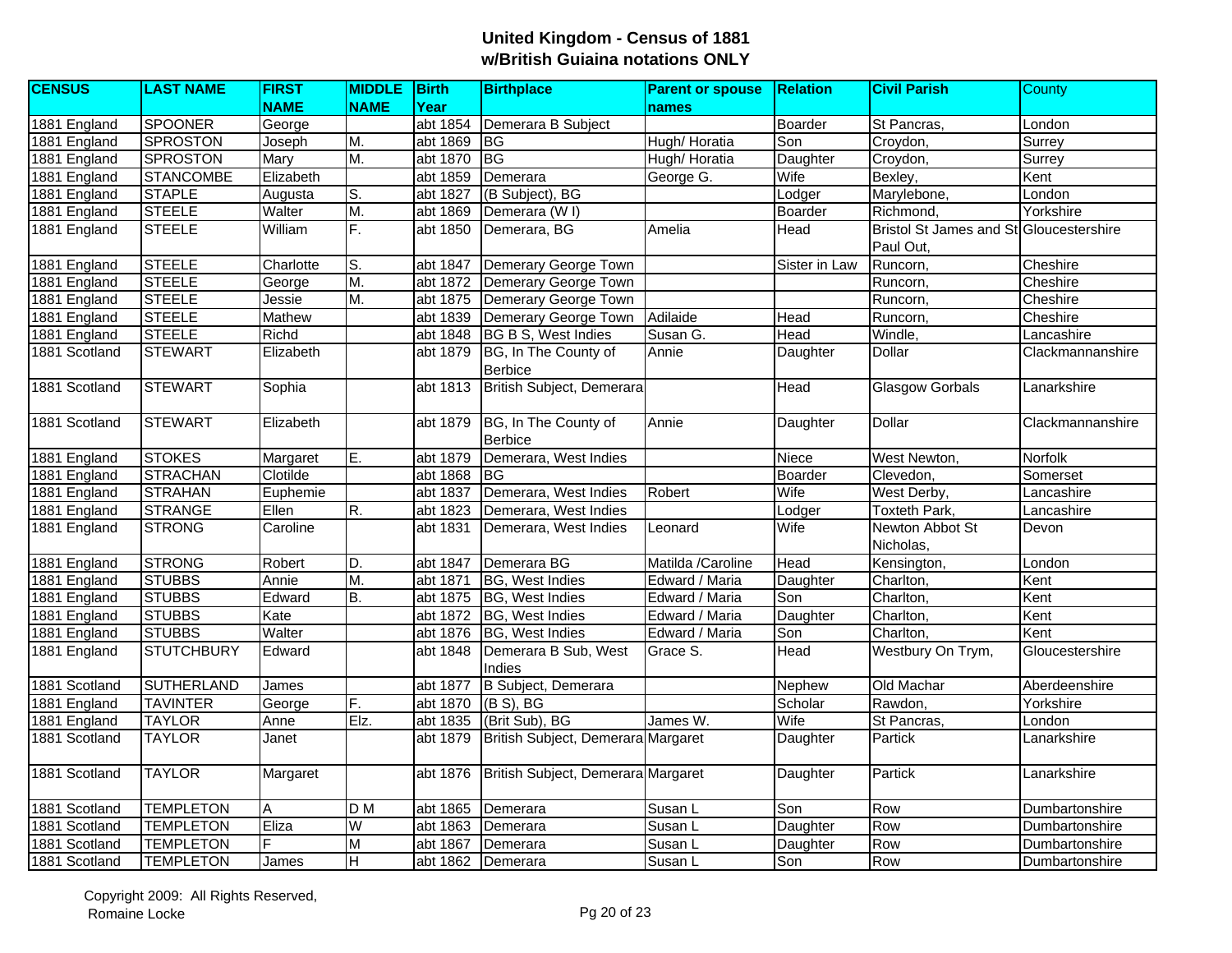| <b>CENSUS</b> | <b>LAST NAME</b>  | <b>FIRST</b>      | <b>MIDDLE</b> Birth |          | <b>Birthplace</b>             | <b>Parent or spouse</b> | <b>Relation</b>     | <b>Civil Parish</b>    | County         |
|---------------|-------------------|-------------------|---------------------|----------|-------------------------------|-------------------------|---------------------|------------------------|----------------|
|               |                   | <b>NAME</b>       | <b>NAME</b>         | Year     |                               | names                   |                     |                        |                |
| 1881 Scotland | <b>TEMPLETON</b>  | John              | P                   | abt 1864 | Demerara                      | Susan L                 | Son                 | Row                    | Dumbartonshire |
| 1881 Scotland | <b>TEMPLETON</b>  | Rosa              |                     | abt 1868 | Demerara                      | Susan L                 | Daughter            | Row                    | Dumbartonshire |
| 1881 England  | <b>THOILBY</b>    | Florence          | Α.                  | abt 1855 | Bertrice, BG                  |                         | Niece               | Wells St Cuthbert Out, | Somerset       |
| 1881 England  | <b>THOMPSON</b>   | Rosalie           |                     | abt 1864 | George Town Demerara<br>(W I) |                         | Boarder             | Wimbledon,             | Surrey         |
| 1881 England  | <b>THOMPSON</b>   | Emily             | G.                  | abt 1865 | BG                            | Jane A.                 | Daughter            | St Mary Abbotts,       | London         |
| 1881 England  | <b>THOMPSON</b>   | Jans              |                     | abt 1864 | $(B S)$ , BG                  |                         | Pupil               | Paddington,            | London         |
| 1881 England  | <b>THOMPSON</b>   | $\overline{Jas.}$ | Walker              | abt 1860 | BG, America                   |                         | Visitor             | Walpole St Peter,      | Norfolk        |
| 1881 England  | <b>THOMPSON</b>   | Maud              |                     | abt 1874 | <b>IBG</b>                    |                         | Boarder             | Southampton St Mary,   | Hampshire      |
| 1881 Scotland | <b>THOMPSON</b>   | Thomas            | $R$ A               | abt 1871 | Guiana, British               |                         | <b>Brother</b>      | Elgin                  | Moray          |
| 1881 England  | <b>THOMSON</b>    | Amy               |                     | abt 1874 | Georgetown Demerara           | Mr, / Charlotte         | Daughter            | Lambeth,               | London         |
| 1881 England  | <b>THOMSON</b>    | Charlotte         |                     | abt 1844 | Georgetown Demerara           | Mr                      | Wife                | Lambeth,               | London         |
| 1881 Scotland | <b>THOMSON</b>    | Elizabeth         |                     | abt 1847 | (British (Subject, BG         |                         | Daughter-in-<br>law | <b>Beath</b>           | Fife           |
| 1881 Scotland | <b>THOMSON</b>    | Elizabeth         |                     | abt 1878 | Berbice, BG                   | Elizabeth               | Grandaughter        | <b>Beath</b>           | Fife           |
| 1881 Scotland | <b>THOMSON</b>    | James             |                     | abt 1875 | George Town, BG               | Elizabeth               | Grandson            | Beath                  | Fife           |
| 1881 Scotland | <b>THOMSON</b>    | Jane              | P                   | abt 1877 | Berbice, BG                   | Elizabeth               | Grandaughter        | Beath                  | Fife           |
| 1881 Scotland | <b>THOMSON</b>    | Elizabeth         |                     | abt 1878 | Berbice, BG                   | Elizabeth               | Grandaughter        | Beath                  | Fife           |
| 1881 Scotland | <b>THOMSON</b>    | Jane              | $\overline{P}$      | abt 1877 | Berbice, BG                   | Elizabeth               | Grandaughter) Beath |                        | Fife           |
| 1881 England  | <b>TOWNSEND</b>   | Eliza             | J.                  | abt 1866 | Demerara, West Indies         | George/Elizabeth<br>İΗ. | Daughter            | Pancras,               | London         |
| 1881 England  | <b>TRAVERS</b>    | Mariana           |                     | abt 1858 | Bertice BG W I                | Mary H.C.               | Daughter            | Barnes,                | Surrey         |
| 1881 England  | <b>TROUGHTON</b>  | Margaret          | P.                  | abt 1841 | Demerara, BG                  |                         | Niece               | Bengeo,                | Hertfordshire  |
| 1881 England  | <b>TROUGHTON</b>  | Elisa             |                     | abt 1837 | BG                            |                         | Head                | Crayford,              | Kent           |
| 1881 England  | <b>TROUGHTON</b>  | Ellis             | John                | abt 1839 | BG                            |                         | <b>Brother</b>      | Crayford,              | Kent           |
| 1881 England  | <b>TROUGHTON</b>  | Thomas            | N.                  | abt 1813 | <b>BG</b>                     | Ann                     | Head                | Folkestone,            | Kent           |
| 1881 England  | <b>TRYON</b>      | Laura             |                     | abt 1855 | Demerara George Town          |                         | Wife (Head)         | Wimbledon,             | Surrey         |
| 1881 England  | <b>TUCKETT</b>    | Rebecca           | A.                  | abt 1813 | <b>BG</b>                     | Elias H.                | Wife                | Exeter St Sidwell,     | Devon          |
| 1881 England  | <b>TUCKNESS</b>   | Charlotte         |                     | abt 1816 | Demerara, BG                  | Charles                 | Wife                | Broxbourne,            | Hertfordshire  |
| 1881 England  | <b>TYNDALL</b>    | John              |                     | abt 1854 | <b>BG</b>                     |                         | Lodger              | Moss Side,             | Lancashire     |
| 1881 England  | <b>VAN DEN</b>    | Peter             |                     | abt 1868 | Demerara                      |                         | Boarder             | Kensington,            | London         |
| 1881 England  | <b>VAN NOOTEN</b> | Alice             | G.H                 | abt 1866 | Demerara, South<br>America    |                         | Boarder             | Hendon,                | Middlesex      |
| 1881 England  | VANDEELIN         | Mabel             | W.                  | abt 1873 | BG                            | Maria J.                | Daughter            | South Hayling,         | Hampshire      |
| 1881 England  | <b>VARACROW</b>   | Maggie            |                     | abt 1862 | <b>BG</b>                     |                         |                     | St John Hackney,       | London         |
| 1881 Scotland | <b>VAUGHAN</b>    | Edith             | $S\overline{G}$     | abt 1866 | BG, Demerara                  | Susan J                 | Daughter            | Partick                | Lanarkshire    |
| 1881 Scotland | <b>VAUGHAN</b>    | Josephine         |                     | abt 1867 | BG, Demerara                  | Susan J                 | Daughter            | Partick                | Lanarkshire    |
| 1881 Scotland | <b>VAUGHAN</b>    | Reginald          |                     | abt 1873 | BG, Demerara                  | Susan J                 | Son                 | Partick                | Lanarkshire    |
| 1881 Scotland | VAUGHAN           | Susan             |                     | abt 1842 | BG, Berbice                   |                         | Head                | Partick                | Lanarkshire    |
| 1881 Scotland | <b>VAUGHAN</b>    | Susan             | M                   | abt 1877 | BG, Demerara                  | Susan J                 | Daughter            | Partick                | Lanarkshire    |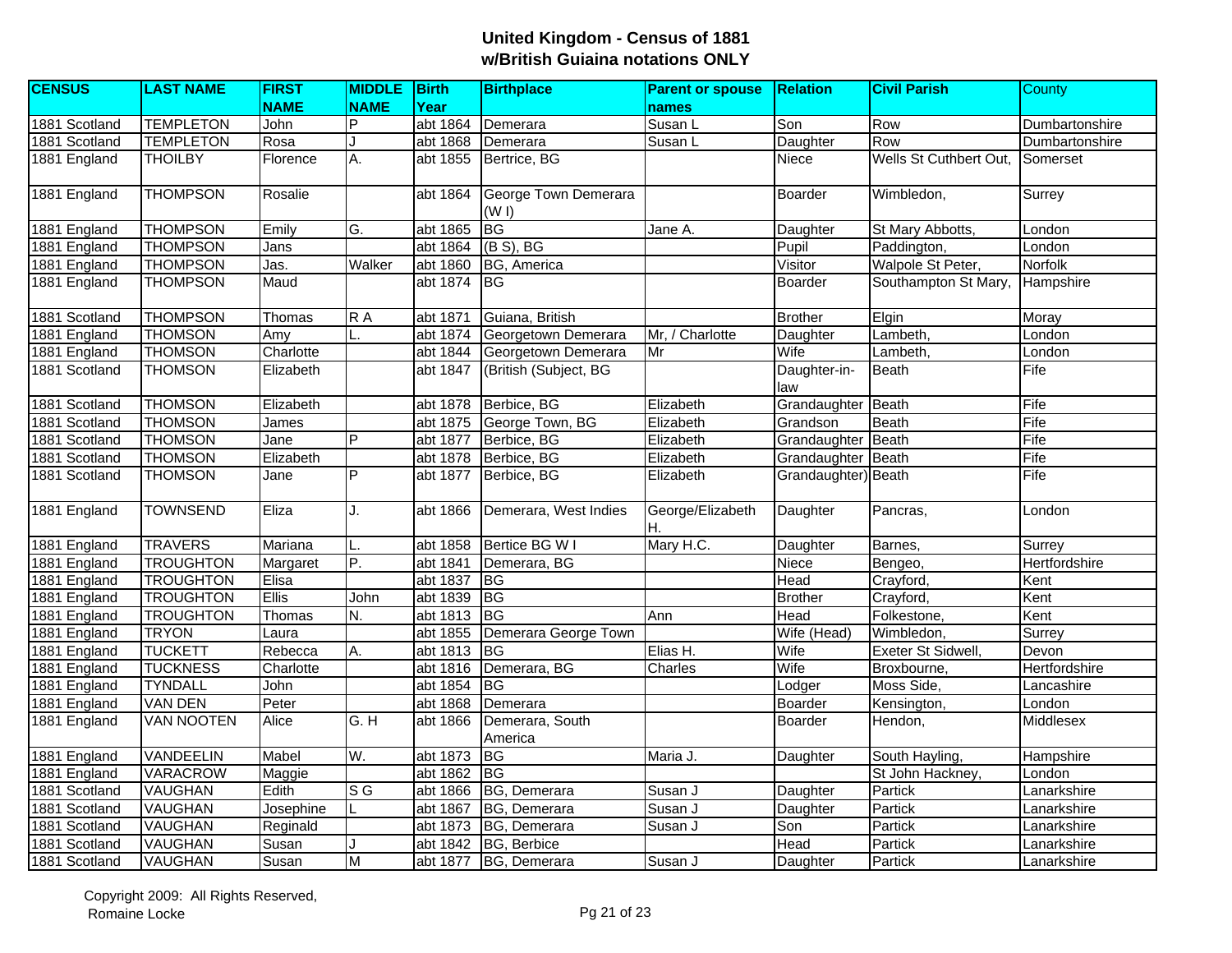| <b>CENSUS</b>          | <b>LAST NAME</b>   | <b>FIRST</b>   | <b>MIDDLE</b> Birth |          | <b>Birthplace</b>                    | <b>Parent or spouse</b> | <b>Relation</b>       | <b>Civil Parish</b>         | County           |
|------------------------|--------------------|----------------|---------------------|----------|--------------------------------------|-------------------------|-----------------------|-----------------------------|------------------|
|                        |                    | <b>NAME</b>    | <b>NAME</b>         | Year     |                                      | names                   |                       |                             |                  |
| 1881 Scotland          | <b>VAUGHAN</b>     | Edith          | $S$ G               | abt 1866 | BG, Demerara                         | Susan J                 | Daughter              | Partick                     | Lanarkshire      |
| 1881 Scotland          | <b>VAUGHAN</b>     | Josephine      |                     | abt 1867 | BG, Demerara                         | Susan J                 | Daughter              | Partick                     | Lanarkshire      |
| 1881 Scotland          | <b>VAUGHAN</b>     | Reginald       |                     | abt 1873 | BG, Demerara                         | Susan J                 | Son                   | Partick                     | Lanarkshire      |
| 1881 Scotland          | <b>VAUGHAN</b>     | Susan          | M                   | abt 1877 | BG, Demerara                         | Susan J                 | Daughter              | Partick                     | Lanarkshire      |
| 1881 Scotland          | <b>VAUGHAN</b>     | Susan          |                     | abt 1842 | BG, Berbice                          |                         | Head                  | Partick                     | Lanarkshire      |
| 1881 Scotland          | <b>VEACOCK</b>     | Charlotte      |                     | abt 1869 | British Guiana, Demerara             |                         | Boarder               | <b>Edinburgh Newington</b>  | Midlothian       |
| 1881 England           | <b>VEENDON</b>     | James          |                     | abt 1827 | Paramaribo                           |                         | Visitor               | St Sepulchre,               | London           |
| 1881 England           | <b>VERBEKE</b>     | <b>Harriet</b> |                     | abt 1837 | Demerara (BC)                        |                         |                       | Paddington,                 | London           |
| 1881 England           | <b>WALKER</b>      | Elizabeth      |                     | abt 1848 | Demerara, West Indies                | Mary                    | Daughter              | Blackburn,                  | Lancashire       |
| 1881 England           | <b>WALKER</b>      | Maria          |                     | abt 1832 | Demerara                             |                         | Servant               | Acton,                      | Middlesex        |
| 1881 England           | <b>WALKER</b>      | Robert         | Ε.                  | abt 1858 | Demerara, West Indies                | <b>Mary</b>             | Son                   | Blackburn,                  | Lancashire       |
| 1881 England           | <b>WALL BURTON</b> | Edith          | J.                  | abt 1857 | Demerara B S, BG                     | Jane                    | Daughter              | Deptford St Paul            | London           |
| 1881 England           | <b>WALL BURTON</b> | Elizabeth      |                     | abt 1851 | Demerara B S, BG                     | Jane                    | Daughter              | Deptford St Paul,           | London           |
| 1881 England           | <b>WALL BURTON</b> | Emma           | C.                  | abt 1855 | Demerara B S, BG                     | Jane                    | Daughter              | Deptford St Paul,           | London           |
| 1881 England           | <b>WALL BURTON</b> | Henry          | A.                  | abt 1853 | Demerara B S, BG                     | Jane                    | Son                   | Deptford St Paul,           | London           |
| 1881 England           | <b>WANDER</b>      | Thomas         | P.                  | abt 1861 | (British Subject), BG                |                         | Visitor               | Greenwich,                  | London           |
| 1881 England           | <b>WARING</b>      | Mary           |                     | abt 1824 | Berbice, BG                          |                         | Head                  | Lakenham,                   | Norfolk          |
| 1881 England           | <b>WARREN</b>      | Georgina       | C.                  | abt 1825 | Demerara British Subject             |                         | Visitor               | Kensington,                 | London           |
| 1881 England           | <b>WARREN</b>      | Charles        |                     | abt 1831 | Berbice (Other States),<br><b>BG</b> | Emily                   | Son                   | Hove,                       | <b>Sussex</b>    |
| 1881 England           | <b>WARREN</b>      | Emily          |                     | abt 1833 | Berbice (Other States),<br><b>BG</b> | Emily                   | Daughter              | Hove,                       | <b>Sussex</b>    |
| 1881 England           | <b>WARREN</b>      | Agnes          | S.                  | abt 1840 | Demerera, BG                         | Edward W.               | Wife                  | Compton Martin,             | Somerset         |
| 1881 England           | <b>WATKINS</b>     | John           | Preswood abt 1867   |          | <b>BG</b>                            |                         |                       | Sandhurst,                  | <b>Berkshire</b> |
| 1881 England           | <b>WATSON</b>      | Mary           |                     | abt 1847 | Demerara, West Indies                |                         | Servant               | Kewstoke,                   | Somerset         |
| 1881 England           | <b>WATSON</b>      | Augusta        |                     | abt 1827 | Essequeto, BG                        |                         | Head                  | Wells St Andrew,            | Somerset         |
| 1881 England           | <b>WATSON</b>      | George         |                     | abt 1869 | <b>IBG</b>                           |                         |                       | Eastbourne,                 | <b>Sussex</b>    |
| 1881 England           | <b>WATSON</b>      | Thomas         |                     | abt 1855 | George Town, BG                      |                         | Lodger (Head) Newent, |                             | Gloucestershire  |
| 1881 England           | <b>WATT</b>        | George         | F.                  | abt 1842 | BG                                   |                         | Boarder               | Paddington,                 | London           |
| 1881 England           | <b>WATTS</b>       | Helen          |                     | abt 1851 | Demerara, BG                         | William                 | Wife                  | Marylebone,                 | London           |
| 1881 England           | <b>WEBBER</b>      | Jane           | C.                  | abt 1840 | <b>BG</b>                            |                         | Sister                | Hampstead,                  | London           |
| 1881 England           | <b>WENT</b>        | Caroline       |                     | abt 1835 | Demerara                             | John                    | Wife                  | Fulham,                     | London           |
| 1881 England           | <b>WHITAKER</b>    | Catherine      | B.                  |          | abt 1853 (B S), BG                   | Francis                 | Wife                  | St Margaret,                | London           |
| 1881 England           | <b>WHITE</b>       | Mary           | Α.                  | abt 1832 | Demerara, BG                         |                         | Lodger                | Speldhurst,                 | Kent             |
| 1881 Isle of Man WHITE |                    | Sarah          |                     | abt 1838 | <b>BG</b>                            | Head                    | Onchan,               | <b>Isle of Man</b>          |                  |
| 1881 England           | <b>WHITLOCK</b>    | Mary           | А.                  | abt 1816 | Demerara Guiana, W. I.               |                         | Mother                | St Mary Stoke<br>Newington, | London           |
| 1881 England           | <b>WHYTE</b>       | Frederick      | ĪΕ.                 |          | abt 1836 Demerara, West Indies       | Eleonora C.             | Head                  | Heston,                     | Middlesex        |